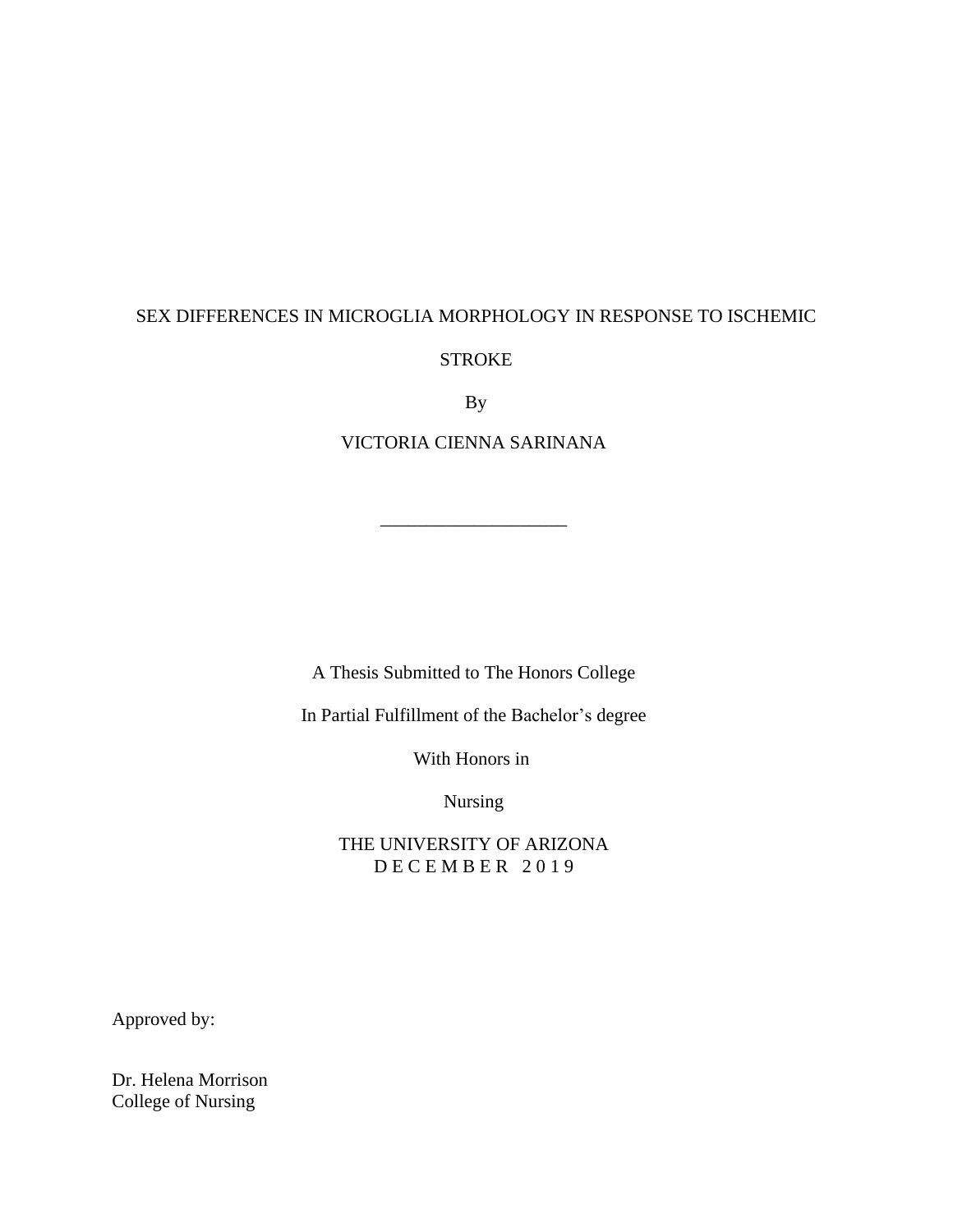#### **Abstract**

In this study we assessed microglia morphology in male, pre-menopausal female, and postmenopausal female mice (Male  $n = 5-6$ ; Pre M  $n = 6$ ; PM  $n = 8$ ) following 8 hours of reperfusion, as a measurable response to injury. We hypothesized that because the size of infarct is decreased in pre-menopause female versus post-menopause female and male mice, that changes in microglia morphology post stroke will vary according to sex group. Using skeletal and fractal analysis, we found that ramified morphology is decreased in proximity to injury (endpoints/cell region main effect:  $F_{(3,68)} = 20.71$ ,  $p < 0.0001$ ; process length/cell region main effect:  $F_{(3,68)} = 11.63$ ,  $p < 0.0001$ ); however there are no differences among sex groups for the endpoints/cell variable (F  $_{(2,68)} = 0.6$ , p < 0.55). In addition, fractal dimension decreased in proximity to the ischemic region with significant differences according to sex group (two-way ANOVA: region: F  $_{(3,57)} = 36.80$ , p < 0.0001; sex group: F  $_{(2,19)} = 7.5$ , p < 0.01). The focus of this study is on the basic discovery of microglia morphological response that can be used to develop treatments that have minimal variability among sex groups.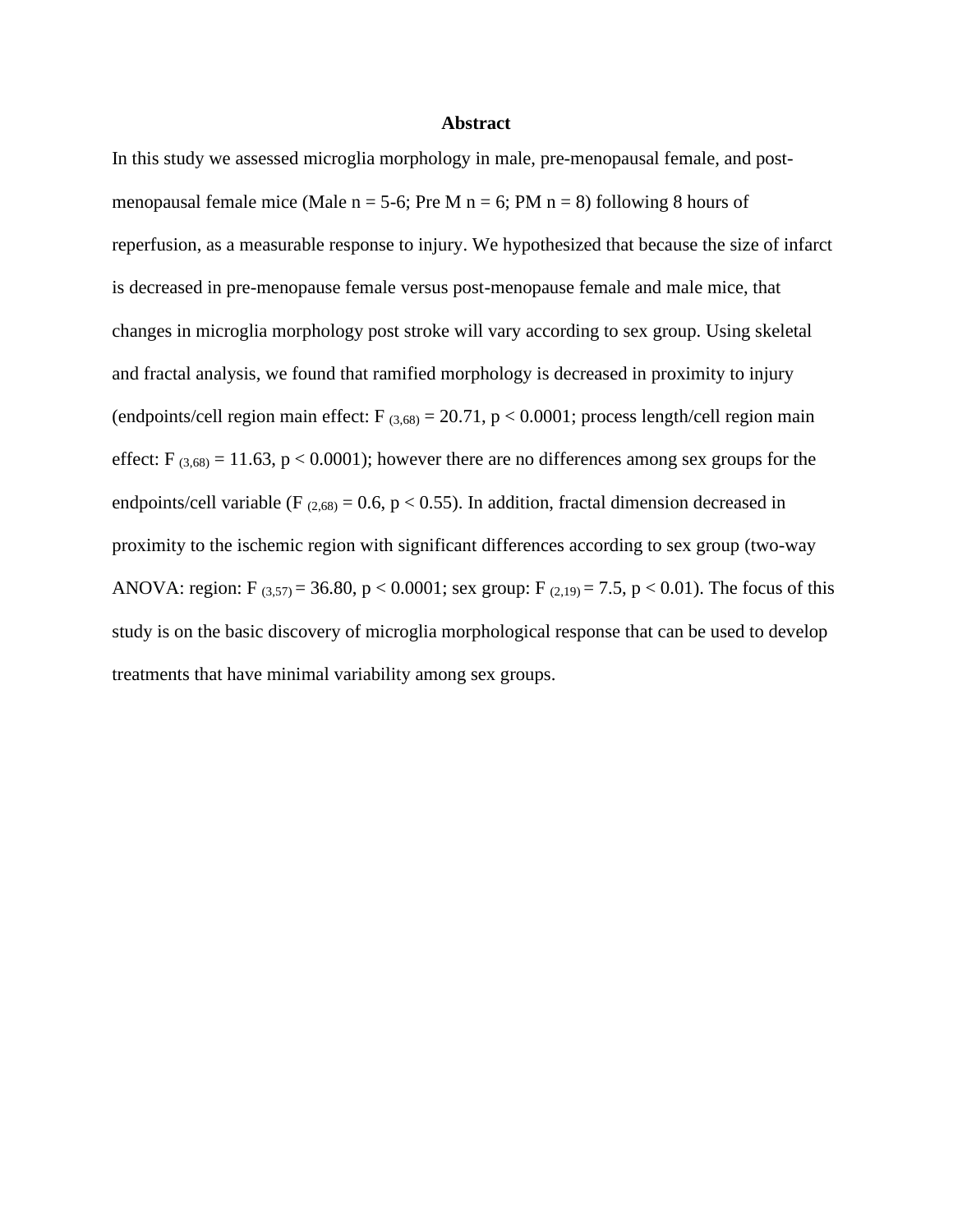## **Chapter 1**

## **Introduction**

Strokes are the leading cause of disability in the United States and are a significant health concern that affects over 33 million people worldwide (CDC, 2018). Given that females account for more than half of all stroke deaths and have a greater lifetime risk for stroke, identifying the pathophysiology behind the sex-specific difference in immune cells may help identify interventions to improve outcomes. This thesis researches sex differences in microglia morphology as a measurable response to ischemic stroke and reperfusion. The initial chapters will discuss stroke etiology, the pathophysiology of ischemic stroke to include the brain cell types involved in post-stroke injury and repair with a focus on the role of microglia in the surveil of the parenchyma with ischemia, infarction, and dysfunction. The remaining chapters are devoted to the methodologies and results formed in this research, concluded by the clinical significance these findings play in understanding the role of sex in pathology and disease outcomes.

## **Types of Stroke**

A stroke is the occlusion or eruption of a blood vessel in the brain that through a cascade of events leads to neuronal tissue ischemia and necrosis. As of 2016, strokes became the fifth leading cause of death in the United States (Mozzafarian et al., 2016). As a leading cause of death and occurring nearly every 40 seconds, strokes are a costly incidence, accounting for \$34 billion each year in health care services, medications, and treatments (Mozzafarian et al., 2016). By understanding the pathophysiology of immune cells such as microglia and the role played in mitigating ischemic injury, personalized evidenced-based nursing interventions can improve healing and reduce the overall death, cost, incidence, and recurrence rates.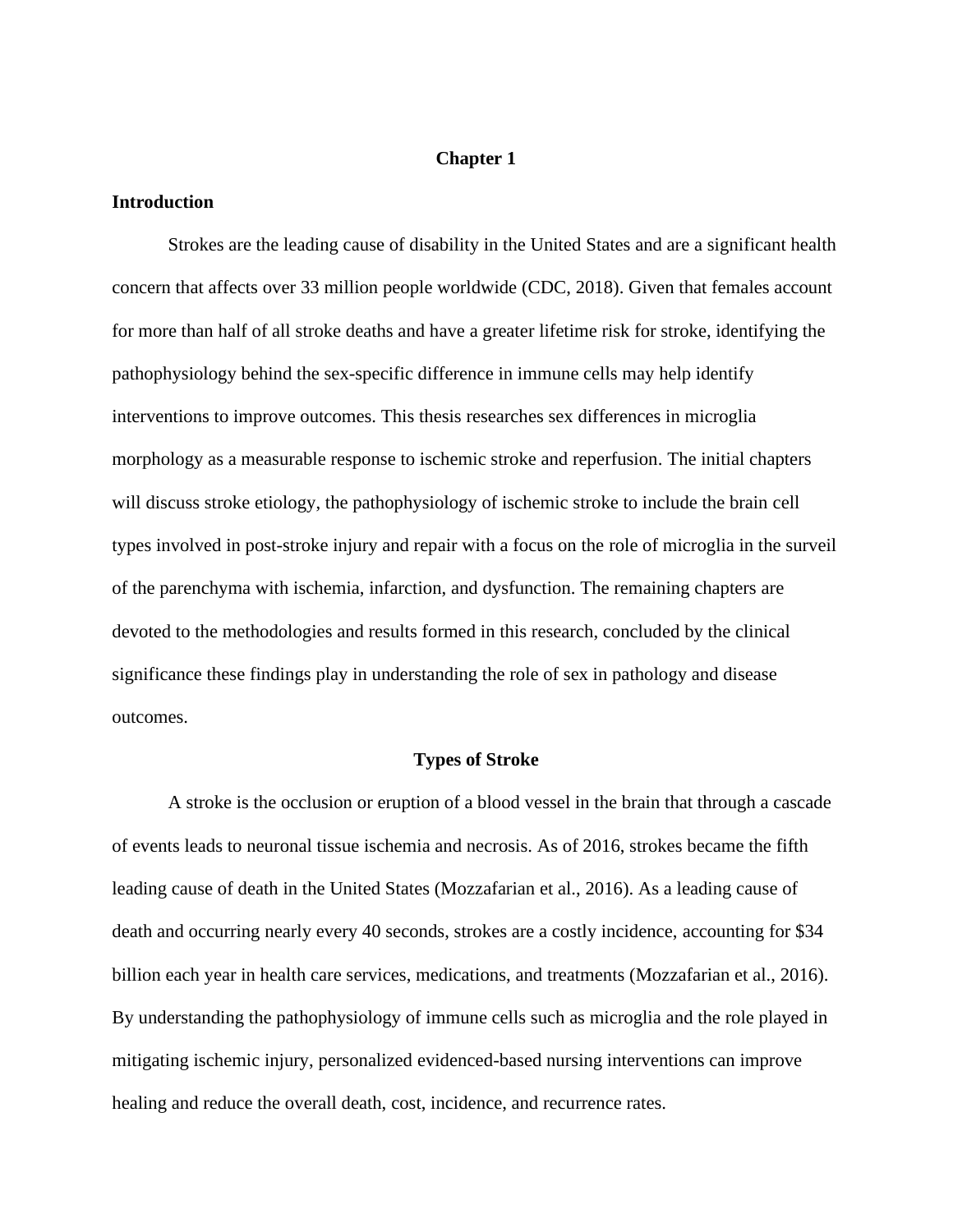**Hemorrhagic strokes.** A hemorrhagic stroke occurs from the rupture of a weakened blood vessel that causes primary damage through ischemia of the parenchymal and secondary damage from increased intracranial pressure, cytotoxicity, oxidative stress and excitotoxicity (Shi, 2017). The main causes of a hemorrhagic stroke are cerebral aneurysms and arteriovenous malformations. A cerebral aneurysm develops at the bifurcation of arteries and is created from constant pressure changes that weaken the walls resulting in a ballooning of the vessel. An arteriovenous malformation (AVM) is the weakening of the area that connects arteries and veins together. As the wall weakens over time, microbleeds can occur and with a rapid change in pressure can lead to a hemorrhage. The primary result of bleeding produces a physical disruption of the cerebral architecture, while secondary cascades result in the deterioration of patients with a hemorrhage (Shi, 2017). As a result, inflammation, oxidative stress, and blood-brain barrier dysfunction lead to neuronal tissue injury.

**Transient ischemic attack.** A transient ischemic attack, or TIA, is a temporary blockage in blood flow to the brain, sometimes referred to a "mini-stroke", despite being capable of causing true stroke-like ischemia. A TIA can result from a mired of complications and are categorized by embolic, lacunar, and large artery/low flow TIA. An embolic TIA is a single but prolonged episode of focal ischemia caused by a clot that has broken off from its original location and has traveled to an artery in the brain. A lacunar or small penetrating vessel TIA is caused by the stenosis of an intracerebral penetrating vessel that stems from the middle cerebral artery, basilar artery, vertebral artery, or Circle of Willis, while a large artery/low flow TIA is an atherosclerotic abrasion at the internal carotid (Hadjiev &Mineva, 2007). Though these attacks are classified by a symptom duration of less than an hour and do not show evidence of acute infarction, focal neurological damage can occur. Infarction does not occur because, during local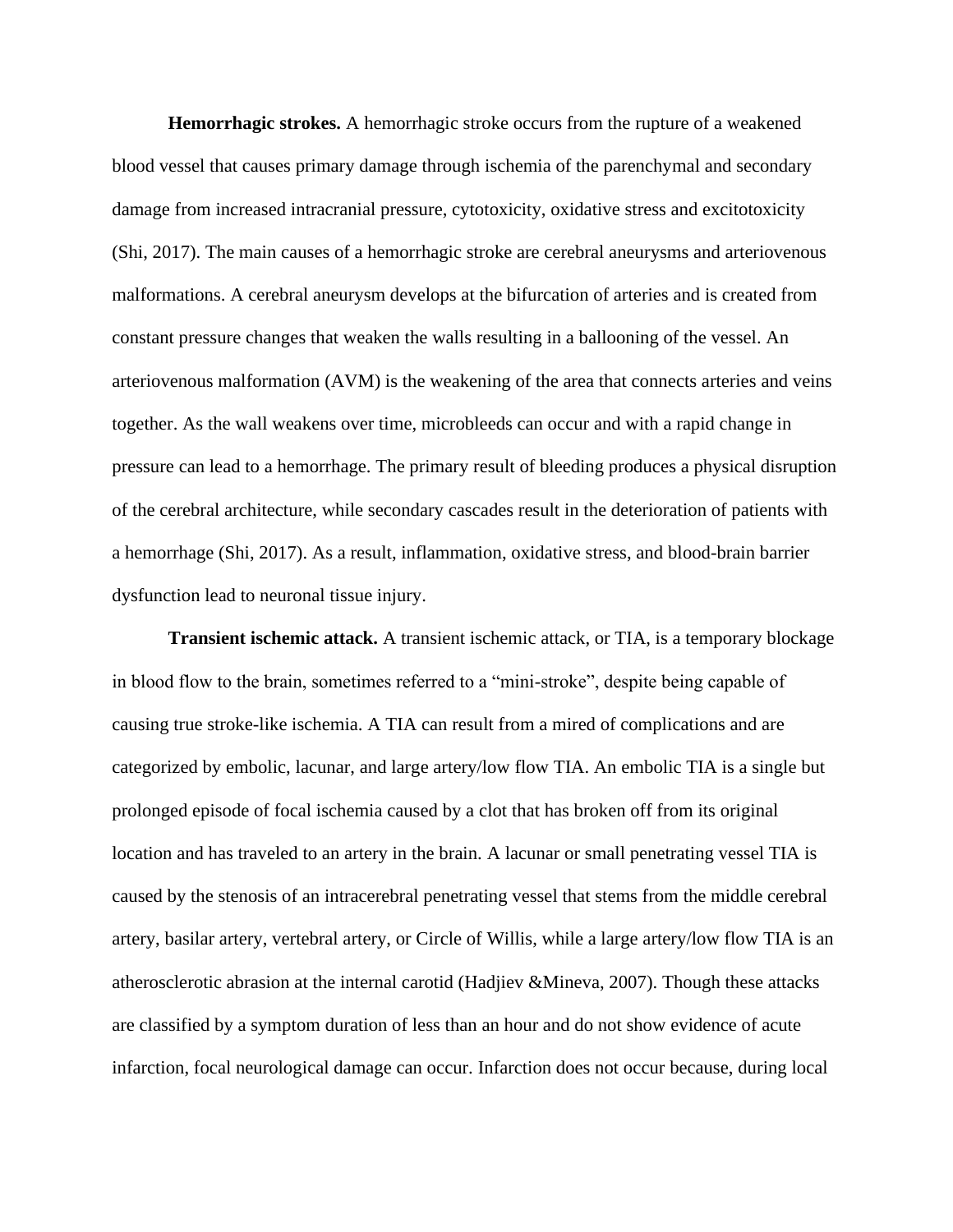brain hypoperfusion, ion gradients are not irreversibly damaged, therefore decreasing the formation of the ischemic penumbra (Hadjiev &Mineva, 2007). It is from this that the benefits of neuroprotection and reperfusion are more obvious in TIA compared to more damaging forms of stroke.

**Ischemic stroke.** An ischemic stroke is a neuronal death caused by oxygen deprivation that ultimately leads to tissue infarction and focal brain injury. With ischemic strokes accounting for 87% of all strokes, it has become a major cause of mortality and disability across the globe (Mozzafarian et al., 2016). Though declining since 2010, the mortality rate of stroke continues to be a significant problem despite attention to modifiable risk factors such as smoking and hypertension because, among many reasons, of a lack of understanding and treatment based on sex differences (Morrison & Filosa, 2016). It is known that stroke is less prevalent in women until menopause when the incidence and injury surpass the incidence rate for men. In addition, the mortality rate for post-menopausal women with ischemic stroke is greatly increased and approximates 60% of all stroke deaths (Samai & Martin-Schild, 2015)

In general, cerebral ischemia in the brain can occur from acute events such as cardiac arrest, drowning, strangulation, choking, traumatic brain injuries (TBI), and carbon monoxide poisoning, or more chronic causes such as large artery atherosclerosis, cardioembolism, and small artery occlusions (Alexander, 2013). Depending on the subclassification of ischemic stroke, these events produce ischemia via thrombi, emboli, and/or hypercoagulability.

*Thrombotic ischemic stroke.* A thrombotic ischemic stroke occurs from arterial stenosis or the occlusion of vessels within the brain. Luminal changes caused by plaque accumulation within the main large arteries in the cerebral circulation (i.e. carotid artery, middle cerebral artery, anterior cerebral artery, posterior cerebral artery, vertebral artery, or basilar artery) or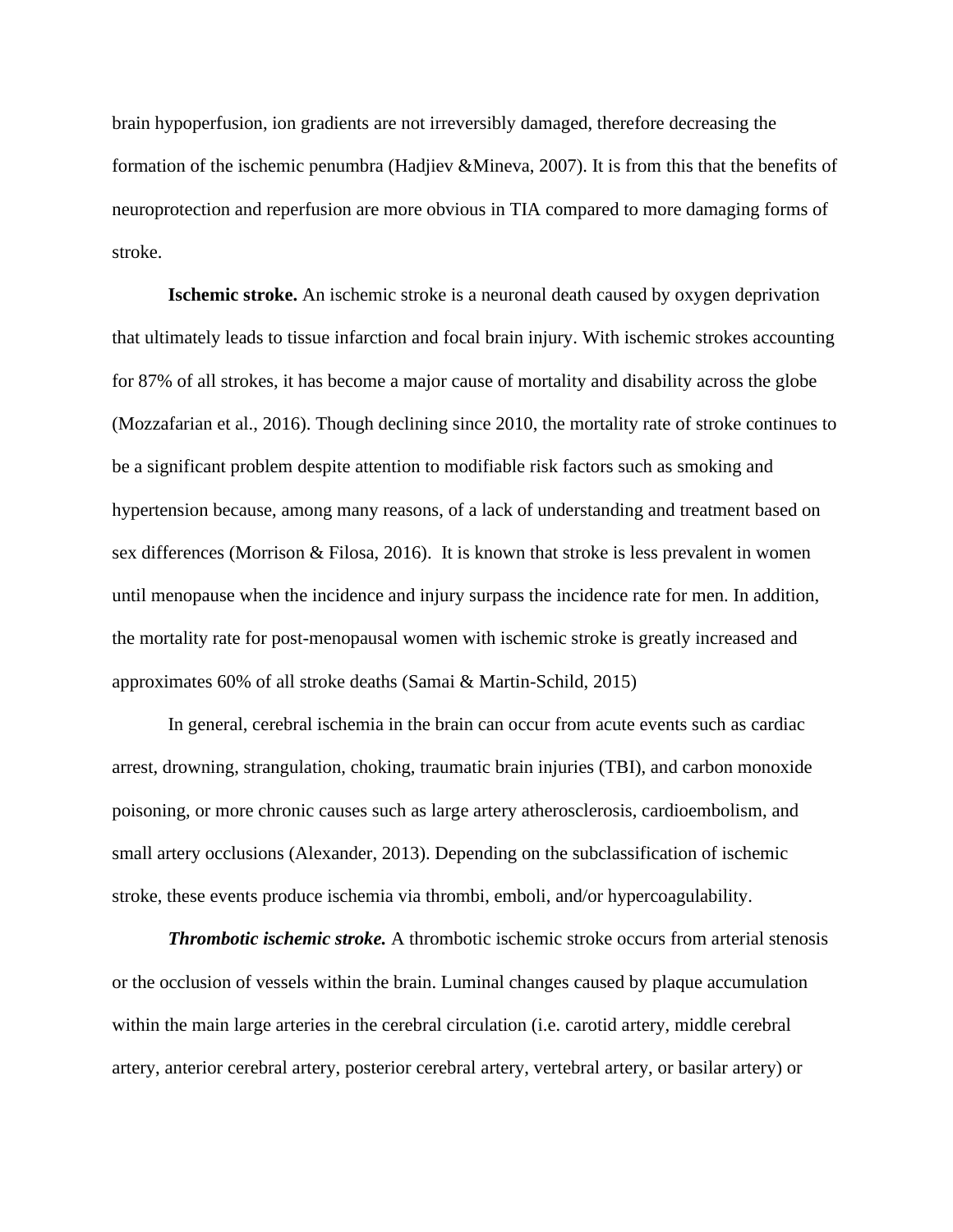small arterial occlusions of cerebral vessels are considered thrombotic (Alexander, 2013). Similar to coronary artery disease and peripheral vascular disease, large artery atherosclerosis of cerebral vessels results from the progressive accumulation of plaque within the vessel wall reducing the interior diameter of the lumen. The risk factors mentioned above in general cause increased vascular resistance. In addition to resistance, systemic and local factors such as increased platelet reactivity and tissue factors contribute to the formation of thrombi in vulnerable plaques which can become lodged in the lumen and impede flow (Alexander, 2013).

*Embolic ischemic stroke.* An embolic stroke occurs when a blood clot originating elsewhere in the body (artery-to-artery and cardiac embolism) dislodges and then enters the cerebral circulation. When the clot size exceeds the vessel diameter, an occlusion will occur and result in ischemia to the area supplied by the occluded artery. An artery-to-artery embolism is more likely to form from the develop from large artery atherosclerotic plaque, decreased forward flow, and the presence of luminal abnormalities (Deb, Sharma, & Hassan, 2010). When a portion of the plaque, clot, or thrombus becomes dislodged and travel to into the cerebral circulation to initiate an embolic stroke. A cardio-embolism is responsible for approximately 20% of all ischemic strokes and form from cardiac abnormalities such as atrial fibrillation, mechanical prosthetic valves, and valvular heart disease are associated with embolus formation that can lead to cerebral embolism and ischemic stroke (Furie et al., 2011). When an embolus originates in the heart, it can travel through the cardiac cycle and then be ejected from the left ventricle. The embolus then enters the cerebral circulation via the carotid arteries that originate in the aortic arch or into the vertebral arteries via the subclavian arteries.

*Hypercoagulability/Thrombophilia.* In ischemic strokes, thrombophilia, or the tendency to clot may result if there are hematologic clotting abnormalities that predispose an individual to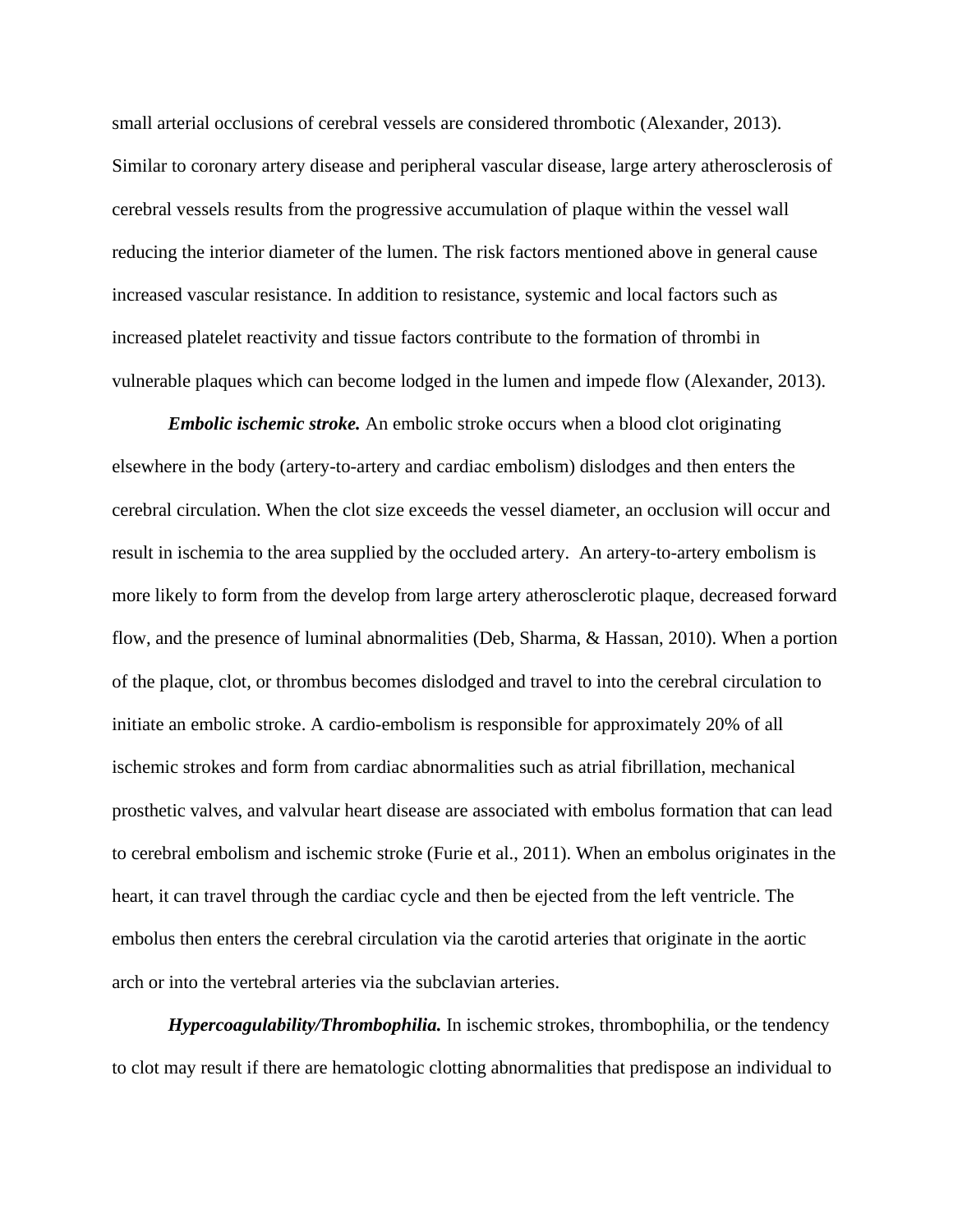premature clotting. Primary thrombophilic states are thought to be responsible for 1–4% of all ischemic strokes (Furie et al., 2011). Prothrombin gene mutations found in patients with cryptogenic stroke and Patent Foramen Ovale (PFO), for example, may be associated with venous thromboembolism. This can result in ischemic stroke when a thrombus from the venous circulation shunts to the left side of the heart, becoming an arterial thrombus that travels to the brain.

#### **Brain Cells Involved in Ischemic Stroke**

Among immune-to-brain interactions, it is now recognized that there is a dynamic interaction between the central nervous system and the immune system that extends from pathology to homeostasis. With the immune system acting as a sensor of environment, different responses in tissue can be seen through microglial activation (Jakel & Dimou, 2017). However, before understanding the complex relationship between the two during an ischemic event, it is important to discuss the function of resident cells within the brain.

**Neurons.** Neurons are the information messengers of the central nervous systems. Using electrical impulses, signals can be transmitted from one area of the brain to the surrounding structures and components of the nervous system. The three types of neurons area sensory, motor, and interneurons. Sensory neurons, as inferred by the name, carry sensory information from the sensory organs to the brain. Motor neurons control muscle activity, while interneurons relay information between peripheral and central neurons. The basic part of a neuron is the cell body, axon, and dendrites. Within the cell body, the nucleus controls the cellular activity and contains the genetic material. The axon transmits a message, while the dendrites receive incoming chemical messages. In terms of stroke, the neurons suffer hypoxia from decreased perfusion secondary to diminished glucose and ATP viability (Jakel & Dimou, 2017).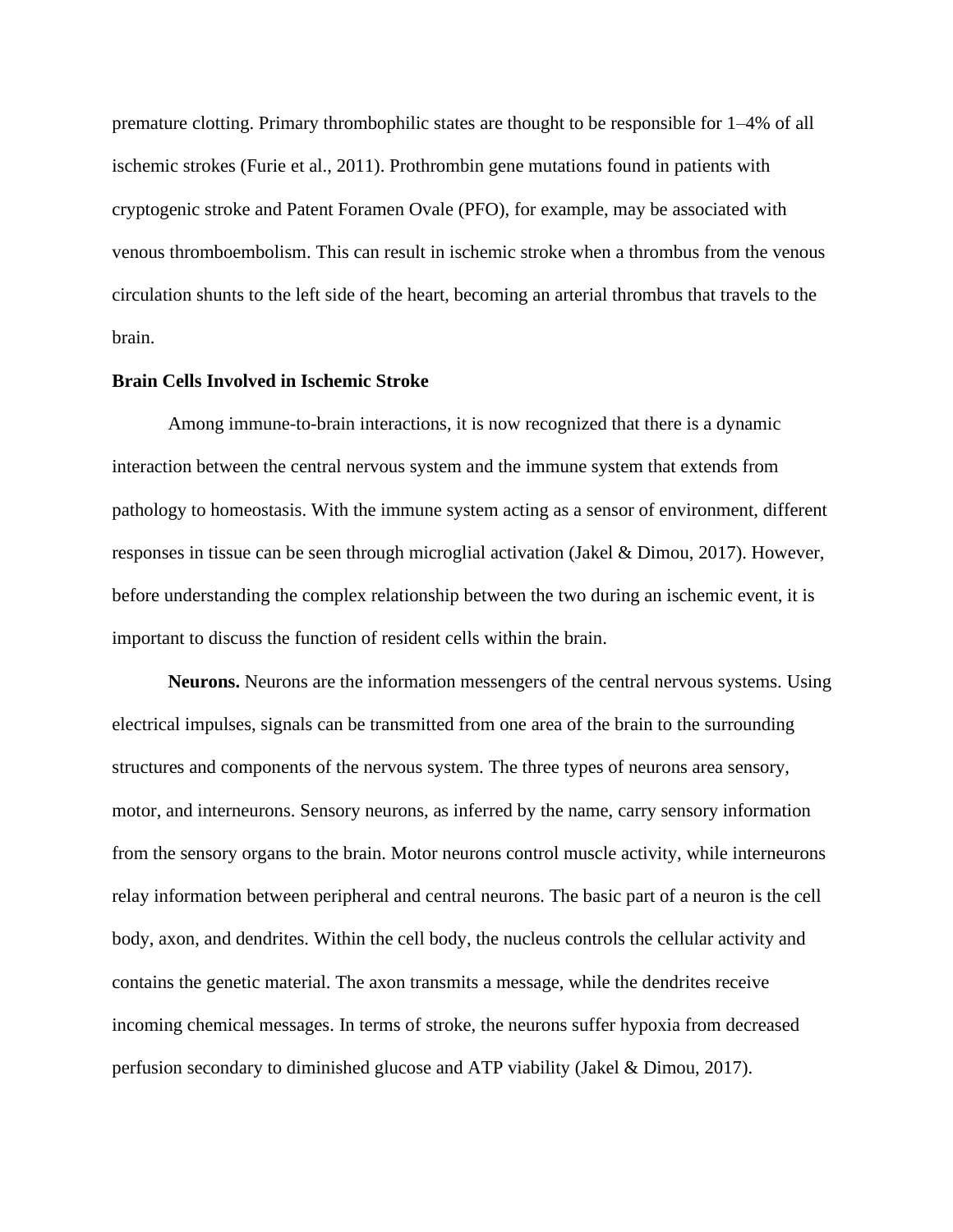**Glia.** The function of a glial cell is to provide support for the neuron. Upon discovery, these cells were named after the belief that they acted as the glue – derived from the Greek word glue  $-$  for neurons, essentially holding them together (Jakel & Dimou, 2017). Recent findings have shown that there are vital roles that glial cells play in maintaining the neuronal environment (Jakel & Dimou, 2017), significantly extending their function in the healthy and injured brain beyond that of "glue" and support. Three main types of glial cells are astrocytes, oligodendrocytes, and microglia.

*Astrocytes.* Functionally, astrocytes maintain, mediate, and restore neuronal function during pathologic and physiologic conditions (Morrison & Filosa, 2016). An astrocyte is a highly branched glial cell that as a population, occupies a large amount of space within the brain and spinal cord. Through the development of branching, astrocyte processes form a scaffold within the CNS that provides structural support for neurons and other glial matter. During a traumatic event to the brain tissue, astrocytes will also proliferate and migrate to an area of injury and form a hypertrophic tissue from their processes that form a scar around the injured tissue, essentially barricading it from healthy tissue. Astrocytes also maintain homeostasis of the interstitial fluid through the regulation of ion gradients and synaptic maintenance. Lastly, these cells play a vital role in neuronal functioning under hypoperfused conditions. By producing lactate in an environment depleted of oxygen and glucose, neurons can maintain a level of function that enables the production of ATP used by the neuron for energy (Deb, Sharma, & Hassan, 2010). This in turn can prevent necrosis of brain tissue.

*Oligodendrocytes.* During development, oligodendrocytes develop from the subventricular zone of the lateral ventricles for the cerebellum (Jakel & Dimou, 2017). In the spinal cord, oligodendrocytes originate from the ventral regions of the neural tube and in the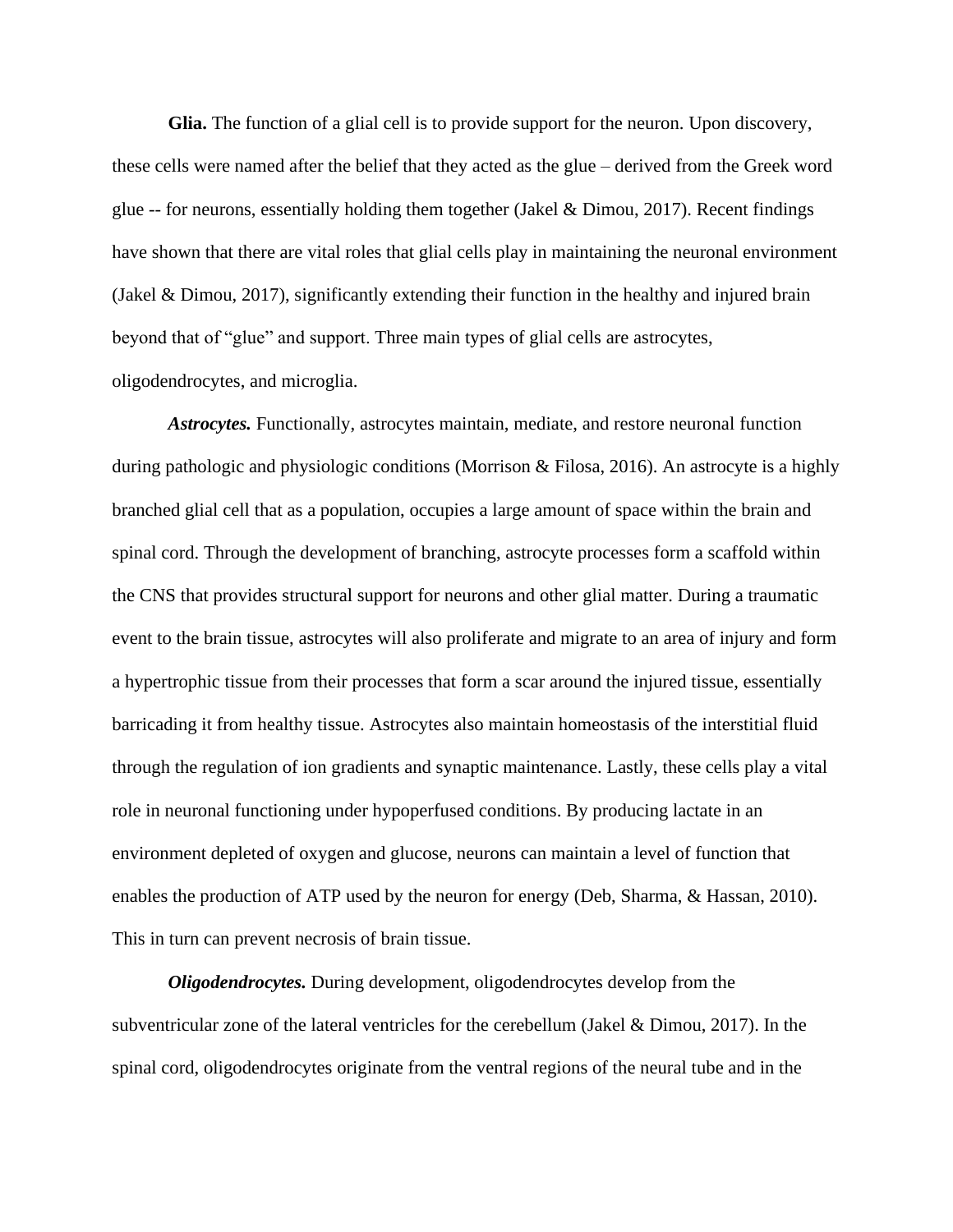optic nerve, they migrate into the nerve from the third ventricle (Jakel & Dimou, 2017). It is the oligodendrocyte precursor cells which migrate to their destination where they then differentiate into the more mature oligodendrocytes. The proliferation of the oligodendrocyte progenitor cells is controlled by the number of growth factors released from neurons and astrocytes such as platelet-derived growth factor (PDGF) or fibroblast growth factor (FGF) (Jakel & Dimou, 2017). Oligodendrocytes support the axon of the neuron through the production of a lipid substance called myelin. Myelin is wrapped around the axon of a neuron and serves as a layer of insulation that allows for the acceleration of electrical impulses up to 200 m/second, thus increasing neuronal functioning (Jakel & Dimou, 2017).

*Microglia.* Microglia, the local immune cells in the brain, functionally survey neuronal tissue through constant monitoring of the neuronal environment. During early embryogenesis, a significant proportion of these cells migrate from the yolk sac and populate in the neuroepithelium (Ma, Wang, & Yang, 2017). The primitive function of microglia in early development is the phagocytosis of apoptotic neuronal cells, a manifestation of the creation of circuitry in the developing CNS (Ma, Wang, & Yang, 2017). However, the primary function of microglia in the adult brain is to monitor neurons and the interstitial environment. In the healthy adult brain, microglia morphology is termed as ramified, meaning that they have small somas and highly branched or arborized processes. This ramified morphology facilitates their continual interaction with neurons and glia within their territory. Through alterations in morphology known as ramification, microglia can continually interact with neurons and glia within their territory with process activity. This morphologic structure distinguishes microglia from other systemic immune cells that infiltrate the brain during cerebral events. Microglia are distributed through the parenchyma of the brain and can vary in density depending on regional need and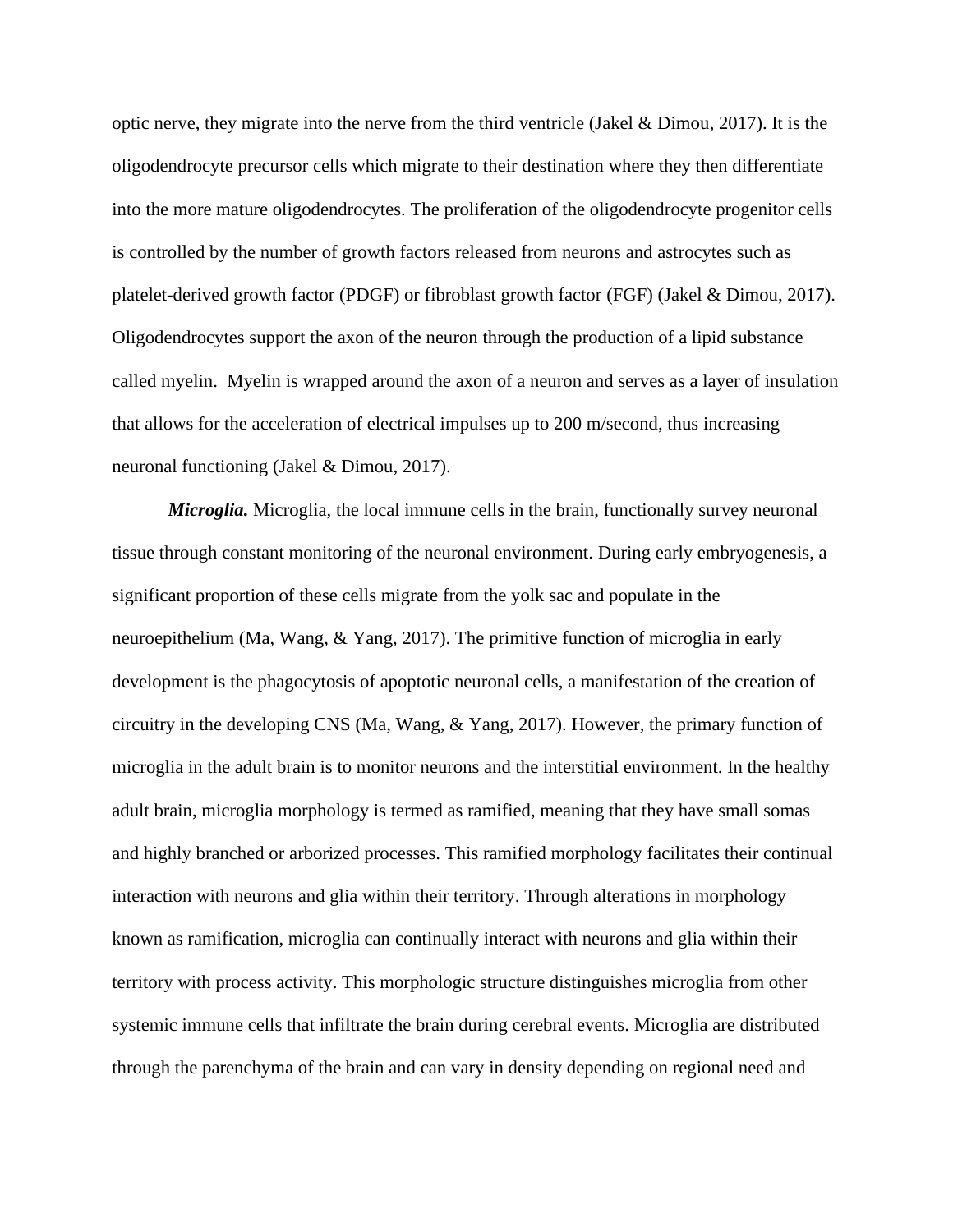density of other cell-types (De Biase et al., 2017). This distribution is optimal for immediate response during ischemic events in which deramification occurs upon activation of microglia causing a proinflammatory cascade and a decreasing number of projections creating an irregular appearance (Morrison & Filosa, 2016). This change in morphologic structure then becomes a measurable means of microglia activation in response to an acute physical or chemical injury.

*Microglia as a first responder to ischemic stroke.* Microglia are the first line of defense and after ischemic brain injury. These cells migrate toward the lesion site and exacerbate tissue injury by producing inflammatory cytokines and cytotoxic substances; however, microglia also contribute to tissue restoration and remodeling by phagocyting debris. Following an ischemic event, microglia activation is the first step in the creation of an inflammatory response in the brain, followed by the infiltration of immune cells such as neutrophils and macrophages (Ma, Wang, & Yang, 2017). Within minutes, activated microglia produce nitric oxide, proinflammatory cytokines, anti-inflammatory cytokines, growth factors, and plasminogen (Ma, Wang, & Yang, 2017). For example, tumor necrosis factor -alpha is a proinflammatory cytokine upregulated after an ischemic stroke that enhances the tolerance of immune cells to withstand oxidative stress and ischemic injury but causes an increase in swelling, infarction volume, and neurological deficits post-stroke (Perry & Teeling, 2013). This is also seen in proximal and distal activation of microglia to the site of infarction. Activated microglia in the infarct zone have a negative correlation with tissue preservation, but in the remote area, activated microglia have a positive correlation with tissue preservation (Morrison & Filosa, 2016).

#### **Summary and Study Objectives**

In summary, strokes can be differentiated into multiple classifications each with specific causes that lead to neuronal death and loss of brain function. Glial cells also contribute to brain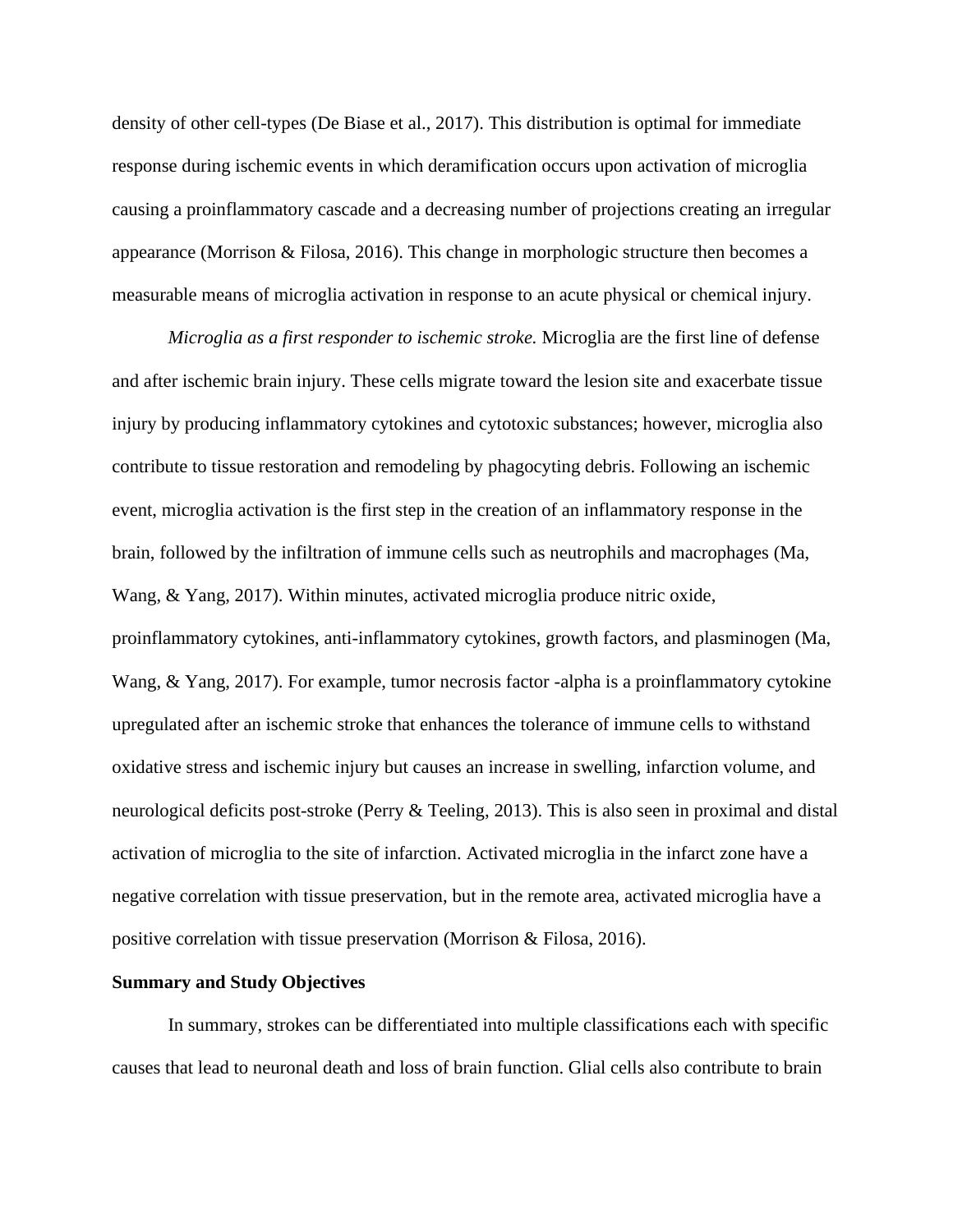function and are exquisitely linked to neuronal action during health and disease and are therefore impacted by interactions with hypo-perfused neurons post-stroke. The objective of this study is to investigate changes in microglia morphology after ischemic stroke and 8 hours of reperfusion in female (pre-menopause and post-menopause) and male mice. We hypothesize that because the size of infarct is decreased in pre-menopause female versus post-menopause female and male mice, that changes in microglia morphology post stroke will vary according to sex group. In the next chapter, we discuss, in greater detail, the events that occur after ischemic stroke that results in brain injury and the influence of biological sex on post-stroke brain injury.

#### **Chapter 2**

## **Pathophysiology of Ischemic Stroke**

As described above, ischemic stroke is a term that depicts conditions in which blood flow to the cerebral tissue is impeded resulting in tissue damage and infarction. Ischemic stroke can manifest in an embolic stroke, venous thrombosis, thrombotic stroke, or systemic hypoperfusion. Beyond cause, the vasculature supply is compromised, and neurons cannot recover from low energy reserves and a critical dependence on anaerobic metabolism. These factors put tissue at high risk for ischemia under such conditions. This damage occurs on a continuum where necrotic tissue correlates to blood flow below <10-25% of normal volume and is proximal to the vessel blockage, while the tissue distal to the site of stroke, the penumbra, is an area of hypo-perfused but viable tissue at risk for necrosis if ischemia is not resolved (Deb, Sharma, & Hassan, 2010). The penumbra is the target of medical and nursing therapeutics to increase blood flow to the brain or limit neuroinflammation. During an ischemic event, the inner core is critically hypoperfused at less than 10 ml/100 g/min and is at risk of dying, while the penumbra is perfused at approximately 60 ml/100 g/min and is less likely to die (Deb, Sharma, & Hassan, 2010).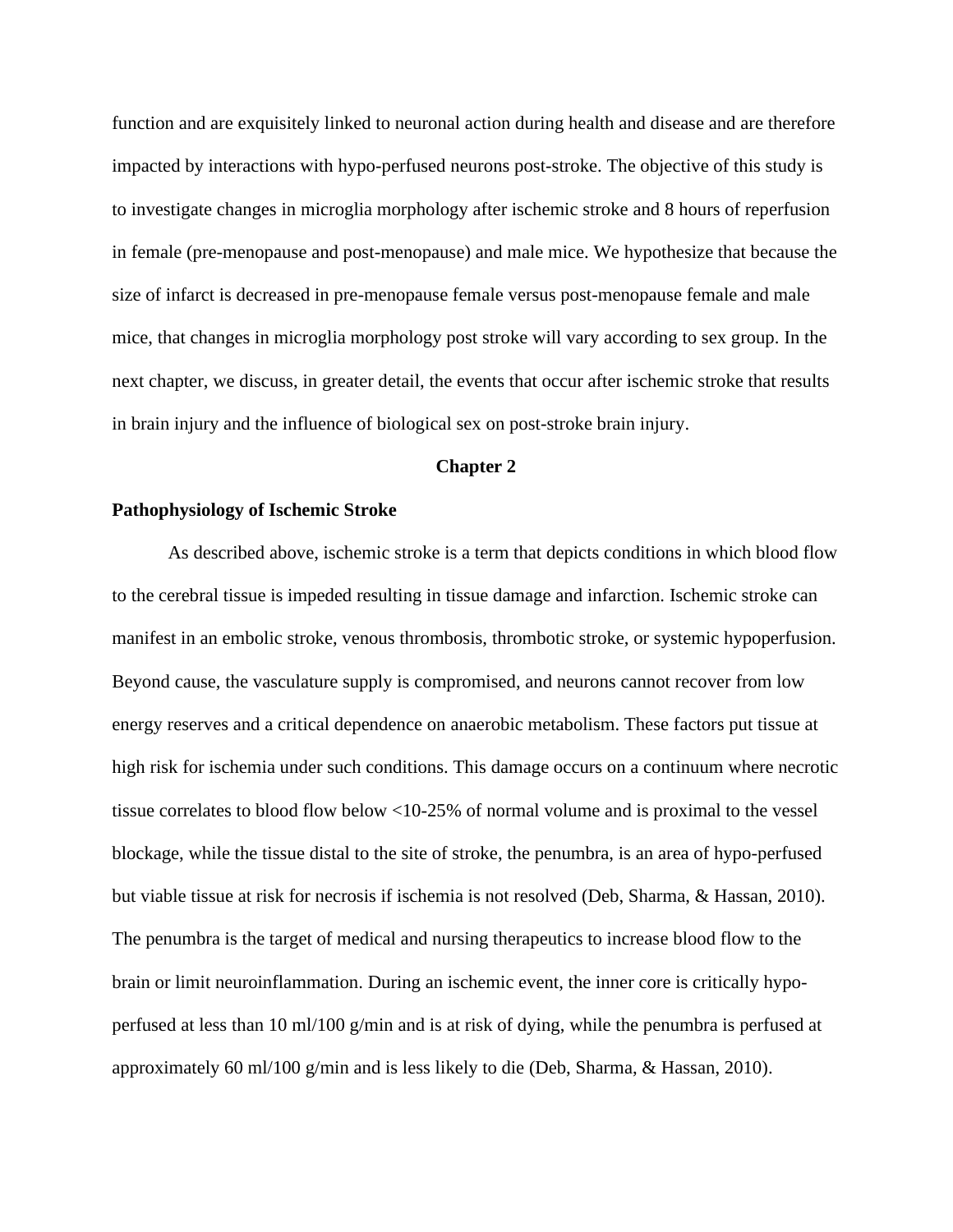Neurons in the penumbra are mostly dysfunctional but may recover if perfused in time. This forms the basis of current treatments which favor early pharmacologic intervention for reperfusion of tissue.

Brain damage as a result of ischemia occurs through the ischemia cascade which causes local depletion of oxygen and glucose causing decreased production of energy compounds such as ATP (Deb, Sharma, & Hassan, 2010). With a loss in energy stores, cellular functioning cannot occur which culminates in injury and death. Depending on the cell's location of ischemia in conjunction with the severity and duration of infarction, the damage can be minuet causing minimal side effects or drastic which can lead to functional brain loss. Since neurons require constant oxygen and glucose, it is susceptible to changes under hypoxic conditions in the case of strokes. The changes involved in tissue injury are mitochondrial failure associated with depleted energy stores, loss of membrane ion function, excitatory neurotransmitters, production of reactive oxygen species, and apoptosis (Patel, 2008).

In hypoxic conditions, neuronal tissue function can only be sustained for a temporary amount of time. When storages of energy are depleted from mitochondrial reserves, the cell can be triggered to undergo apoptosis. Ischemia also causes a loss of ATP and potassium, which are important for energy exchange across the membrane. Though energy depletion rarely results in immediate cellular death, temporary occlusions or partial occlusions for prolonged periods of time can result in irreversible brain damage from deterioration of the ion gradients by the byproducts of anaerobic metabolism (Patel, 2018). Under such conditions, potassium is a loss in exchange of sodium, chloride, and calcium ions, which in addition to an influx of water, results in cytotoxic edema, or rapid swelling of neurons and glia. Ischemia also directly results in dysfunction of the vasculature within the brain with a breakdown of the blood-brain barrier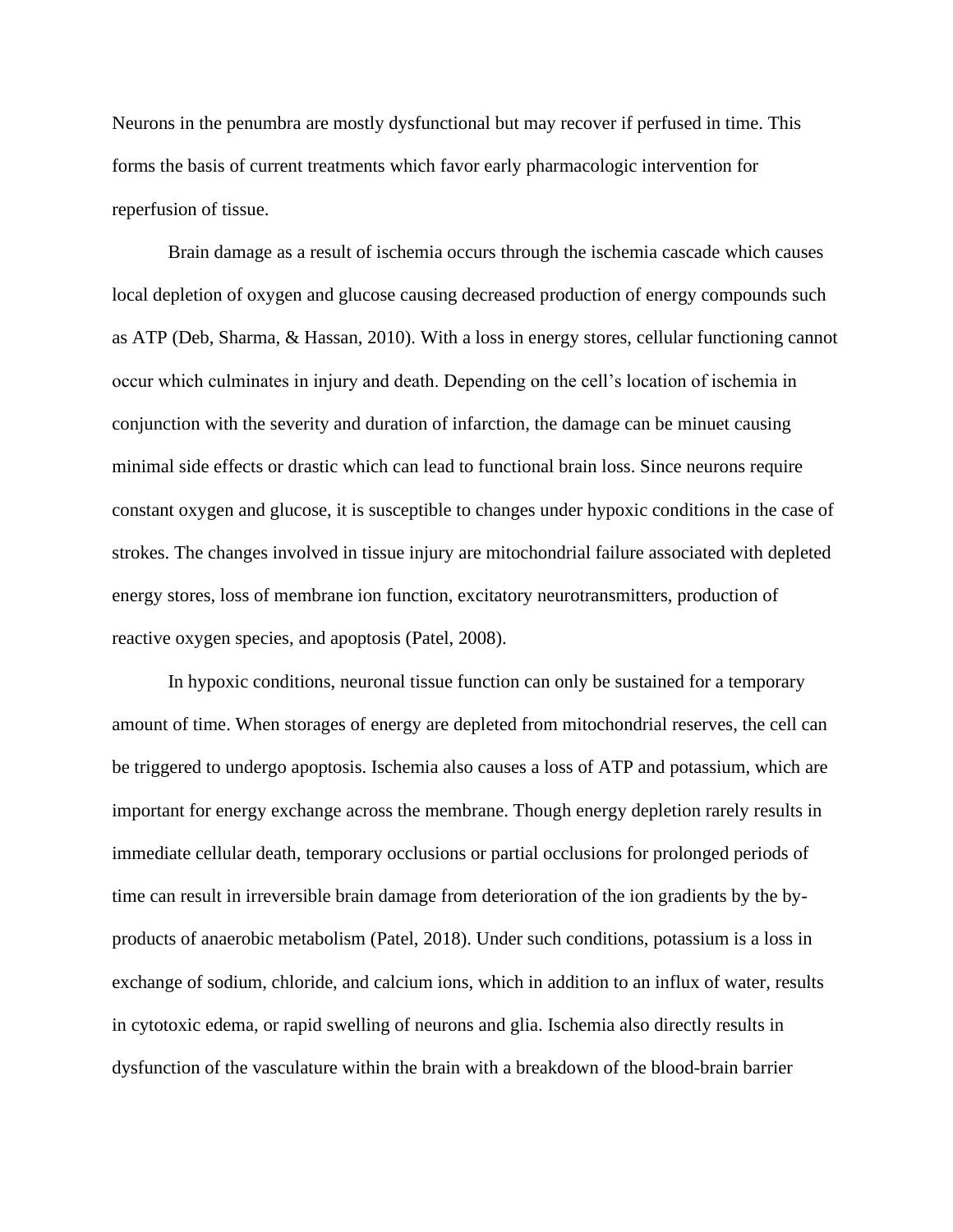occurring within 4-6 hours after infarction (Deb, Sharma, & Hassan, 2010). Following the barrier's breakdown, proteins and water flood into the extracellular space, leading to vasogenic edema. This produces greater levels of brain swelling and mass effect that peak at 3-5 days and resolve over the next several weeks with resorption of water and proteins.

During the ischemic cascade, cells release excitatory neurotransmitters such as glutamate that are toxic at high concentrations. Glutamate is responsible for sending signals between nerve cells, and under optimal conditions, this plays a role in learning and memory; however, during hypoxic conditions and ischemic areas, this activates N-methyl-d-aspartate (NMDA), -amino-3 hydroxy5-methyl-4-propionate (AMPA) which triggers Na+ and Ca2+ influx (Deb, Sharma, & Hassan, 2010). As a result, the neuronal membrane utilizes depleting ATP storages to maintain calcium balance and has unorganized activation of enzymes within the cell. These enzymes and their metabolic products, such as oxygen free radicals, damage cell membranes, genetic material, and structural proteins in the neurons, ultimately leads to cell death (Deb, Sharma, & Hassan, 2010). Though it is known that glutamate is released through these mechanisms, the pathway of release during ischemic injury is ambiguous. The activation of excitatory receptors causes neuronal depolarization which further causes the release of glutamate and the influx of calcium which activates degradative enzymes and leads to the destruction of cellular membranes and other structures (Deb, Sharma, & Hassan, 2010). This ultimately results in glutamate toxicity and the consumption of scarce resources.

During hypoxic conditions, the byproducts of cellular respiration produce reactive oxygen species that damage cellular and extracellular elements, specifically vascular endothelium. Through redox signaling, it also initiates apoptotic pathways that induce cellular death. In contrast to necrotic causes of cellular death in the ischemic core, apoptosis occurs in the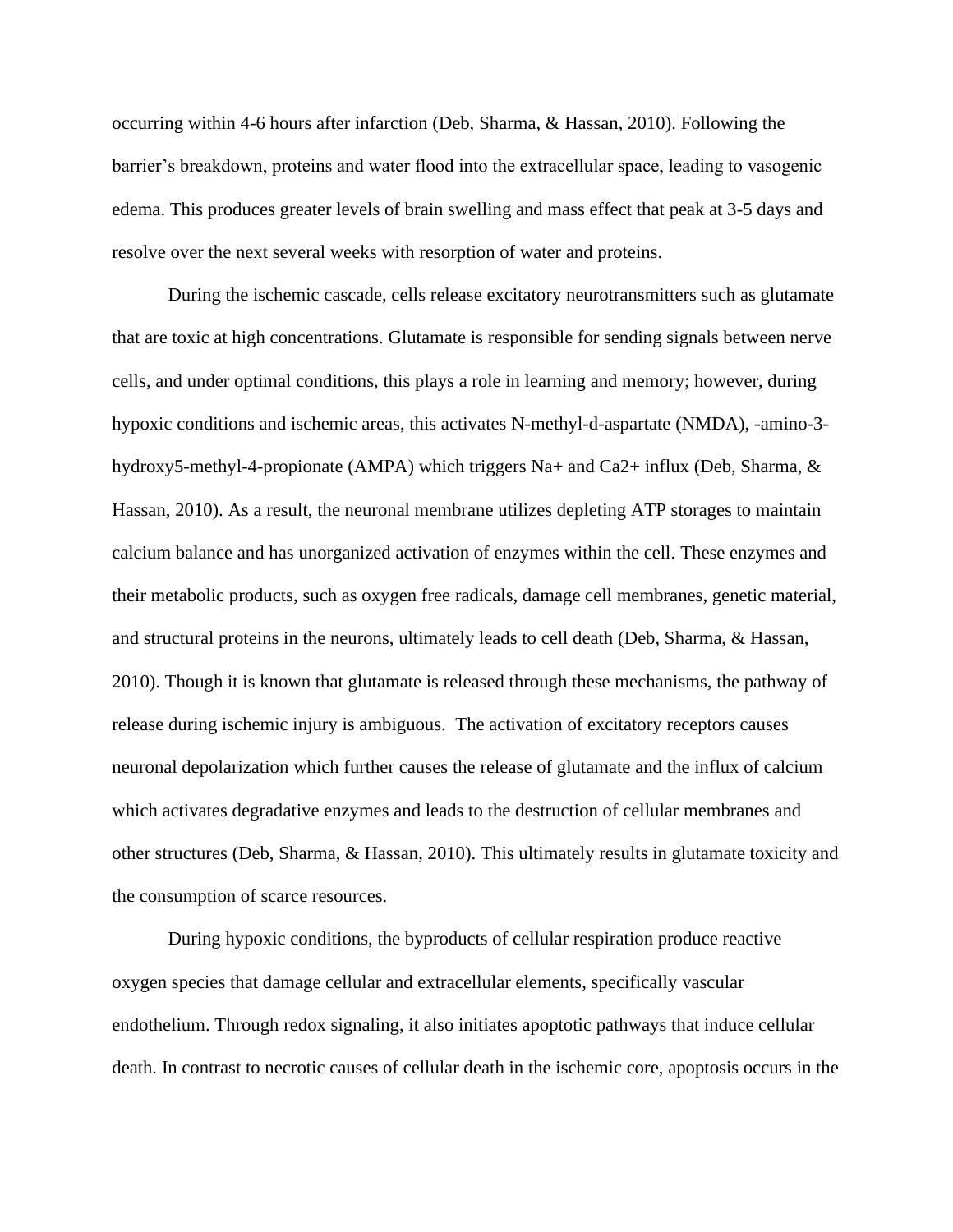peripheral neurons in response to ischemic damage (Deb, Sharma, & Hassan, 2010). This ischemic damage triggers Bcl-2 and p53 gene expression, followed by the release of proapoptotic molecules such as cytochrome c and apoptosis-inducing factor from the mitochondria (Patel, 2018).

Within hours to days after a stroke, specific genes are activated, leading to the formation of cytokines and other factors that, in turn, cause further inflammation. Ultimately and if unresolved, the ischemic penumbra is consumed by these factors which result in the death of astrocytes, oligodendroglia and microglial cells. The infarcted tissue eventually undergoes necrosis and is removed by macrophages, with the development of functional tissue loss in the weeks to months following the infarction.

#### **Pathophysiological Underpinnings of Sex Differences in Ischemic Stroke**

Although lifetime risk of stroke is higher for men than for women, women tend to have more severe strokes, more stroke deaths, and increased post-stroke dysfunction compared to men (Mozzafarian et al., 2016). From ages 19–30, and again from ages 45 to 54, women have an increased stroke risk (Mozzafarian et al., 2016), and one plausible explanation for the increased risk of stroke during these time periods is alterations in estrogen status.

**Role of sex hormones.** It is well known that sex-specific hormones play a key role in the neuroprotection and neuromodulation of stroke response. Estrogen, progesterone and androgens all aid in the stroke response by altering cellular responses via activation and inhibition.

*The role of estrogen.* Estrogens are a steroid hormone that regulate female reproductive function and act upon the cardiovascular, immune, and central nervous system through binding to estrogen receptors. Apart from being highly expressed in reproductive and neuroendocrine regions like the hypothalamus, estrogen receptors are widely distributed in the brain. Sex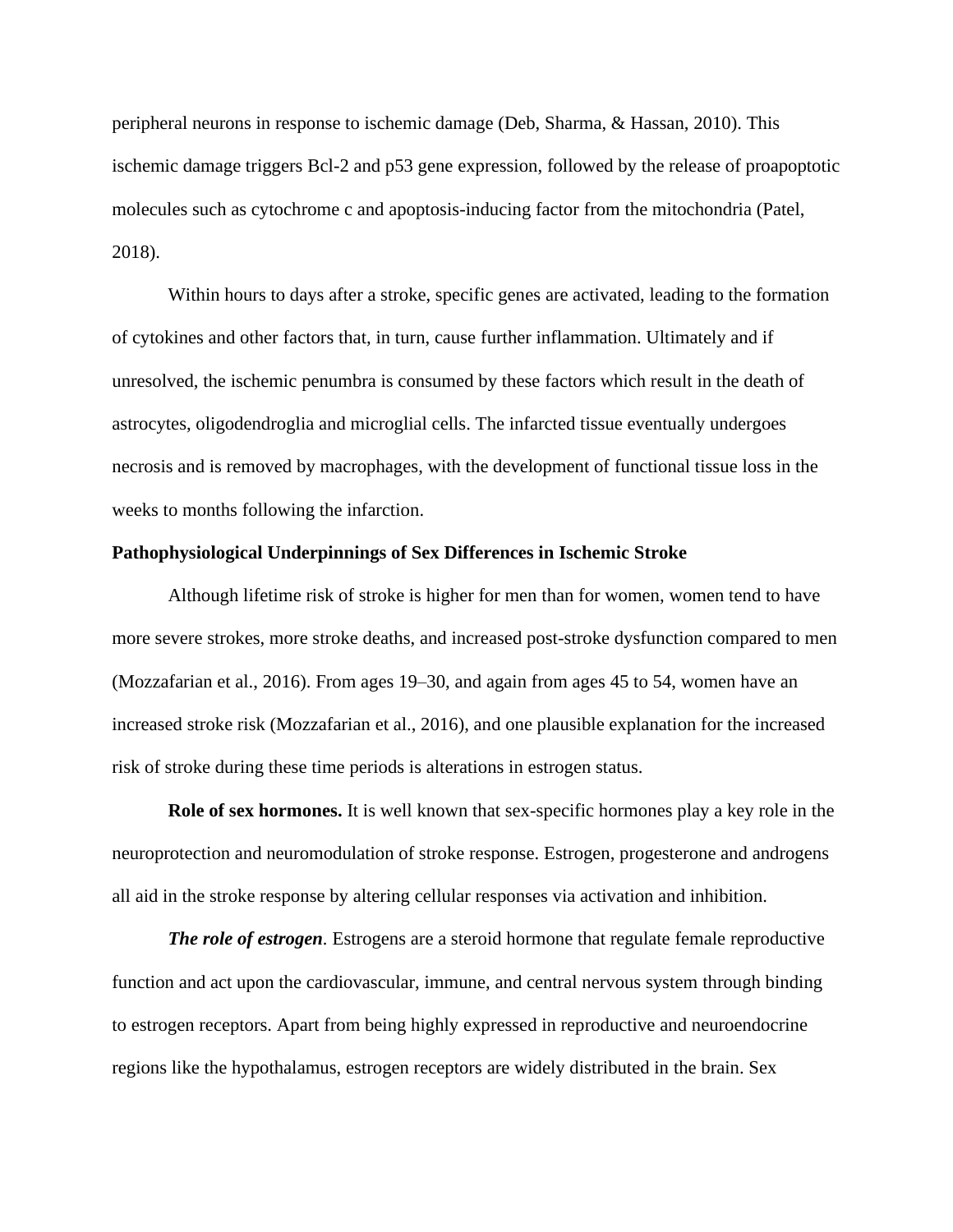hormones modulate not only neuronal function; they exert their actions on different cellular targets, modulating an important number of physiological processes. Estrogen impact on stroke have been modeled in ovariectomized female mice that allow researchers to remove endogenous estrogen and resupply estrogens to evaluate therapeutic potential (Gibson, 2006). Overall, estrogens reduced lesion volume in a dose-dependent manner when administered up to a week before or up to four hours after transient or permanent cerebral ischemia (Gibson, 2006). The three forms of estrogen synthesized by the ovaries are estrone (E1), estradiol (E2), and estriol (E3) (Zarate, Stevnsner, & Gredilla, 2017). 17-beta-estradiol (17β-E2), which is involved in ischemic injury mediation following stroke, demonstrates the neuroprotective capabilities of estrogens through promoting transcription of genes involved in neuronal survival, expression of proteins, and the inhibition of neurodestructive factors (Petrone, Simpkins, & Barr, 2014). Following focal brain injuries, 17β-E2 administration in mice has shown an increased expression of proteins involved in cell survival including phosphoinositide 3-kinase, cyclic-AMP response element binding protein, superoxide dismutase, and protein phosphatase 2A (Petrone, Simpkins, & Barr, 2014). In addition, 17β-E2 inhibited the expression of pro-apoptotic proteins and cytochrome-c release (Petrone, Simpkins, & Barr, 2014).

Because the immune response following stroke dictates functional recovery and the extent of brain damage, 17β-E2 may be dually protective in stroke by also mediating the immune response. Following ischemia, there is a rapid local production of estrogen, indicating that the hormone may be involved in an immediate physiological response to limit tissue damage (Koellhoffer & McCullough, 2014). This early production of estrogen occurs simultaneously with the upregulation of innate immune responses. 17β-E2 has been shown to inhibit production of neutrophil chemoattractants in the ischemic region, preventing an excessive neutrophil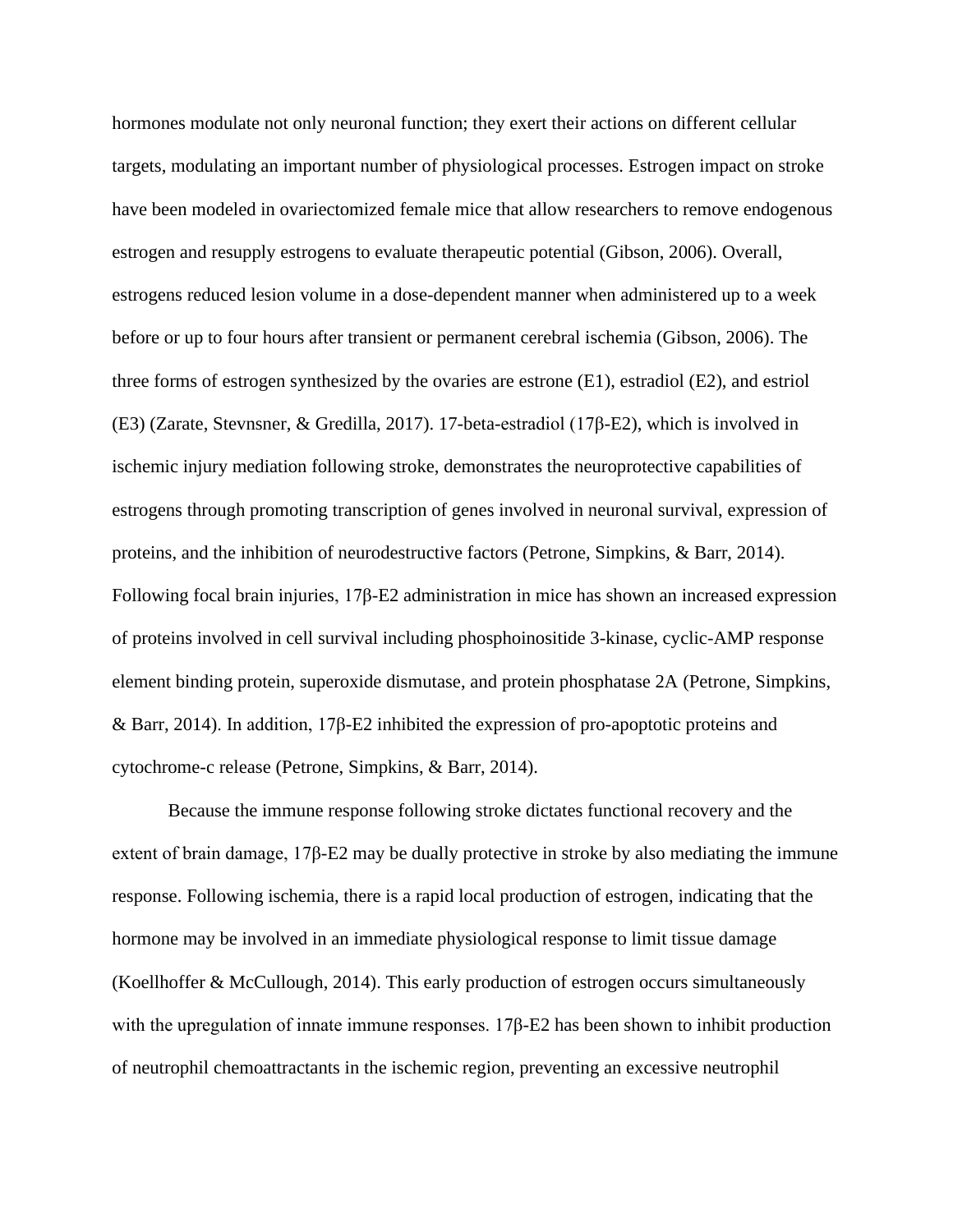response that would increase inflammation (Koellhoffer & McCullough, 2014). This hormone also limits the adhesion of neutrophils to endothelial cells on the vasculature which prevents excess infiltration from circulating neutrophils (Koellhoffer & McCullough, 2014). 17β-E2 can also resolve an inflammatory response by assisting in the clearance of neutrophils from brain Koellhoffer & McCullough, 2014) and inducing anti-inflammatory cytokines to limit infarction following ischemic stroke (Petrone, Simpkins, & Barr, 2014).

*The role of progesterone*. Progesterone is another sex hormone that is characterized by reproduction regulation. Progesterone receptors are expressed widely throughout the brain and have been described to be present along glial cells (Zarate, Stevnsner, & Gredilla, 2017). Among others, progesterone reduces proinflammatory cytokines, modulates neurotransmission, suppresses microglial activation, and aids in myelin repair, which suggests that this sex steroid has positive effects on outcomes post-stroke (Spychala, Honarpisheh, & McCullough, 2017). These neuroprotective effects involve different mechanisms of action, among them, progesterone activates the mitogen activated protein kinase (MAPK) and phosphoinositide 3-kinase/ serine/threonine kinase (PI3K/Akt) pathways which aid in cellular survival after injury (Zarate, Stevnsner, & Gredilla, 2017). However, when delivered in conjunction with estrogen, studies have found that progesterone often acts as an antagonist to estrogen within the CNS (Zarate, Stevnsner, & Gredilla, 2017). Though the precise mechanism is poorly understood, it is believed that the regulation of ER expression is responsible for this antagonistic effect (Zarate, Stevnsner, & Gredilla, 2017).

*The role of androgens.* Androgens are sex steroid hormones that generally control male sex traits and development, but also influence female sexual behavior. Androgens are capable of both detrimental and beneficial effects which suggest that maintaining androgen levels within the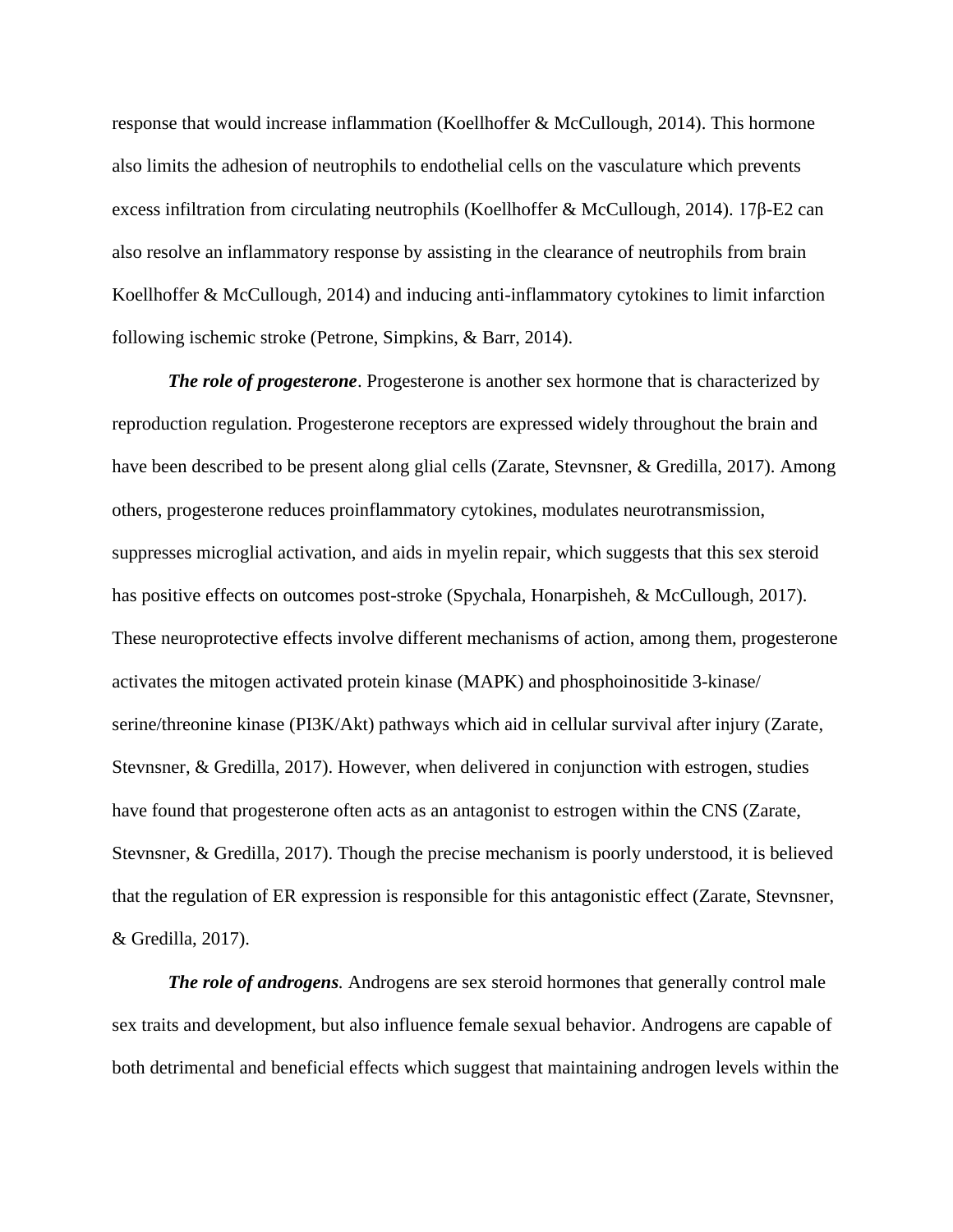adult 'normal' physiological range is likely the optimal condition to minimize risk for stroke. Several mechanisms have been identified that demonstrate the neurodestructive abilities of androgens; however, exogenous testosterone or steroids use can increase glutamate-induced calcium influx, thereby increasing excitotoxic injury in oligodendrocyte and glial cells (Quillinan, Deng, Grewal, & Herson, 2014). Moreover, in neuronal cultures using GABA as an excitatory neurochemical, testosterone has been shown to increase GABA induced calcium influx and injury (Quillinan, Deng, Grewal, & Herson, 2014). This hormone has also been observed to induce pro-apoptotic genes and increase injury through increased inflammation and altered cell-signaling (Quillinan, Deng, Grewal, & Herson, 2014). However, several studies have demonstrated that androgens can be neuroprotective under conditions of glucose deprivation in both neurons and astrocytes through increased antioxidant catalase activity, increased expression of salt-induced kinase 1, and CREB activation (Quillinan, Deng, Grewal, & Herson, 2014)*.* 

**Role of menopause.** While sex hormones as a unit are of importance as a risk factor for stroke, it is evident that menopause is attributed to the difference in incidence as evidenced by premenopausal women having a much lower incidence compared to young males yet doubling that of men at the end of menopause. Menopause is defined as the absence of menstrual periods for 12 consecutive months. The menopausal transition, stage of menopause-associated with a cessation in reproductive fertility caused by a decrease in hormone production, is associated with significant hormonal changes – most importantly, diminished production of estradiol by 60% (Lisabeth & Bushnell, 2011). As a consequence, estrogen levels decline steeply after menopause, whereas testosterone level remains more or less unchanged, leading to a state of relative [androgen excess](https://www.sciencedirect.com/topics/neuroscience/hyperandrogenism) (Lisabeth & Bushnell, 2011). The drop in estrogen places tissue at a high risk since the anti-inflammatory properties are no longer at bay. Furthermore, the androgen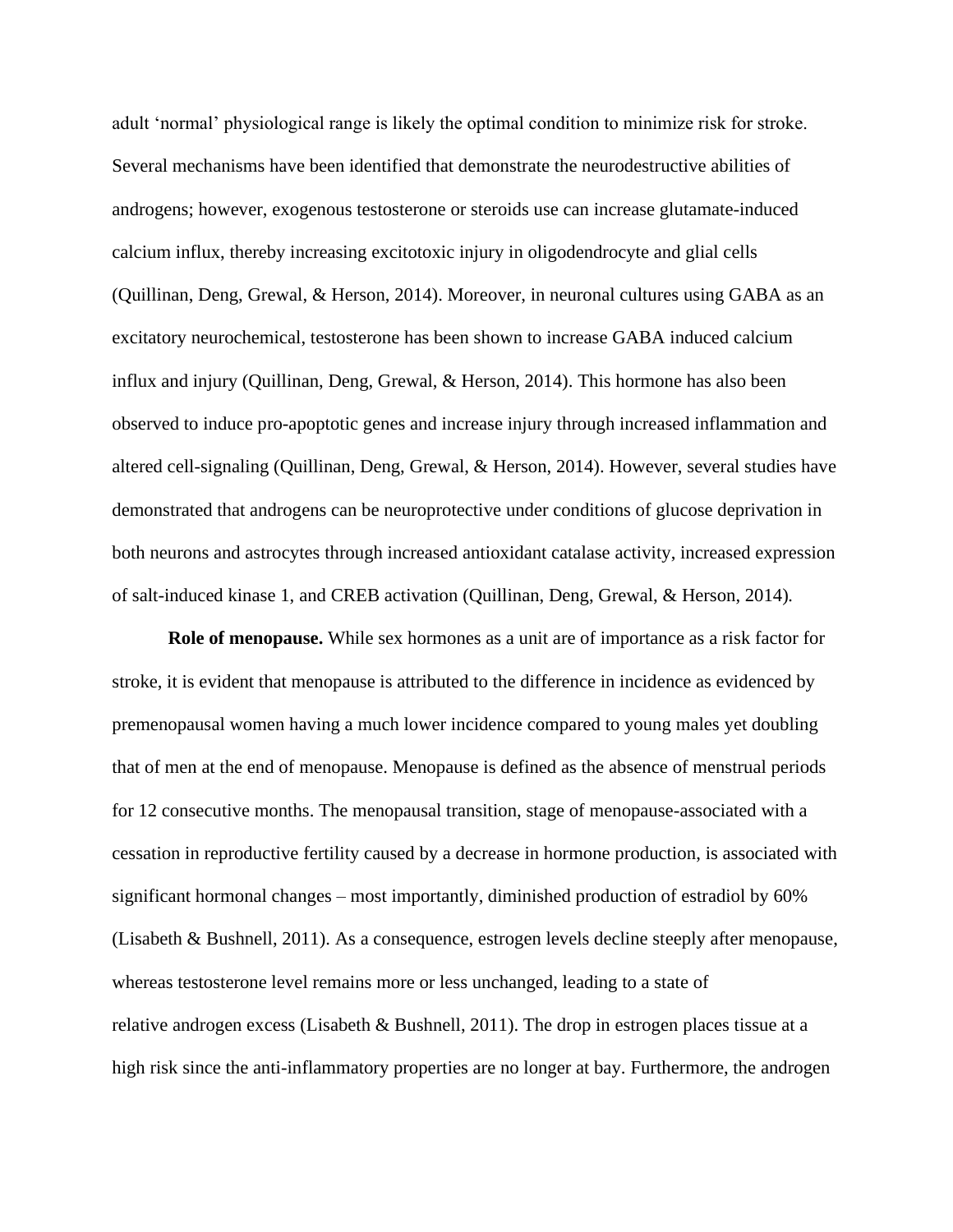excess is positively correlated with insulin resistance and type-2 [diabetes](https://www.sciencedirect.com/topics/neuroscience/diabetes) in the elderly population which increases the risk for stroke.

# **Neuroinflammation after Ischemic Stroke**

**Defining neuroinflammation***.* Neuroinflammation is the inflammatory response within the nervous system. Generally, an inflammatory response occurs as a reaction to foreign invasion or injury to the tissue that involves the release of proinflammatory mediators such as chemokines and cytokines. When uncontrolled, this inflammatory process can increase tissue damage and impair restoration of injury. Neuroinflammation is regulated by the production chemokines, cytokines, and reactive oxygen species (Cherry, Olschowka, & O'Banion, 2014). The extent to which neuroinflammation is initiated is dependent on scene, duration, and course of insult. This inflammatory process can then both serve supportive and destructive functions as part of its mediation of injury. The neuroprotective role of neuroinflammation is to increase glial cell activation and surveillance. For example, during low transient inflammation, the immune cell signals to the brain by increasing the expression of interleukin (IL)-1 cytokine, this then increases the surveillance role of glial cells in the brain if infected (Liu et al, 2017). The transient inflammation of traumatic CNS injury, following the expression of IL-4, has been shown to promote injury recovery and axonal regrowth (Liu et al, 2017). However, the neurodegenerative aspects of neuroinflammation increase the production of cytokines (IL-1 and tumor necrosis factor), reactive oxygen species (ROS), and other inflammatory mediators including inducible nitric oxide synthase (Liu et al, 2017). Following the acute phase of CNS trauma, the IL-1 and IL-6 give rise to collateral damage through driving a low-level and chronic inflammatory response that to cognitive impairments and reduced neuronal plasticity (Liu et al, 2017). Acute inflammation is a defensive response that creates a foundation for tissue repair. Chronic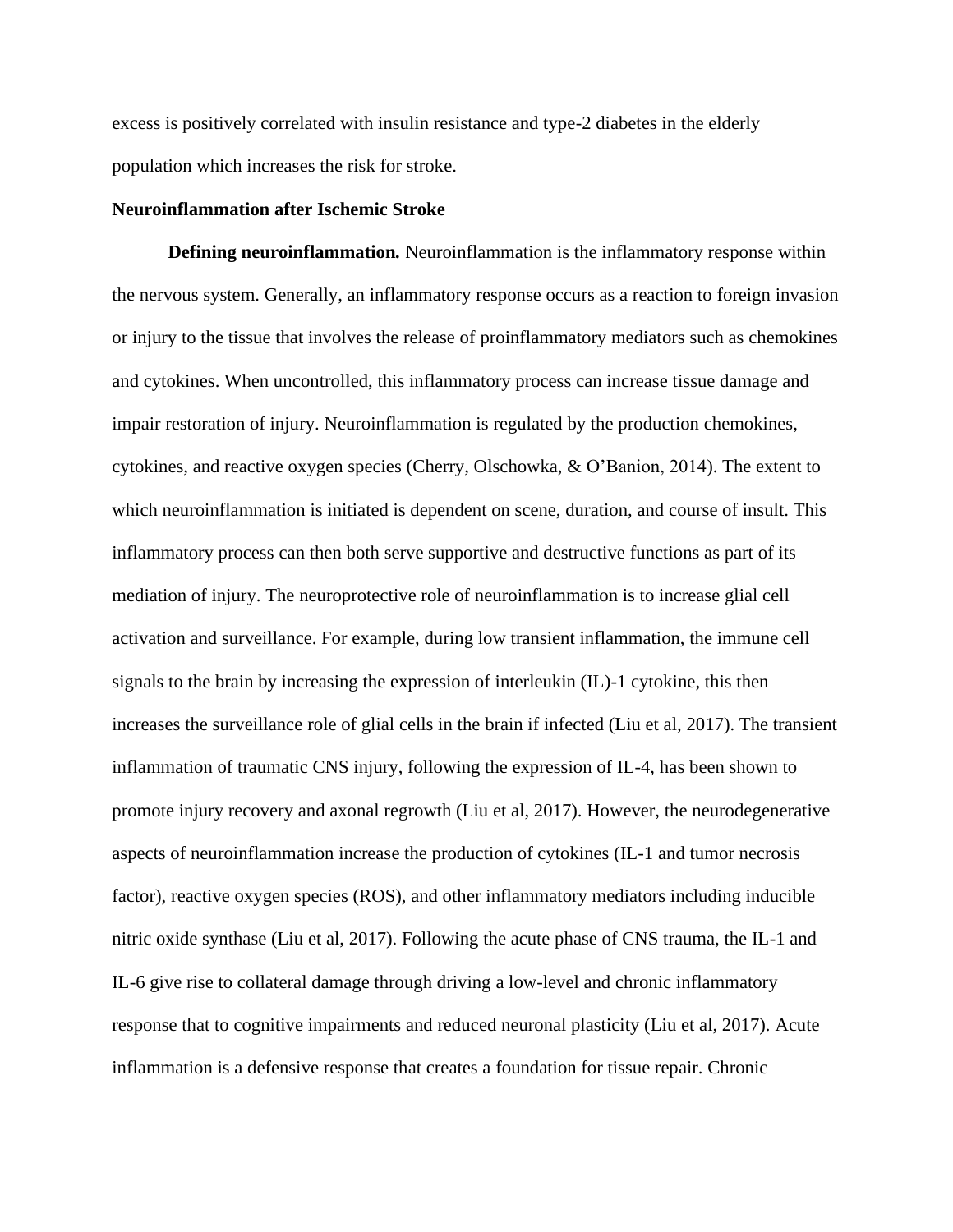inflammation, however, results from consistent stimuli. To identify the principles of general neuroinflammation, acute and chronic neuroinflammation will be defined in the context of ischemic stroke.

*Acute vs chronic neuroinflammation***.** Historically, the term "reactive gliosis" was used to describe the response of glial cells to CNS tissue injury. Reactive gliosis referred to the nonspecific change in glial cells such as proliferation, hypertrophy, or morphology (Streit, Mrak, & Griffin, 2004). However, it is now known that glial cells respond through activation into an aggressive role rather than the previous notion of passive response. In this activated form, glial cells release tissue factors that cause leukocytes infiltration or an increase in rapid activation of other glial cells (Streit, Mrak, & Griffin, 2004). This type of inflammation is seen with injury rather than a disease which is associated with chronic neuroinflammation. Chronic neuroinflammation produces excessive microglial activation in addition to infiltrating leukocytes that ultimately translate into a cycle of neurodegeneration (Streit, Mrak, & Griffin, 2004). In ischemic stroke, it is considered that the major contributors to ischemic neuronal injury are excitotoxicity, oxidative stress, and inflammation (Liu et al, 2017). During the process of reperfusion after ischemia, superoxide and nitric oxide produced from damaged cells and depletion of glutathione, an antioxidant against ROS occur. This results in acute inflammation from dying cells and tissue debris, especially because in ischemic stroke, a blockage prevents nutrients from perfusing cells while also inhibiting the removal of waste products.

**Microglia's role in neuroinflammatory response to ischemic stroke.** It is known that during ischemic stroke, neuroinflammation occurs as a result to ischemia-induced cell debris and increased ROS which activates microglia and enhances the production of these proinflammatory cytokines. During ischemic stroke, microglia transform their morphology from its ramified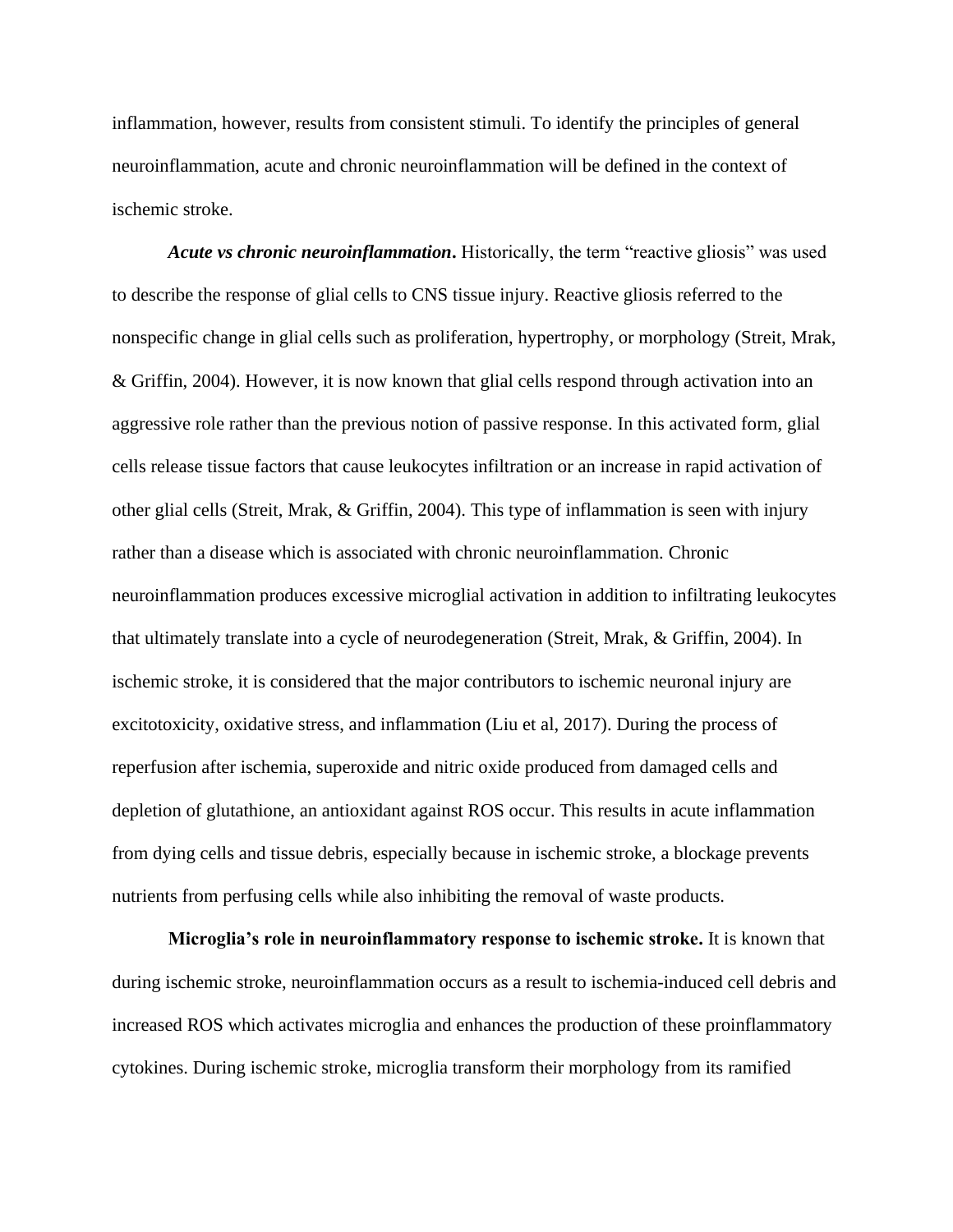surveillance state to a motile amoeboid state once reperfusion of the brain occurs. These activated cells then act as phagocytes and engulf endothelial cells which allow for the entrance of blood serum components (Cherry, Olschowka, & O'Banion, 2014). Several studies have demonstrated that this early activation of microglia in the neuroinflammatory response increases the infarcted area causing cells to undergo apoptosis. Contrary, microglial activation can promote active microglia migration to the penumbra in delayed stages of neuroinflammation and assist in cell survival (Streit, Mrak, & Griffin, 2004). During activation, microglia morphology is changed either to M1, the typically activated phenotype, or to M2, an alternatively activated phenotype, after stroke (Cherry, Olschowka, & O'Banion, 2014). M1 microglia activated by LPS and the pro-inflammatory cytokine interferon-gamma (IFN- $\gamma$ ) shows harmful effects after stroke (Colton, 2009). In contrast, M2 phenotype microglia contribute to stroke recovery through antiinflammatory cytokines such as IL-4 (Colton, 2009). In ischemic stroke, the M2 phenotype is more likely to be induced by ischemic neurons to promote tissue restoration.

*M1 microglial activation.* The classical activation of microglia in neuroinflammation is the M1 state. This term was originally formulated after the association of IFN-γ produced by Th1 cells and the importance of it in polarizing microglia (Colton, 2009). It is now known that microglia partially control their own activation through autocrine and paracrine means. In many cases, this response is neuroprotective, however, chronic activation of these cells can lead to tissue damage. In addition, the ratio of cytokines has been used to identify inflammatory macrophages and in microglia, IL-12 and IL-10 production are used as a marker for distinguishing inflammatory cells Colton, 2009). Another potential distinction and an important component of M1 microglia is their ability to produce reactive oxygen species and reactive nitrogen species which correlate with an increase in apoptosis (Colton, 2009).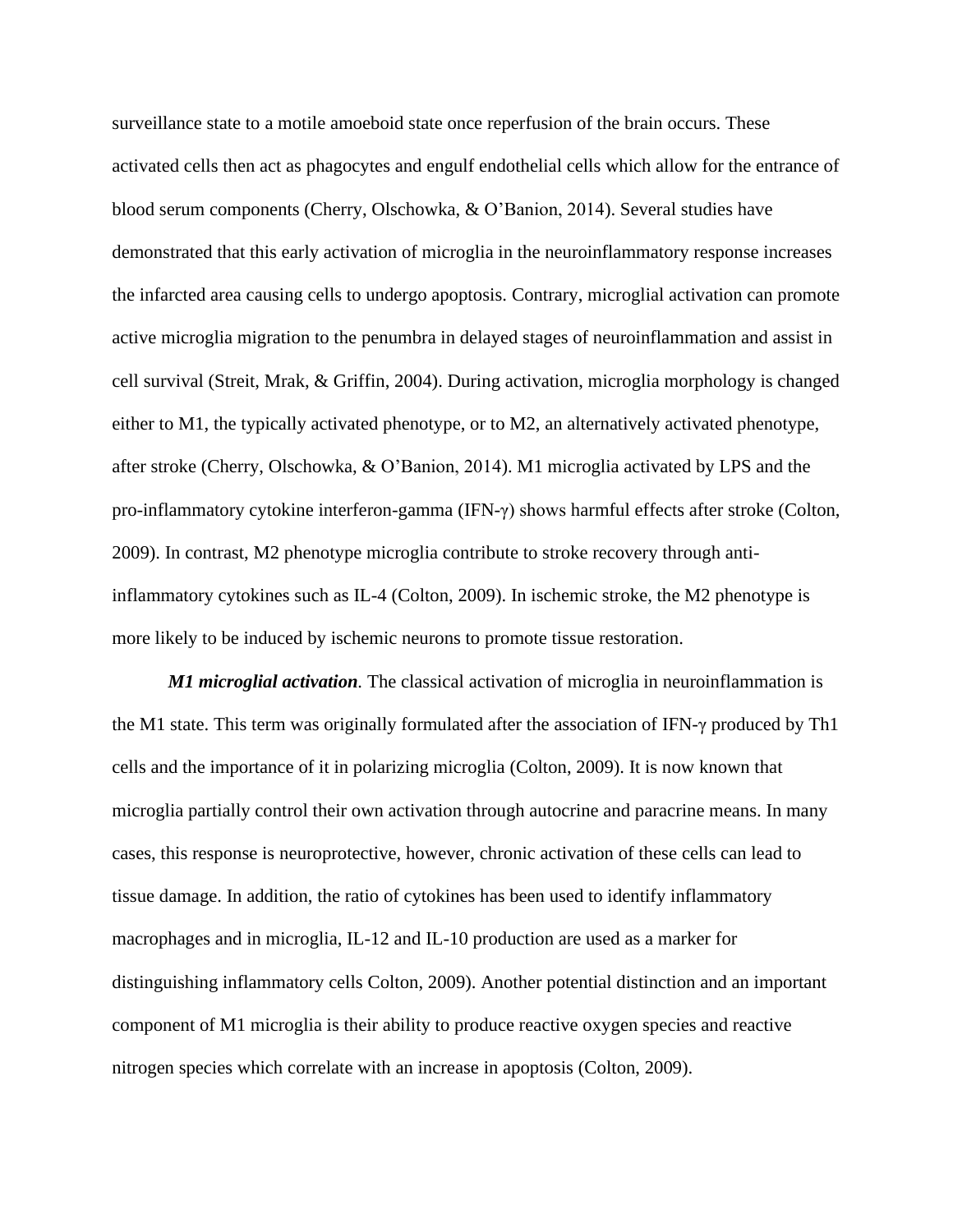*M2 microglial activation.* Inflammation generated by stroke and ischemic reperfusion injury is generally considered harmful to the issue as the M1 phenotype is favored; however, M2 phenotype activation has been shown to downregulate inflammation and initiate cellular repair (Cherry, Olschowka, & O'Banion, 2014). This has been demonstrated in mice that lack IL-4 or IL-10 which results in an increase in the infarct zone (Cherry, Olschowka, & O'Banion, 2014). This response also promotes debris clearance, extracellular matrix deposition, and angiogenesis (Cherry, Olschowka, & O'Banion, 2014). Overall, the damage that results from an ischemic insult is dependent on the transition from the M1 to M2 phenotype to efficiently restore tissue function. However, in cases where the transition is not made and there is a constant activation of the M1 phenotype, the continued production of proinflammatory cytokines results in further tissue damage and an increase in the infarct zone (Cherry, Olschowka, & O'Banion, 2014).

#### **Sex Differences in Microglia Function in Response to Stroke**

The sex-differences in microglia abundance and phenotype are prominent in the brain, however, it is in the response to stimuli that marks sex-differences in outcomes rather than the number of cells. In a study conducted by Villa et al. (2018), microglia cells maintain sex-specific expression independent to circulating hormones as evidenced by transplantation of microglia into the opposite sex. Through defeminizing the brain using estrogens, the researchers found that the expression of certain genes was altered, suggesting that the sex of microglia is determined at birth (Villa et al., 2018). As discussed in chapter 1, perinatal microglia cells migrate to the brain in early fetal development and undergo precise temporal phases that characterize microglia development and sexual differentiated differences. (Matcovitch-Natan et al., 2016). This sexual dimorphism persists in the adult brain through varying amounts and morphology of microglia in different anatomical regions (Rahimian, Cordeau, & Kriz, 2018). It is likely that the variances in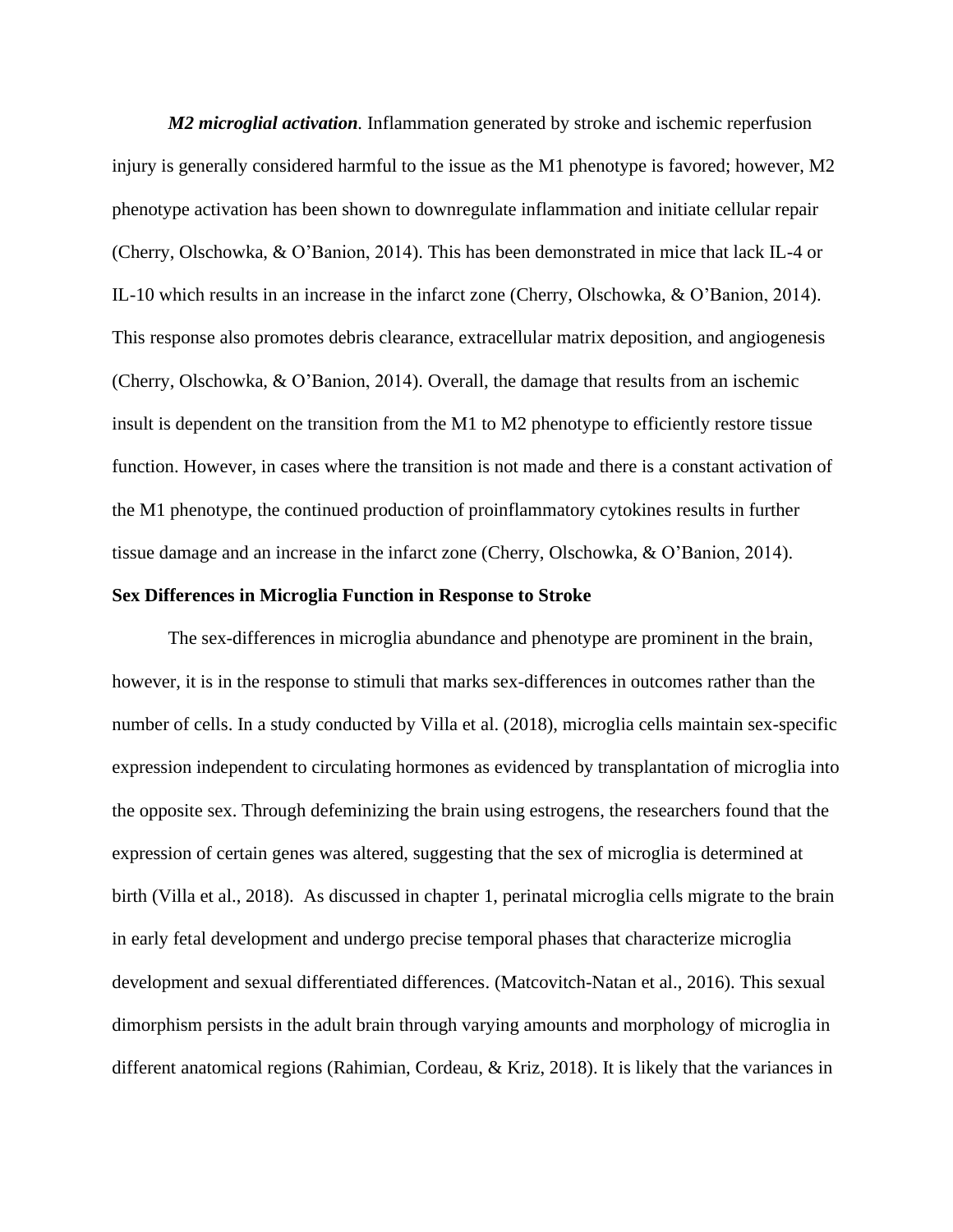early development lead to divergence in microglia inflammatory responses. Indeed, sex differences in microglial activation patterns following brain injuries have been reported by different groups. Bodhankar et al. (2015) found that after middle cerebral artery occlusion (MCAO), microglia from female mice had a milder inflammatory phenotype compared to males. In addition, other experimental stroke models have demonstrated the increase in microglial density at the lesion border in male mice (Caplan et al., 2017). Other models showed that separated male and female microglia perform differently when exposed to inflammatory triggers such as lipopolysaccharides (LPS). Male microglia showed a higher proinflammatory response to LPS compared to the female cells, yet the exposure to E2 resulted in an anti-inflammatory effect in male neonatal microglia and a proinflammatory effect in female neonatal microglia (Loram et al., 2012). Collectively, these observations suggest sex differences in the microglial activation patterns following injury and stress. It is possible that the observed sex differences in the microglial activation patterns after stroke may trigger distinct downstream signaling cascades and thus have a significant impact on the damage associated with ischemic injury.

While the meaning of this sexual differentiation is unclear, it has been shown that this biological event has functional repercussions on the damage caused by MCAO. As mentioned previously, males are associated with increased stroke incidence and poorer outcomes are attributed to the findings that female microglia are more apt to reduce ischemic damage compared to their male counterpart. By analyzing the downstream signaling pathways for responses to ischemic damage, the male and female stroke incidence and outcomes can be explained.

One example of the sexual dimorphic responses is caspase-mediated cell death. Female microglia primarily follow caspases mediate cell death whereas the caspase-independent Poly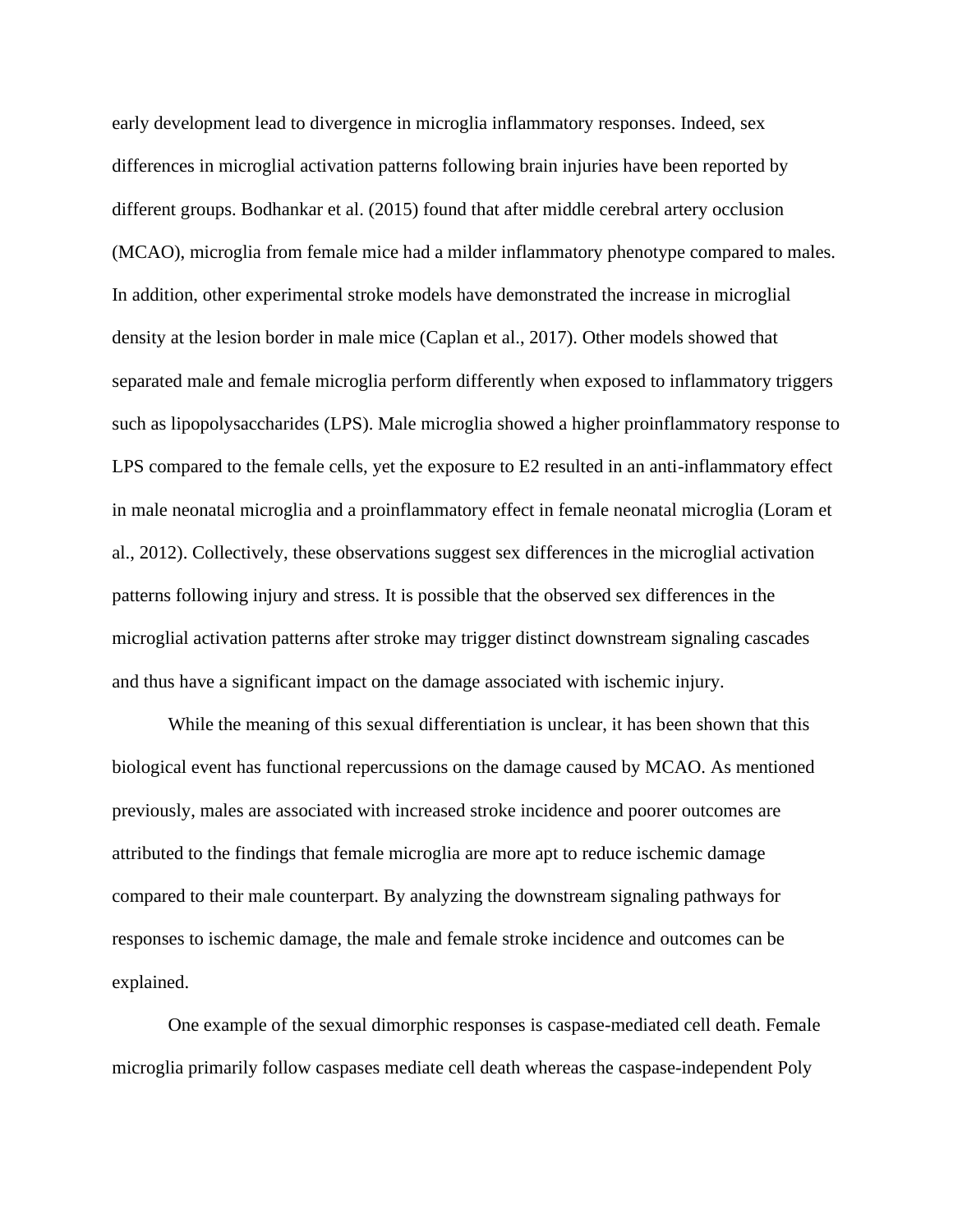(ADP-ribose) polymerase-1 (PARP-1) cell death and nitric oxide pathway predominate in males (Rahimian, Cordeau, & Kriz, 2018). The loss of either PARP1 or nitric oxide synthase reduces infarct volume only in males (Rahimian, Cordeau, & Kriz, 2018). In addition to cell death mechanisms, it has been reported that stroke-induced inflammatory and/or anti-inflammatory signaling is sexually dimorphic. Examples include peroxisome proliferator-activated receptor alpha (PPAR-α), and peroxisome proliferator-activated receptor gamma (PPAR-γ), high mobility group box 1, IL-4 receptor and IGF-1 signaling pathways (Rahimian, Cordeau, & Kriz, 2018). PPAR- α and PPAR-  $\gamma$  activation primarily affects microglia polarization and inhibition of inflammatory signaling cascades through decreasing nuclear translocation of the nuclear factor kappa-light-chain-enhancer of activated B cells in neurons in experimental stroke (Dotson et al., 2016). Treatment with a PPAR- $\alpha$  agonist prior to stroke is only neuroprotective in males, probably because of the lower PPAR-  $\alpha$  expression in the female brain (Dotson et al., 2016).

In addition to cell-death-associated pathways, the sex differences have been also reported in the levels of many cytokines and chemokines. Recent evidence suggests that neuroprotective cytokines such as IL-4 may stimulate sex-dependent signaling after stroke. Xiong et al. (2015) demonstrated that IL-4 is crucial for female neuroprotection after ischemic stroke through the stimulation of galectin-3 expression and release. Galectin-3 over-expression is a feature of M2 activation that binds to and cross-links to CD98 on macrophages (Xiong et al., 2015). In addition, IL-4 can initiate the activation of PPAR- $\gamma$  via IL-4 receptor-dependent signaling pathways to provide neuroprotection against inflammation (Rahimian, Cordeau, & Kriz, 2018). In a study conducted by Lalancette-Herbert et al. (2012), galectin-3 played an instrumental role in microglial activation and proliferation in response to ischemic stroke and in male mice, was attributed to an increase in apoptotic neurons and an increase in the infarcted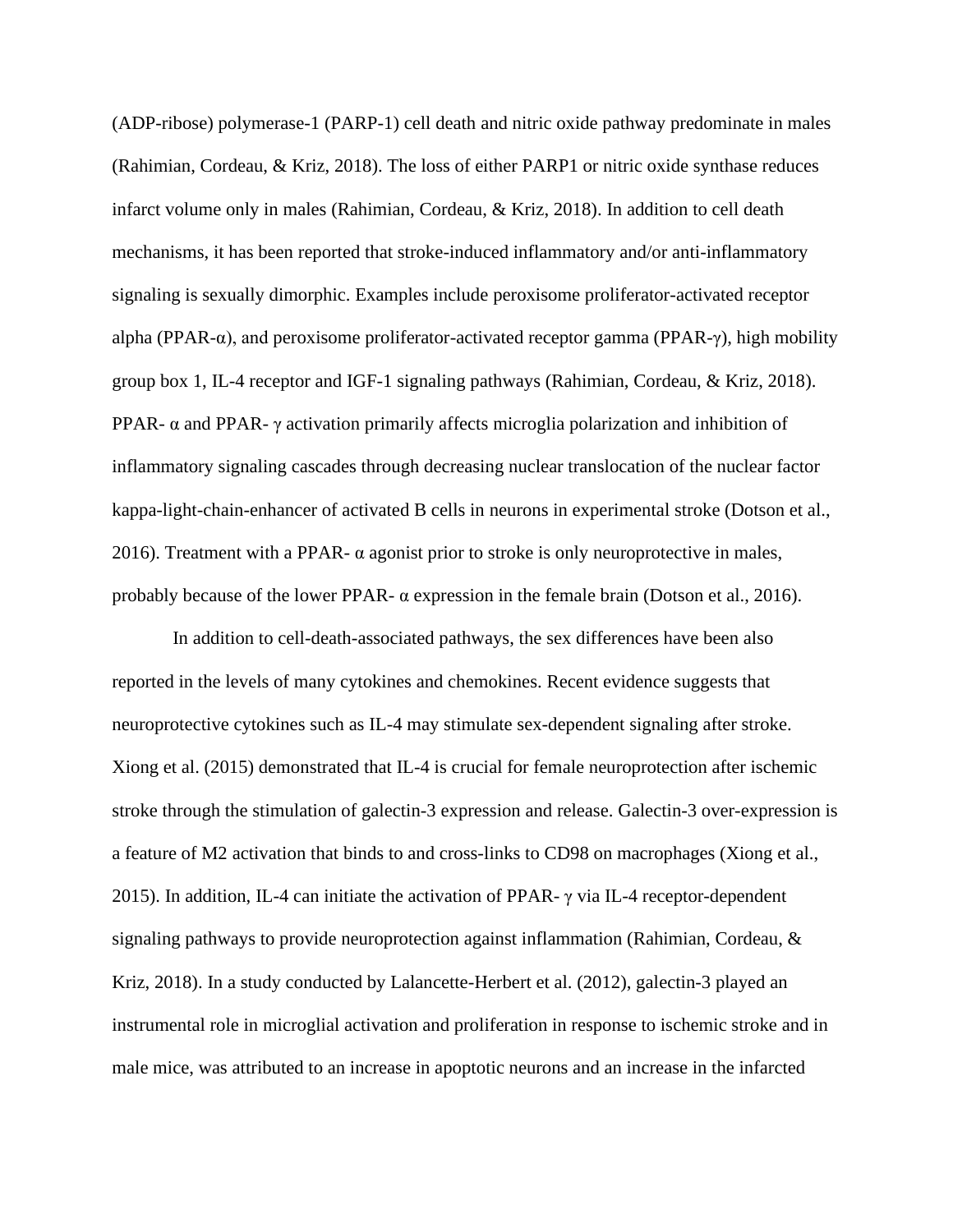tissue. Downstream of galectin-3 is insulin-like growth factor-1 (IGF-1). IGF-1 is a key molecule in galectin3-induced microglia proliferation and M2 activation that provides neuroprotection through decreasing the size of infarction and provoking neurogenesis (Sohrabji & Williams, 2013). When galectin-3 is removed, IGF-1 levels are markedly decreased which resulted in decreased M2 microglial proliferation and an increase in neuronal damage (Lalancette-Hebert et al., 2012). This evidence demonstrates a few of many sex-dependent responses that microglia undergo in response to ischemic stroke.

## **Summary**

In summary, the sex-differences in ischemic stroke outcomes are highly connected to the sexual dimorphic environment and morphology of microglia which result in dynamically different responses to neuronal damage. The roles of sex hormones create the foundation for responses through acting as neuroprotective or inflammatory mediators. These then take part in the difference in microglial activation pathways and dimorphic functions. By understanding the specific pathways that male and female microglia undergo, the more specific stroke therapies can be developed to preserve tissue, decrease mortality and reduce disability.

#### **Chapter 3**

#### **Methods to Study Ischemic Stroke**

Developing effective clinical treatments for ischemic strokes is dependent on understanding the pathophysiology of injury. Developing this basis requires the use of animal models that mimic human insults so that reliable results can be replicated and restudied for further therapeutic modalities. As recommended by the Stroke Treatment Academic Industry Roundtable (STAIR), prehospital testing research and treatment management should demonstrate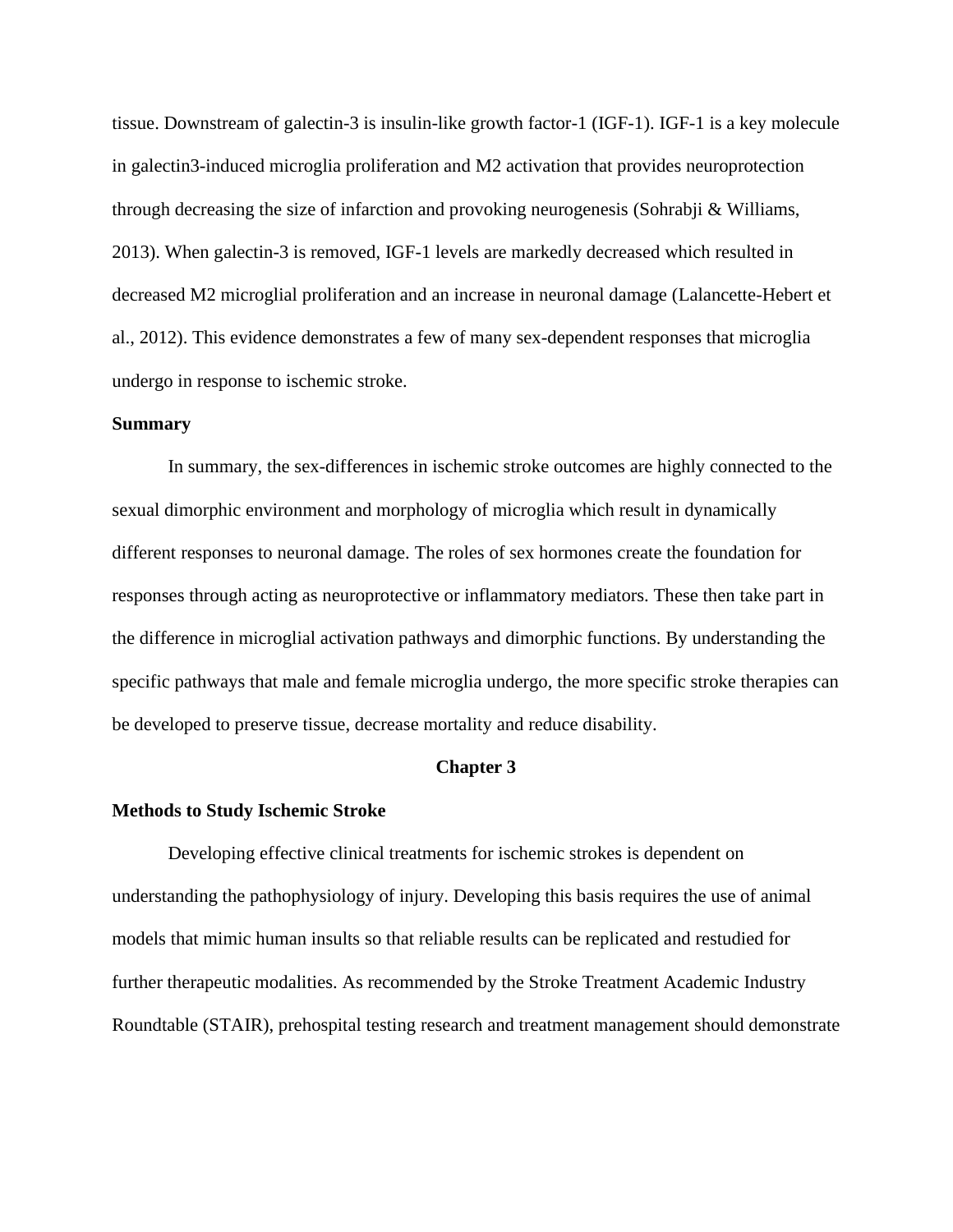evidence of safety in stroke models (Albers et al., 2011). The methods used in this project to study ischemic stroke were middle cerebral artery occlusion (MCAO) model.

**Middle cerebral artery occlusion model.** The brain is perfused via the internal carotid and vertebral arteries. The MCAO model is formulated around occluding the middle cerebral artery which is a distal branch of the internal carotid artery. As the supplier of most of the outer brain tissue including the anterior and posterior internal capsules and the basal ganglia, an occlusion of this vessel is not only a commonly found cause of human stroke but replicates clinical cerebral ischemia (Sutherland, et al., 2017). The middle cerebral artery can be accessed internally or externally and can result in temporary or permanent occlusion based on the study protocol. The intraluminal filament MCAO stroke model conducted in rats was developed by Koizumi in 1986 (Sutherland, et al., 2017). This model uses a temporary insertion of a filament through the internal common carotid artery to the ostea of the MCA to occlude the vessel resulting in ischemia to the tissue (Sutherland, et al., 2017). For this experiment, the ischemic period occurred for a continuous 60-minute period and produced at least a 70% reduction in blood flow and reperfusion of at least 70% return of blood flow when compared to the animal's baseline (Morrison & Filosa, 2013). The advantages of this method are eliminating the need for a craniotomy, production of a focal occlusion, and standardizing the area of infarct (Shahjouei et al., 2016). This procedure can also be reproduced multiple times and result in almost identical areas of ischemia which improves standardized outcomes in research.

*Animals used in ischemic stroke models*. There are a variety of animal stroke models that have been developed with the goal of identifying the underlying mechanisms behinds cerebral ischemia and to develop new therapies for strokes (Fluri, Chuhmann, & Kleinschnitz, 2015). Most stroke experiments are carried out in small animals such as rabbits, mice, and rats.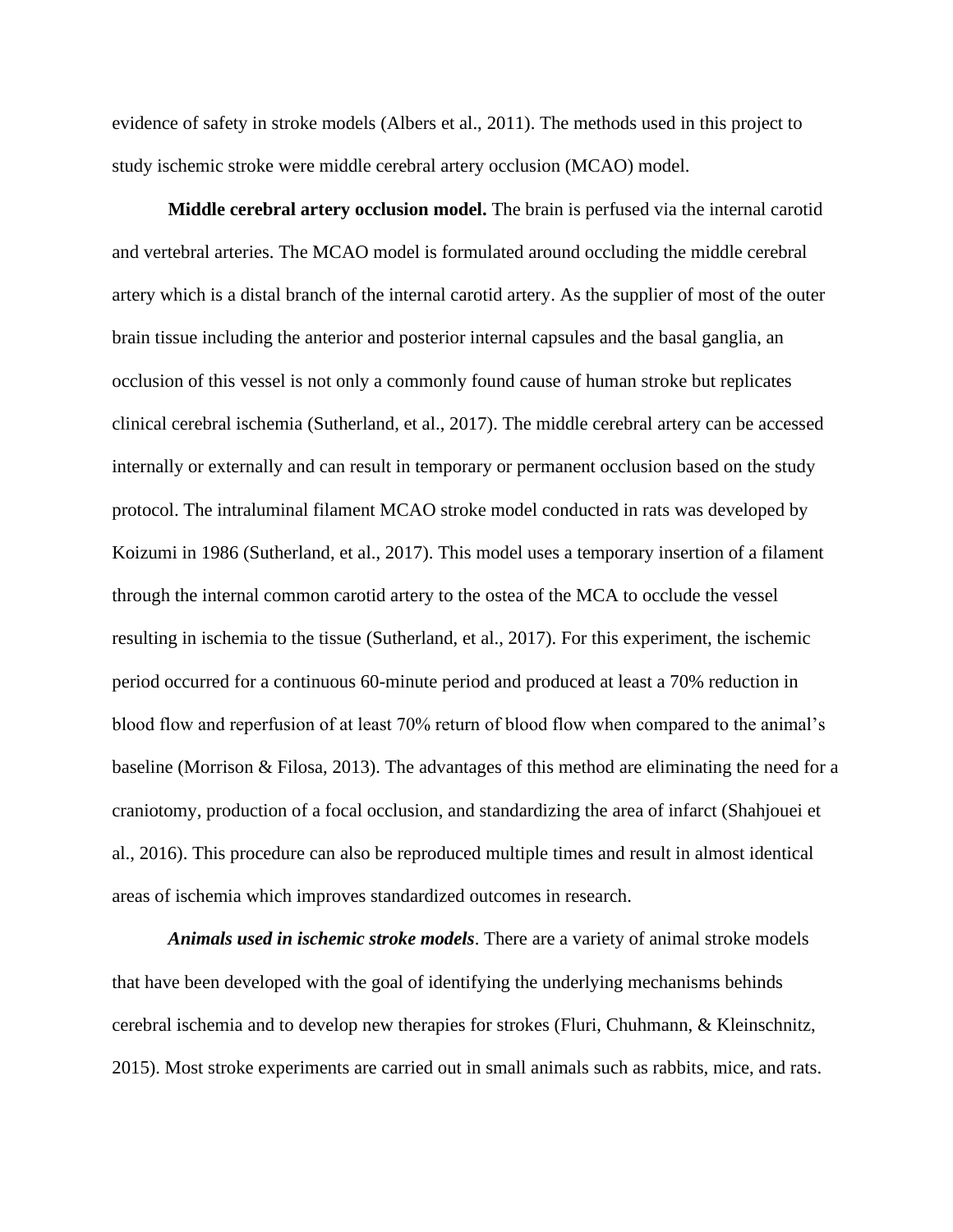The use of small animals as subjects present clear advantages compared to studying acute strokes in humans in the clinical setting. Ischemic strokes in humans are vastly diverse in anatomic location, manifestations, and causes, whereas experimental strokes are highly reproducible and well-controlled which limit extraneous variables. In addition, the use of animal models allows for controlled reperfusion and vasculature which cannot be studied in in-vitro models (Fluri, Chuhmann, & Kleinschnitz, 2015). The most common animal subject of ischemic stroke is the rodent. Rodents are good subjects as the cerebral vasculature is similar to humans, the small body size allows for easy monitoring of hemodynamic parameters, and there is a relative homogeneity among strains which can improve the reproducibility of results (Fluri, Chuhmann, & Kleinschnitz, 2015).

**Methods to model female post-menopause.** Female C57Bl6/J mice were purchased at 5 weeks old in order to induce ovarian failure as a model of the human post-menopause period. We employed the post-menopause protocol as previously published (Haas, Christian, & Hoyer, 2007; Van Kempen et al., 2014). As a brief summary, 5-week-old female mice were injected for 21 days with 4-vinylcyclohexene diepoxide (VCD, 160 mg/kg/i.p./day). Follicle depletion and ovarian cessation was assessed ~65 days after first injection via vaginal lavage, and ovarian failure was confirmed by observing 15 days of persistent diestrus prior to tissue collection. At this point, 10 weeks after VCD injections and at 16 weeks of age, mice underwent a surgery to induce ischemic stroke as described in the section above.

*Animal usage.* All animal handling and experiments were performed according to methods approved by and in compliance with the University of Arizona Institutional Animal Care and Use Committee and according to the National Institutes of Health guide for the care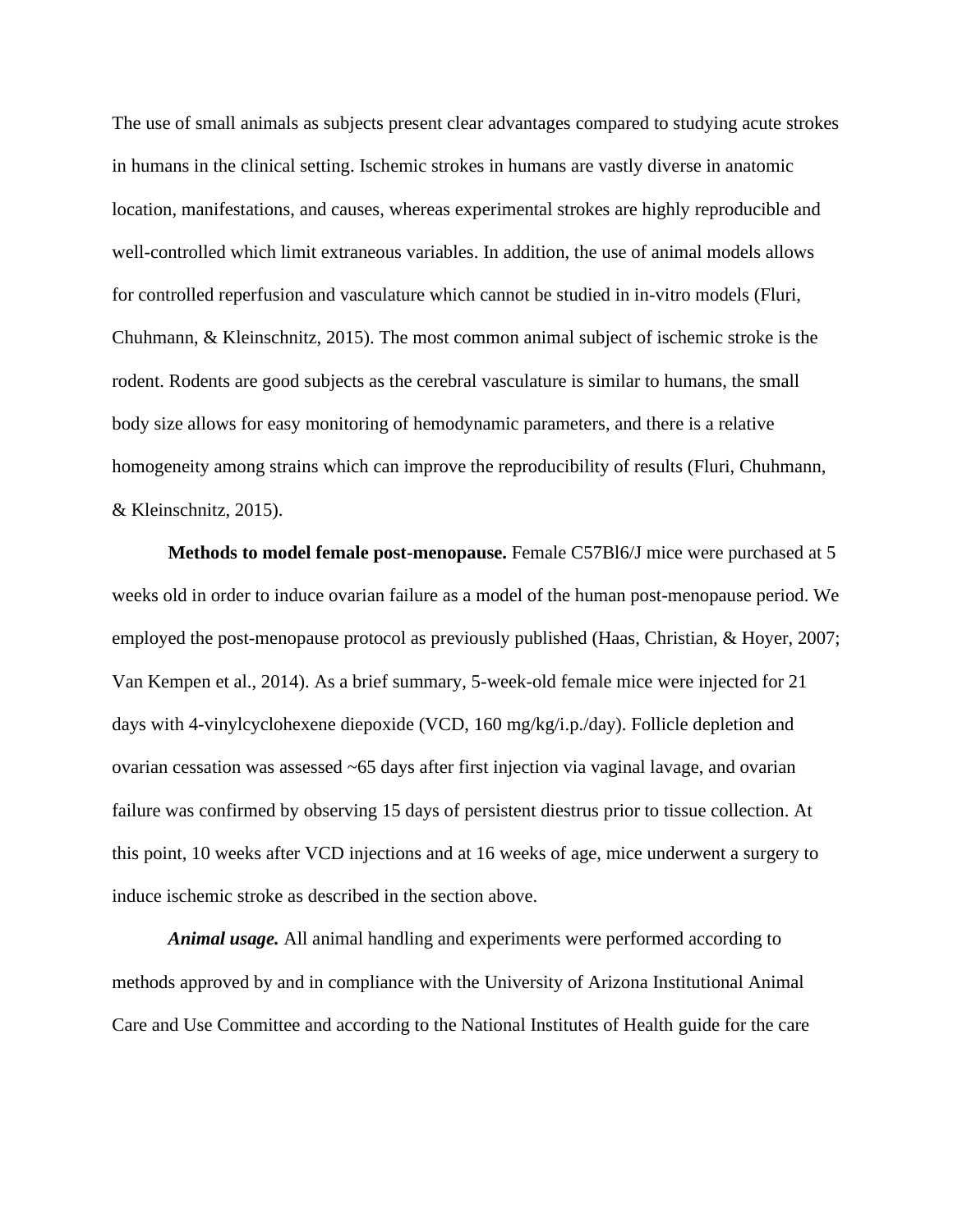and use of laboratory animals (protocol approval number 14-539). All animals were housed in rooms with a 12-hr light/dark schedule (7am-7pm).

## **Methods to Study Microglia**

**Immunohistochemistry***.* Immunohistochemistry (IHC) is a microscope-based technique aimed at visualizing cellular components in a tissue sample. This technique uses target-protein binding within tissue to identify cellular components. For this data analysis, coronal sections of brain tissue underwent an immunohistochemistry assay to distinguish microglia from other resident brain cells. The classical IHC assay involves detection of epitopes expressed by a single protein-target within a tissue sample using an antibody capable of binding to those epitopes with high specificity, or selectivity to a specific binding site. After the epitope-antibody binding complex, a secondary antibody capable of binding the primary antibody with high specificity is added. The secondary antibody is coupled to a reporter molecule and after the antibody-antibody binding event, a chemical substrate is added which reacts with the reporter molecule to produce a colored precipitate at the site of the whole epitope-antibody complex (Morrison & Filosa, 2013). This fluorescence created by the antibody-antibody binding complex can be detected using a fluorescent microscope to create an image of the selected cell type.

For this study, brain tissue was then collected from all animals after ischemic stroke and 8 hours of reperfusion. All animals were sedated with 5% isofluorane delivered via a 20% oxygen/80% air mixture and systemically perfused with ice-cold phosphate buffered saline via cardiac puncture, after which brain tissue was immediately removed. Brain tissue was fixed for 24h in a 4% paraformaldehyde solution followed by 72h in a 30% sucrose solution, after which the tissue was dried and stored at -80°C until sectioning into coronal sections and use for immunohistochemistry techniques.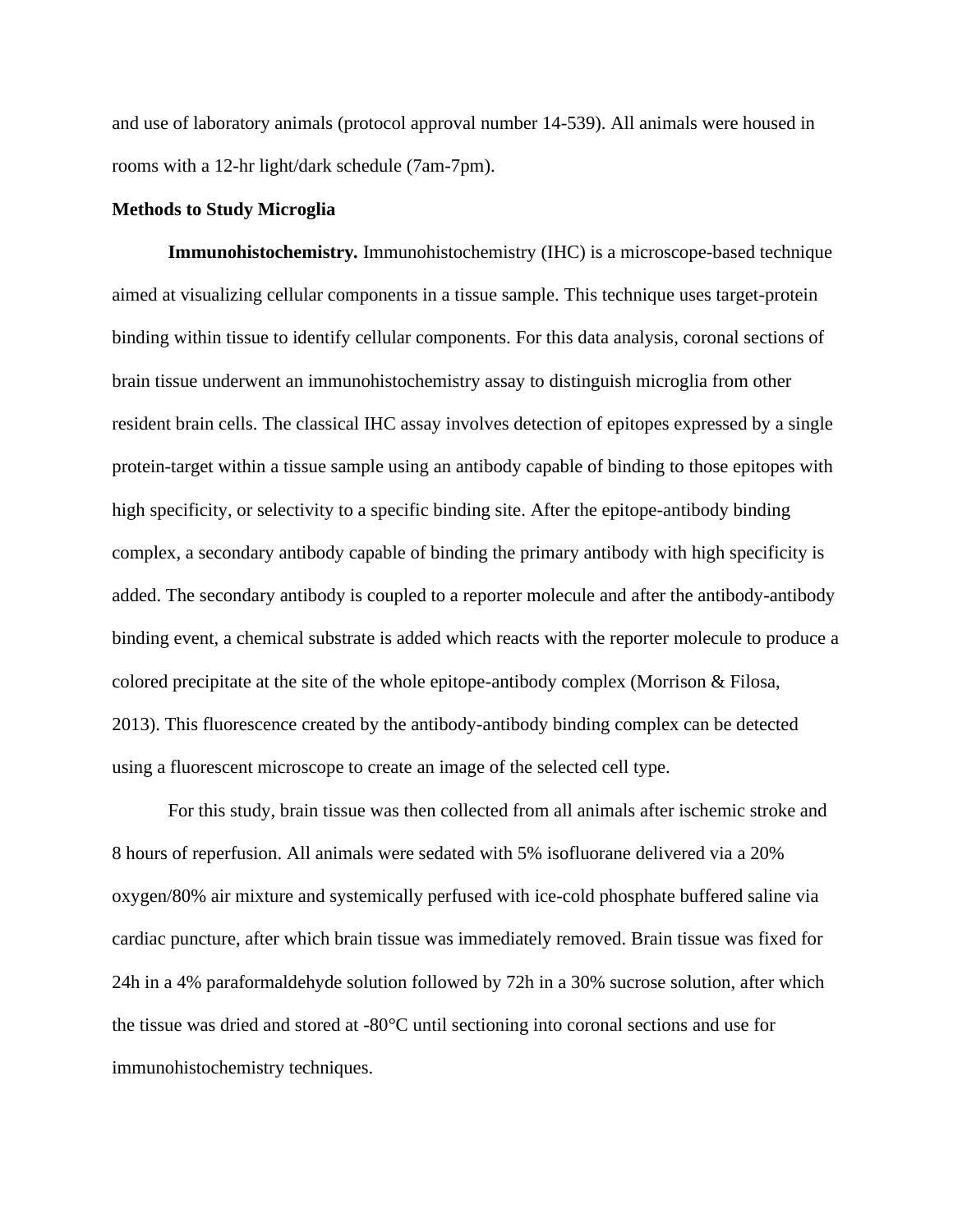All IHC was completed on tissue sectioned into 50µm coronal sections (Leica cryostat) and stored at -20°C in a cryoprotectant solution (50% 50mM PBS, 30% ethylene glycol, 20% glycerol) until IHC experiments. Our IHC protocol, similar to as previously published (Morrison & Filosa, 2013, 2016), results in staining of microglia with anti-IBA1. Free floating brain sections were first blocked in 10% horse serum solution (0.01M PBS, 0.05% Triton, and 0.04% NaN<sub>3</sub>) for 1h followed by a 72h incubation with primary antibodies as appropriate: rabbit antiiba1 at 1:1000 (Wako, 019-19741). A 4-h incubation of 1:250 secondary primaries (Jackson ImmunoResearch Laboratories) followed: donkey anti-rabbit Alexa 488 (711-546-152. All tissue was incubated in solutions common to all groups to avoid group/batch differences. All reactions were carried forward at room temperature; washes between incubations were done with 0.01M PBS for 15min. Slices were then mounted onto slides using Vectashield (Vector Laboratories, H-1000).

*Photomicrograph Acquisition and Analysis.* Microglia morphology was assessed in brain regions in proximity to the ischemic injury after ischemic stroke and 8 hours of reperfusion. Imaging was accomplished using a Zeiss 880 NLO [30-µm Z-stack at 1-µm intervals, 40X/1.3Na C PL-Apo oil objective, and a 212.6 µm x 212.6µm imaged area (1200 pixels x 1200 pixels)]. Photomicrographs were stacked and split using ImageJ plugins (National Institute of Health, [https://imagej.nih.gov/ij/\)](https://imagej.nih.gov/ij/) in order to obtain maximum intensity projections of all channels.

*Skeleton Analysis.* A method used to quantify microglia morphology from photomicrographs was skeleton analysis. The goal of Skeleton Analysis is first model microglia from IBA-1 positive photomicrographs to simple "stick images". Our first step, then, is to convert photomicrographs into skeletonized images as shown in Figure 1. In this process,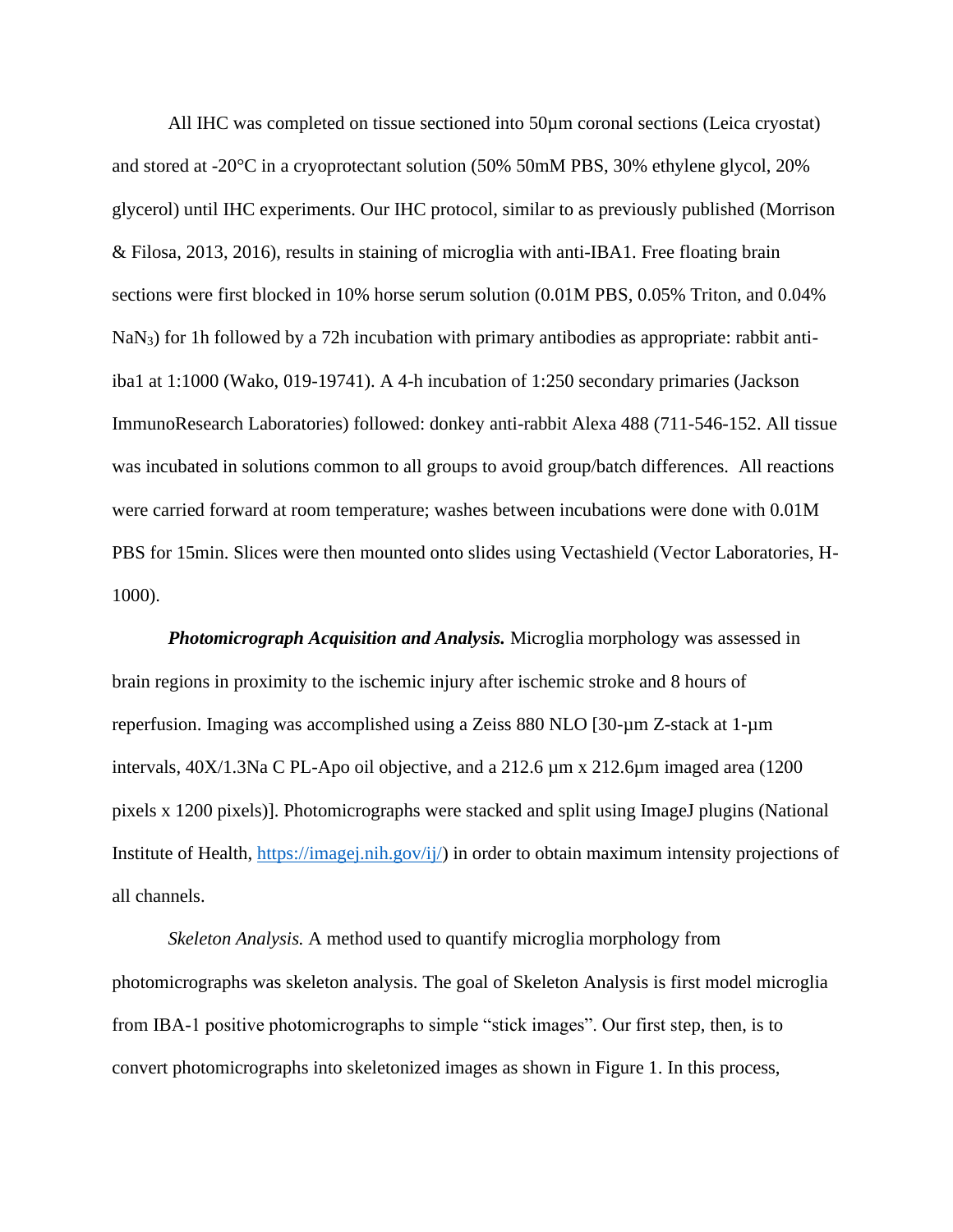maximum intensity projections are created to visualize microglia processes. Next, a series of ImageJ software plugins are used to de-speckle the image (to eliminate single-pixel background fluorescence), convert to binary, and then skeletonized images. The AnalyzeSkeleton plugin is then applied to skeletonize the image and gather data to identify the number of endpoints per frame and process length. The information gathered from skeleton analysis aids in the identification of branching complexity and process lengths as a measure of response to injury severity. This process has been published in greater detail by (Young & Morrison, 2018).

*Fractal Analysis.* To help quantify the microscopic details of microglia shapes, and as a second method to quantify morphology, fractal analysis can be used and is summarized in Figure 2. Fractal analysis assesses the scaling of the subject and produces a statistical form of complexity called fractal dimension. This number measures scale-invariant detail or complexity of the image. For a pattern to have fractal scale-invariant detail means that the pattern repeats itself infinitely as the resolution increases (Karperien, Ahammer, & Jelinek, 2013). Boxcounting, a subtype of fractal analysis, is used to quantify both gross and minute nuances of morphology that are vital in understanding microscopic details of microglia (Karperien, Ahammer, & Jelinek, 2013). Box-counting is a sensitive indicator of microglia structural features such as ramification, branching patterns, and membrane details. This proven method has become a standard for the characterization of microglial morphology. In a dataset, box-counting fractal analysis lays increasingly smaller grids over an image and counts the number of boxes containing pixels (Karperien, Ahammer, & Jelinek, 2013). Through calculating the box-counting dimension, the value produced represents the average rate of change in detail with a concurrent change in magnification of the sample image.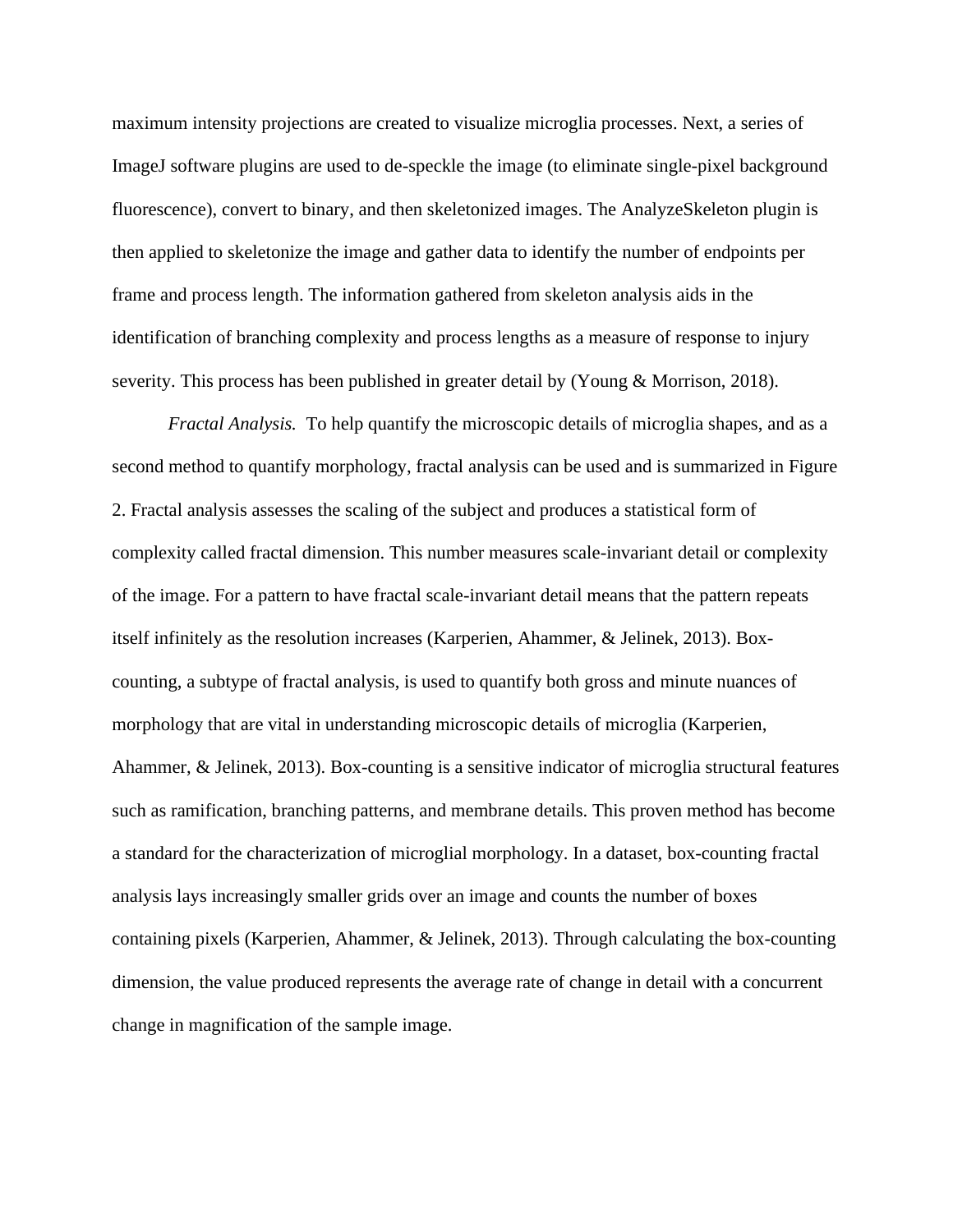For this analysis, FracLac for ImageJ was applied to three randomly chosen single cells per photomicrograph used in each region. Randomly chosen microglia were first made binary through the process described for skeleton analysis via cell isolation. Binary images are then converted to outlines using ImageJ and analyzed using FracLac for Image J. A more thorough description of this process is provided by (Young & Morrison, 2018). Additional morphology parameters were assessed using FracLac for ImageJ: lacunarity, density, span ratio, and circularity (Figure 2). A full description of these calculations can be found:

[https://imagej.nih.gov/ij/plugins/fraclac/FLHelp/Introduction.htm.](https://imagej.nih.gov/ij/plugins/fraclac/FLHelp/Introduction.htm) Noting the difference between these two methods, skeleton analysis is carried out on the entire photomicrograph and is considered "high-throughput", fractal analysis is carried out on individual cells and is correspondingly labor intensive.

# **Statistical Analysis**

All data are presented as mean  $\pm$  standard error of mean (SEM). Sex and region differences were determined using a two-way ANOVA test with Bonferroni post-hoc testing. All reported p values have been adjusted for multiple comparisons. GraphPad Prism 6 was used for statistical analyses.

#### **Summary**

To summarize, the identification and replication of ischemic stroke in animal models are vital to understanding the cellular response to injury and developing clinical treatments specific to these pathways. The MCAO model allows for experimental designs to become standardize and mimic human pathophysiology. Following the induction of stroke and reperfusion, these microglia are studied through the identification of IHC and are further quantified with skeletal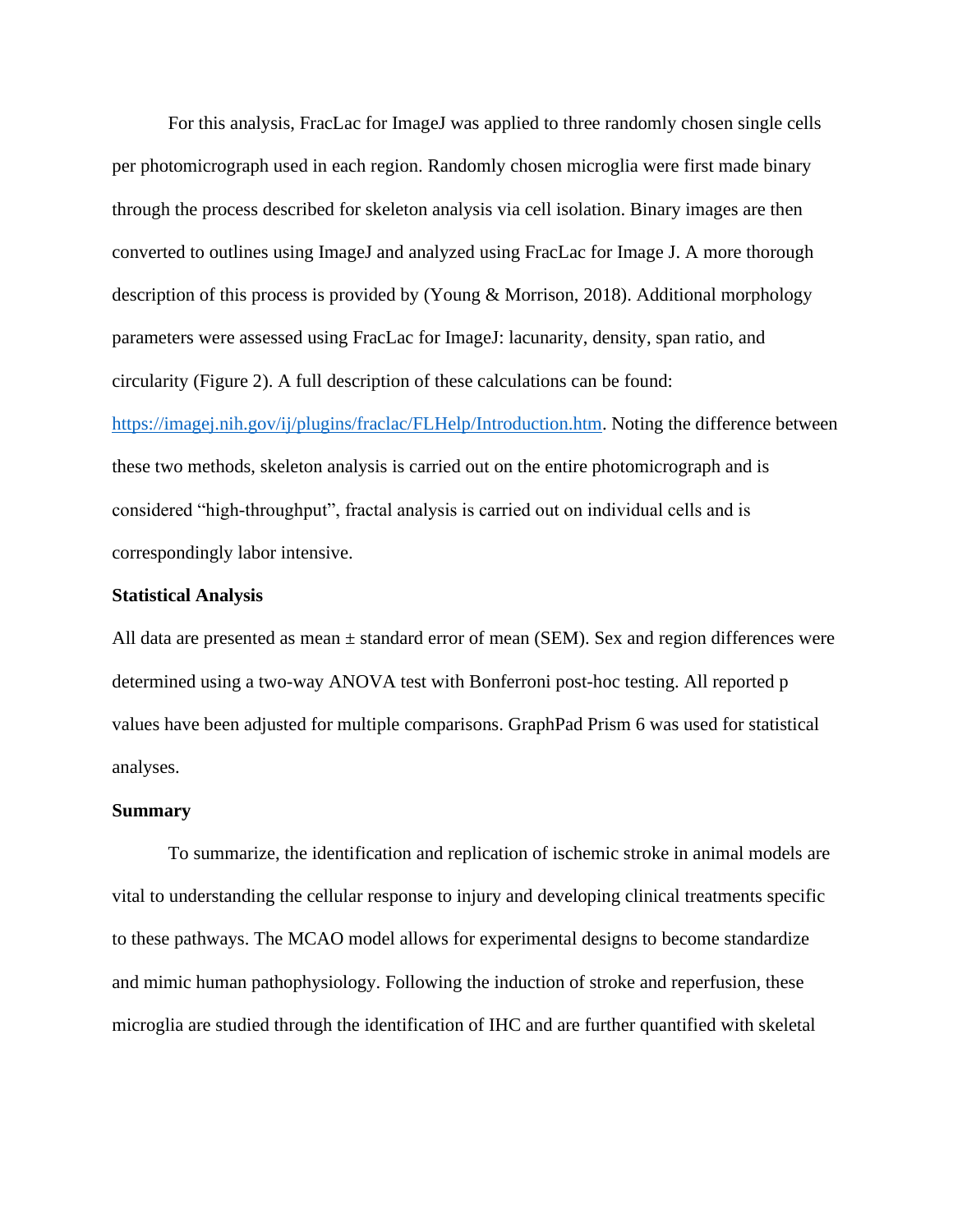and fractal analysis. This analysis helps to assess the differences between areas of ischemia to monitor microglia response to injury as it pertains to injury proximity and sex.

## **Chapter 4**

## **Study Results**

We quantified microglia morphology after 8-hour ischemia to test if there is a focal and sex differences in variance in microglial morphological responses to injury. Microglia are dynamic cells and changed microglia morphology may correspond to functional responses. We initially quantified the ramified morphology after 8-hour occlusion in male, pre-menopause (Pre M), and post-menopause (PM) mice in the necrotic core, proximal, distal, and contralateral regions using the skeleton analysis method summarized by Figure 1. Figure 3 summarizes findings on the ramified morphology among male, Pre M, and PM female mice. Cell ramification was operationalized using two variables: endpoints per cell and process length per cell. Endpoints/cell and process length/cell data are summarized in Figure 3A and 3B. We show that ramified morphology is decreased when in proximity to injury as determined by two-way ANOVA analyses (endpoints/cell region main effect:  $F_{(3,68)} = 20.71$ , p < 0.0001; process length/cell region main effect:  $F_{(3,68)} = 11.63$ , p < 0.0001). These data indicate that microglial branching complexity is greater in areas that are not affected by ischemic injury and indicative that morphology and proximity to injury are interdependent after ischemic stroke and 8 hours of reperfusion. However there were no differences among sex groups for the endpoints/cell variable (two-way ANOVA sex main effect:  $F_{(2,68)} = 0.6$ , p < 0.55) whereas significant sex group differences for the process length/cell variable (two-way ANOVA sex main effect:  $F_{(2,66)} = 4.65$ , p < 0.05. In particular, process length/cell was increased in the Pre M group at the proximal to injury region when compared to the matching region in the male sex group (Bonferroni post-hoc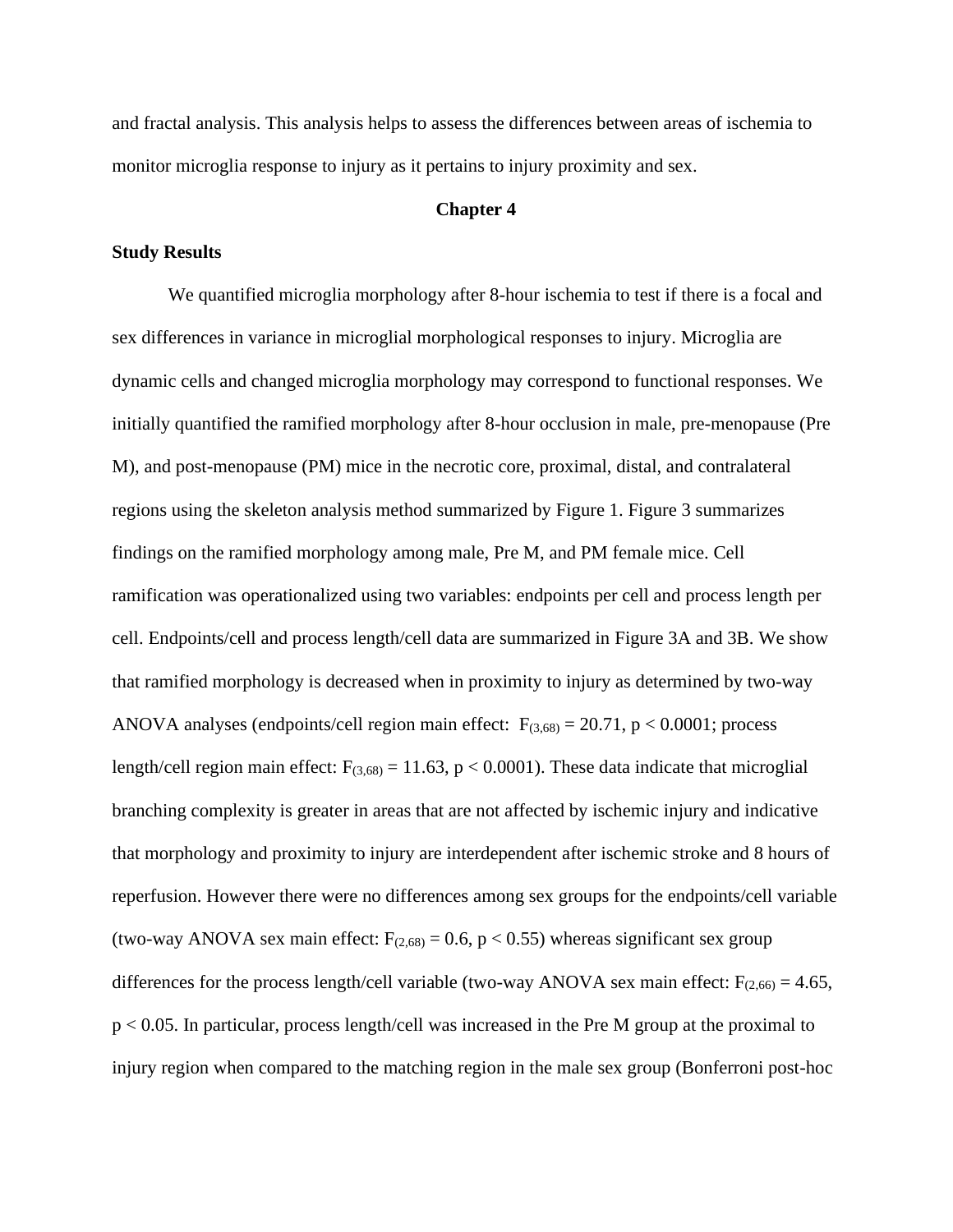comparison  $p < 0.05$ ) In summary, microglia are de-ramified in relation to the focal injury with little influence of sex group to modulate these findings.

Next, using fractal analysis, we examined the complexity and shape of microglia to measure the degree of variance between region and sex group. As previously described and illustrated in Figure 2, FracLac for ImageJ was used to outline microglia and quantify fractal dimension, lacunarity, density, span ratio, and circularity; these data are summarized by Figure 4. In Figure 4A we show that, similar to ramification measures, fractal dimension decreases in proximity to the ischemic region with significant differences according to sex group (two-way ANOVA: region:  $F_{(3,57)} = 36.80$ , p < 0.0001; sex group:  $F_{(2,19)} = 7.5$ , p < 0.01). Specific sex group differences were noted in the PM and Pre M group versus male when comparing either the proximal to injury or adjacent to injury regions. While cell lacunarity (Figure 4B, shape heterogeneity) was largely unchanged according to region ( $F_{(3,57)} = 1.68$ ,  $p > 0.05$ ) sex group differences were present  $(F<sub>(2,19)</sub> = 13.80, p < 0.001)$ . Cell density (Figure 4C, cell size) was decreased in proximity to the ischemic stroke ( $F_{(3,57)} = 21.63$ ,  $p < 0.0001$ ) but without sex group differences. Analysis illustrate that no differences were noted for span ratio for either effect, region or sex group (two-way ANOVA: region  $F_{(3,57)} = 2.9$ , p < 0.05; sex group  $F_{(2,19)} = 0.3$ , p > 0.05). Lastly, microglia circularity was different according to region (two-way ANOVA; region  $F_{(3,57)} = 3.39$ , p < 0.05) but without sex differences ( $F_{(2,19)} = 2.93$ , p > 0.05). In all cases, no significant interaction effect was present between region and sex; specific Bonferroni post-hoc comparisons are noted in Figure 4.

# **Chapter 5**

#### **Discussion**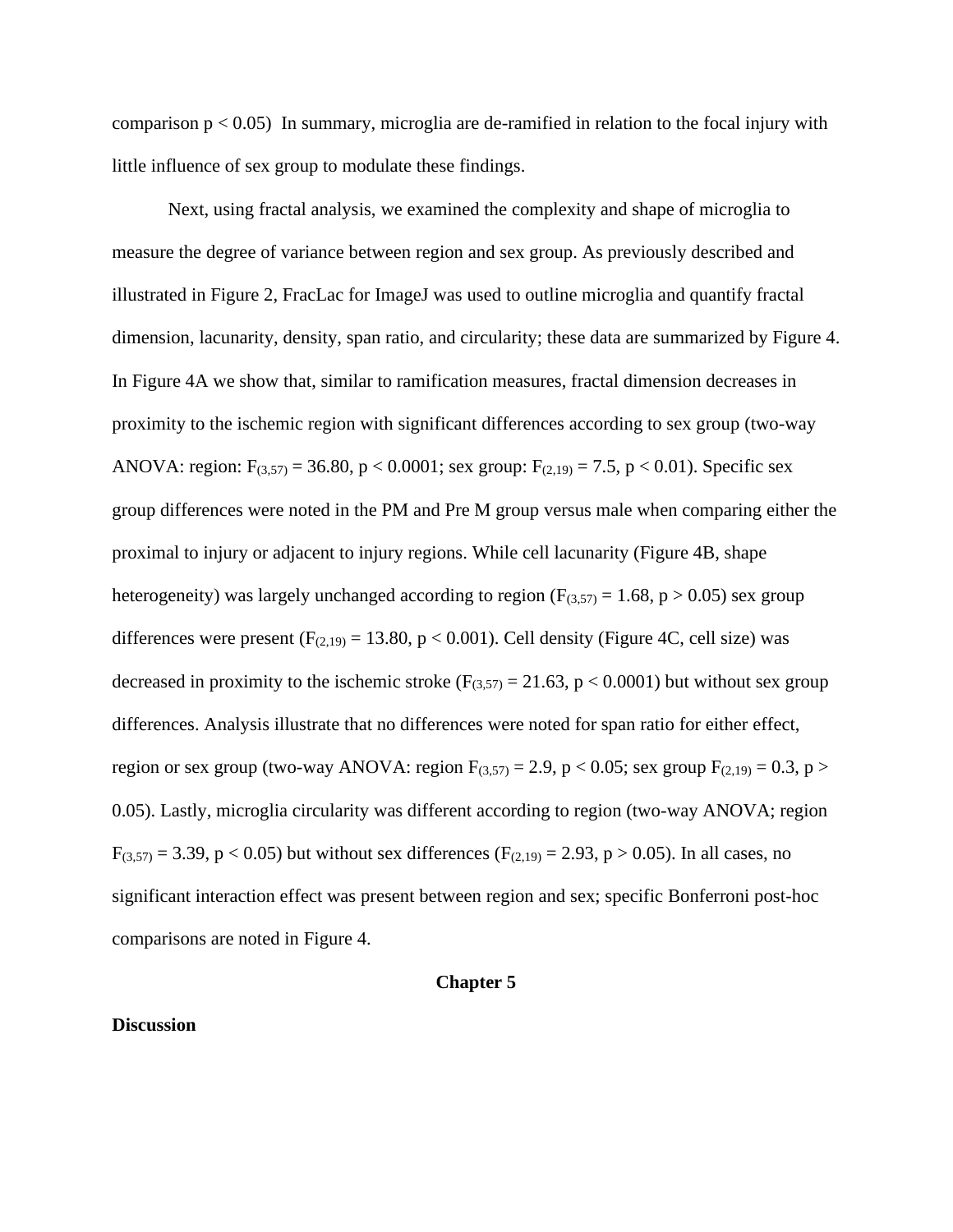As a leading cause of mortality and disability in the United States, ischemic stroke has significant clinical impact. As a first responder to neuronal injury, microglia response is a variable factor to study. Microglia, as an inflammatory mediator and phagocyte in response to ischemic stroke, can improve outcomes or cause trauma. This study tested the hypothesis that ischemia would elicit a morphological response to ischemic stroke injury hours after reperfusion and that this morphological response would be different among sex groups: male, premenopausal and post-menopausal females. It is imperative to understand the sex-specific variability of microglia responses post-injury because the existence of such differences would impact future stroke therapies. We assessed microglia morphology 8 hours after reperfusion at four locations in the brain in respect to the area of injury among three sex groups (male, pre-menopausal females, and post-menopausal females). Through skeleton analysis, a method that uses hyper- and deramification of microglial cells as an indicator of activation (Morrison & Filosa, 2013), we illustrate that after 8 hours of reperfusion, microglia expressed an increase in de-ramification in proximity to injury. However, there were no significant differences among sex groups after 8 hours of reperfusion.

 Microglia cells have an immediate response to injury (Davalos et al., 2005; Morrison & Filosa, 2013; Nimmerjahn, Kirchhoff, & Helmchen, 2005). Microglia tend to retract their branches after ischemia, leading to a reduction in the total length and the total number of microglial processes (Zhang, 2019). In this study, we have confirmed previous work showing that microglia morphologic responses are quantifiable and decreased hours after ischemic and from reperfusion (Morrison & Filosa, 2013). However, there were no differences according to sex group. This finding was different than previous investigations that occurred at an earlier time-point—immediately after ischemic stroke (Morrison & Filosa, 2016). We had expected a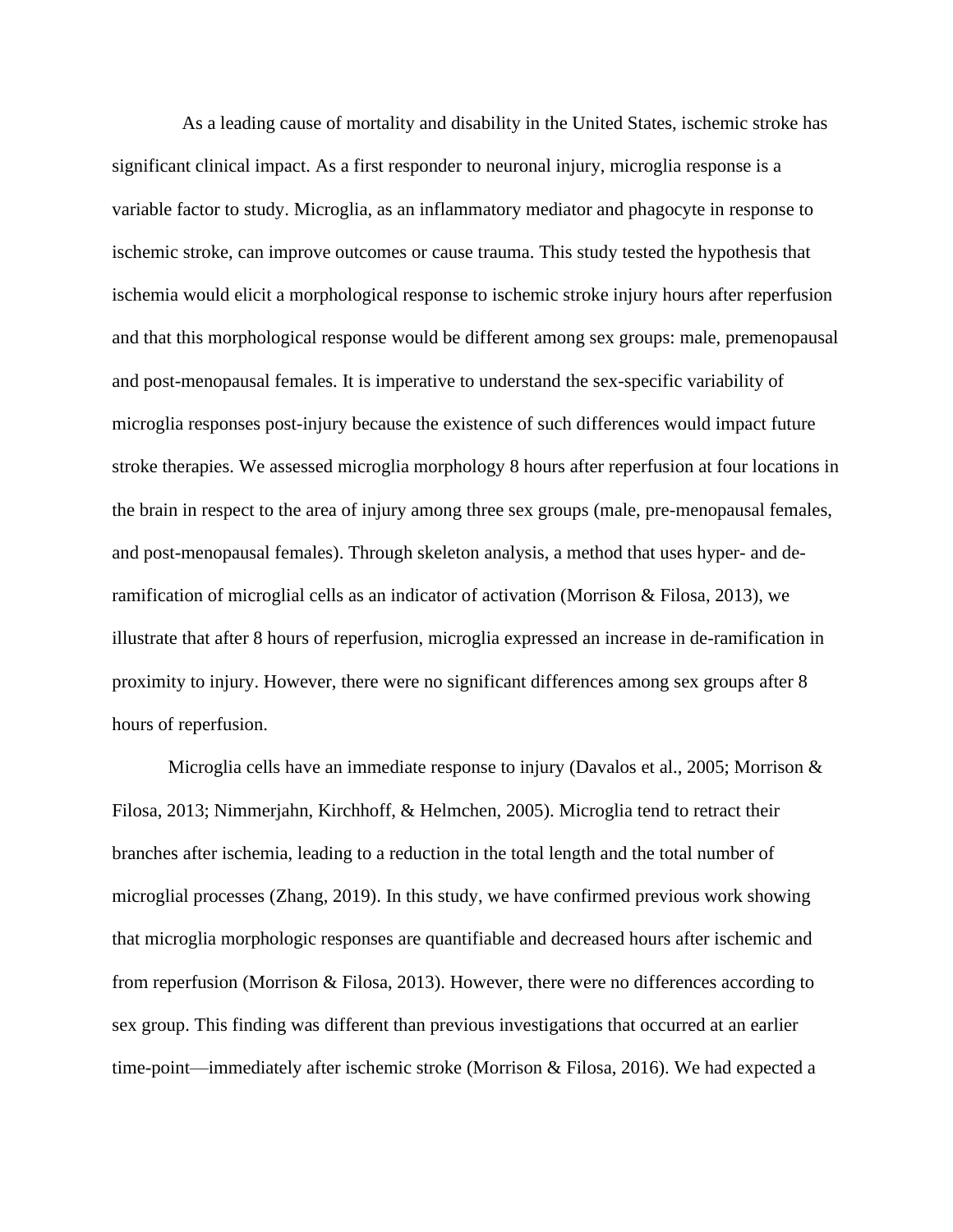difference between sex groups as there is a clear distinction in clinical outcomes among male and female stroke victims. We postulated that sex differences in microglia morphologic responses to ischemic injury at this early time-point post stroke may exist, indicative of a functional response, and therefore may be a source of variability contributing to sex differences in stroke injury. In our ongoing work, and data not presented here, preliminary results from 24-hour reperfusion time-point is similar to our findings shown here—a similarity in morphologic responses to injury among sex groups. As this is one of the few studies measuring sex differences in microglial morphology in response to ischemic stroke, further investigation is warranted to confirm the findings of this study. Moreover, coupling the study of morphology and function, while difficult, would be informative.

 In this study, we present data investigating sex differences in microglia morphology as a measurable response to ischemic stroke and reperfusion. These findings are vital contributions towards understanding sex as a biological variable in science and medicine. A limitation of this study included small sample sizes which impact the ability to identify significant relationships among the sex groups. It is possible that a larger and more equal sample size could produce a sex difference that is clinically significant in terms of morphological response. The skeletal analysis protocol poses a potential bias. To avoid bias, all skeleton analysis is carried out by one individual blinded to experimental group, when possible. The skeleton and fractal analysis were carried out on a two-dimensional projection of microscopic images and as such could lead to a substantial loss of end points and ramification that may be present in three-dimensional cell shapes (Heidl et al., 2018). The fractal analysis was time consuming and is less efficient for a large number of cellular analysis and this limitation could affect a reproduction of this study. In addition, this cross-sectional descriptive study with data collection analysis a single-time point of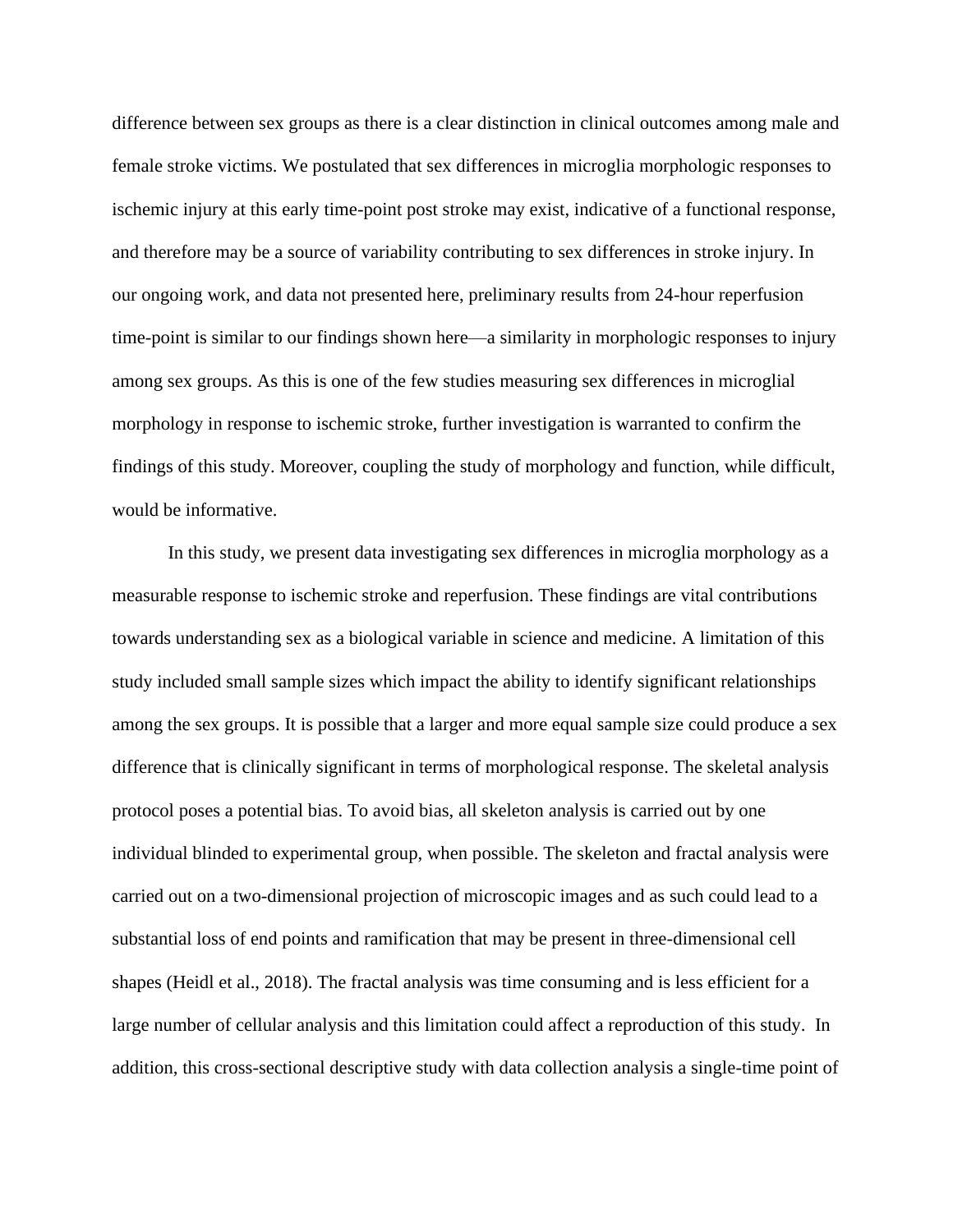the very dynamic process of phagocytosis which could be a misrepresentation of microglial response at a different point in time. Further research should be conducted to compile sex group data at 24 hours of reperfusion.

## **Clinical Significance**

 In this study, we present a quantitative analysis of the sex differences in microglia morphology as a measure of microglia activation after ischemic injury. These findings are vital contributions towards understanding sex as a biological variable in science and medicine. As we continue to explore the reason behind dichotomous stroke outcomes between the sexes, we move closer towards the development of sex-specific stroke therapies (Morrison & Filosa, 2016). The closer to understanding and defining the morphological response cells have during ischemic injury, the greater are ability to understand their functional response to pathologic conditions becomes. The focus of this study is on the basic discovery of microglia morphological response that can be used to develop treatments that have minimal side effects and variability among sex groups. In this study it was also found that there is hyper- and de-ramification present in respect to the site of injury. This is significant as microglia-mediated response can be both neuroprotective and neurotoxic depending on the proximity to the area of injury and the presence of ramification vs de-ramification—a morphology that may be related to their function. A better understanding of microglial actions during stroke pathology will broaden our understanding of post-stroke neuroinflammation—a targetable stroke therapy

 In this study, we focused on target discovery and validation for novel therapeutics to better balance microglia mediated post stroke neuroinflammation. To do that, it is imperative to develop extensive knowledge on microglia action during stroke physiology in both males and females. Although it is valuable to have both male and female sex group, we must distinguish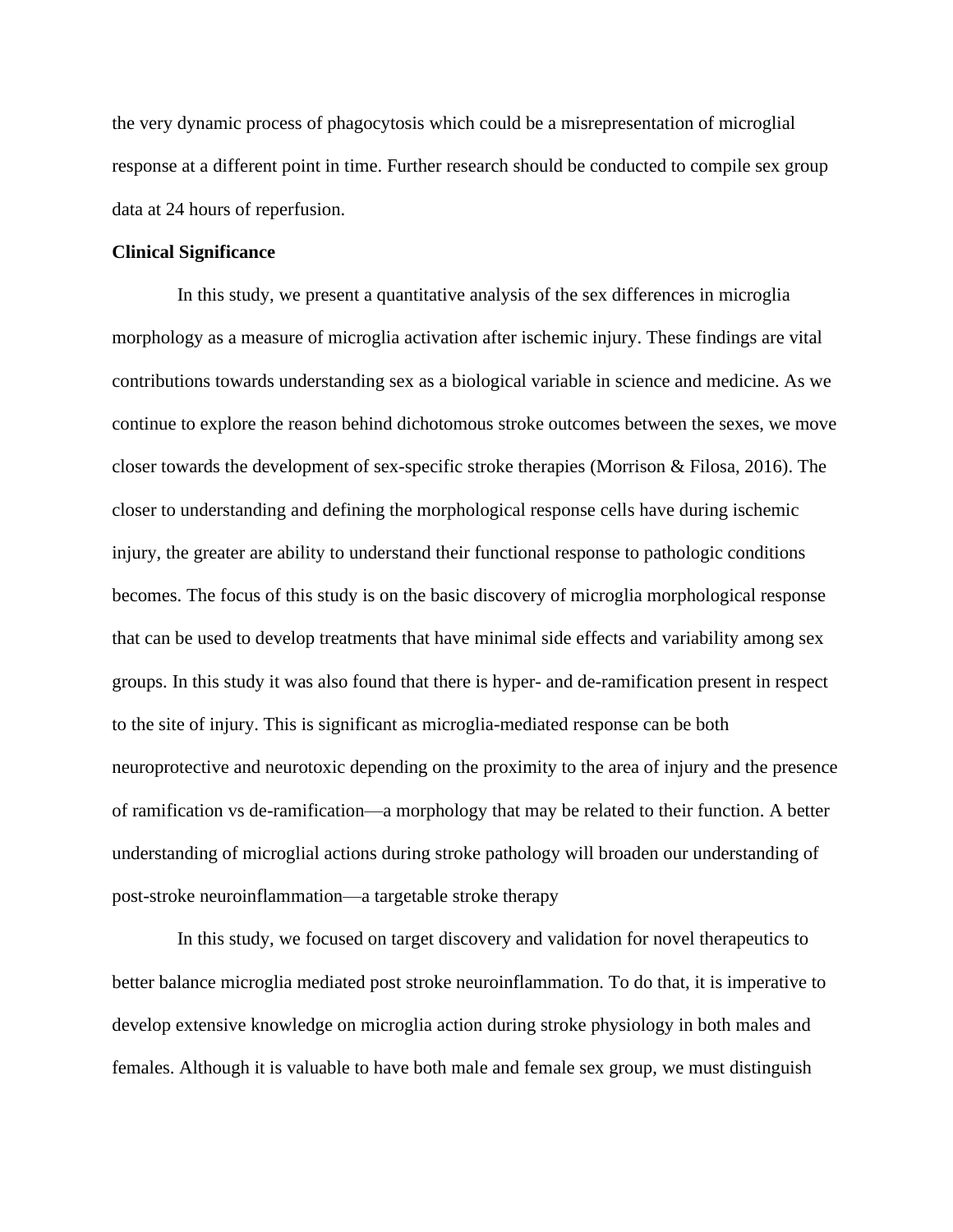and acknowledge the role that hormones play in cellular response (Eldahshan, Fagan, & Ergul, 2017). Sex as a biological variable should be a factor in biomedical research as experimental results obtained from unisex studies may be inadvertently extrapolated. Though there has been an increase in sexual equality in clinical trials and studies, there is a lack of analysis to determine sex differences in outcomes (Lee, 2018). When experimental conditions are reported clearly, both positive and negative data correlations between sex groups are valuable. In relation to this study, the finding of no sex differences is significant as alterations in microglial morphology could be a potential target for therapies as on a cellular level, the cells remain unchanged. However, the dichotomy in sex-specific stroke outcomes still poses a question as it remains unknown how biological sex plays a role in the response ischemic stroke.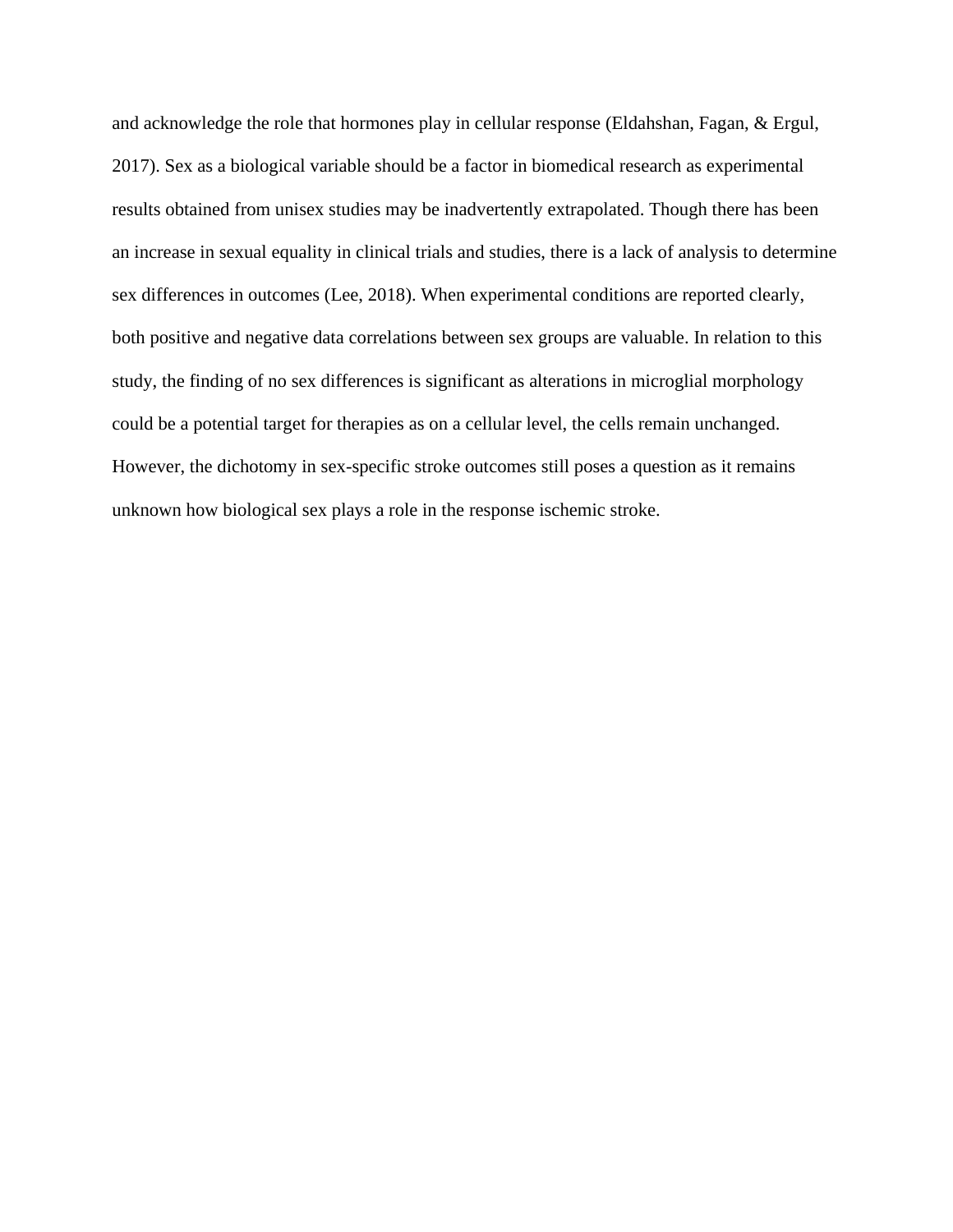#### **Resources**

- Alexander, S. A. (Eds.). (2013*). Evidence-Based Nursing Care for Stroke and Neurovascular Conditions*. Oxford, UK: John Wiley & Sons, Inc.
- Arganda-Carreras, I., Fernandez-Gonzalez, R., Munoz-Barrutia, A., & Ortiz-De-Solorzano, C. (2010). 3D reconstruction of histological sections: Application to mammary gland tissue. Microsc Res Tech, 73(11), 1019-1029. doi:10.1002/jemt.20829
- Bodhankar, S., Lapato, A., Chen, Y., Vandenbark, A. A., Saugstad, J. A., & Offner, H. (2015). Role for microglia in sex differences after ischemic stroke: Importance of m2. *Metabolic Brain Disease, 30*(6), 1515-1529. doi:10.1007/s11011-015-9714-9
- Caplan, H.W., Cox C.S., & Bedi., S.S. (2017). Do microglia play a role in sex differences in TBI? *Journal of Neuroscience, 95*(1) doi:10.1002/jnr.23854
- Centers for Disease Control and Prevention. (2019). Stroke. Retrieved from [https://www.cdc.gov/stroke/index/html/.](https://www.cdc.gov/stroke/index/html/)
- Cherry, J. D., Olschowka, J. A., & O'Banion, M. K. (2014). Neuroinflammation and m2 microglia: The good, the bad, and the inflamed. *Journal of Neuroinflammation, 11*(98). doi: 10.1186/1742-2094-11-98
- Colton, C. A. (2009). Heterogeneity of microglial activation in the innate immune response in the brain. *Journal of Neuroimmune Pharmacology, 4*(4), 339-418.
- Davalos, D., Grutzendler, J., Yang, G., Kim, J. V., Zuo, Y., Jung, S., . . . Gan, W. B. (2005). ATP mediates rapid microglial response to local brain injury in vivo. In Nat Neurosci (Vol. 8, pp. 752-758). United States.

Deb, P., Sharma, S., & Hassan, K. M. (2010). Pathophysiologic mechanisms of acute ischemic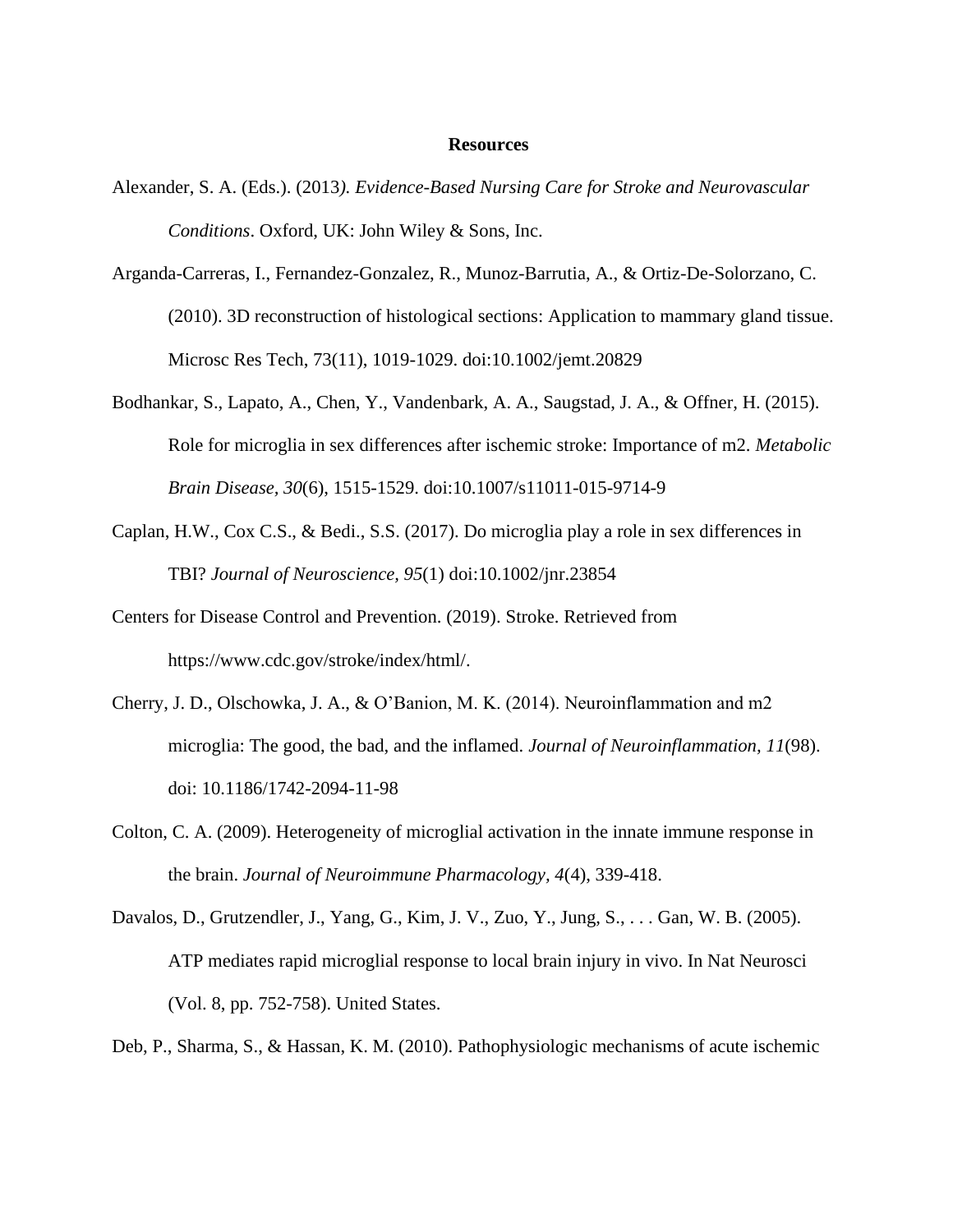stroke: An overview with emphasis on therapeutic significance beyond thrombolysis. *Journal of the International Society of Pathophysiology*, 17(3), 197-218. doi: [10.1016/j.pathophys.2009.12.001](https://doi.org/10.1016/j.pathophys.2009.12.001)

- Dotson, A.L., Wang, J., Chen, Y. et al. (2016). Sex differences and the role of PPAR alpha in experimental stroke. *Metabolic Brain Disease, 31*(3), 539-547. doi:10.1007/s11011-015- 9766-x
- Eldahshan, W., Fagan, S., & Ergul, A. (2017). Inflammation within the neurovascular unit: Focus on microglia for stroke injury and recovery. Pharmological Research, 147. doi: 10.1016/j.phrs.2019.104349
- Fluri, F., Schuhmann, M. K., & Kleinschnitz, C. (2015). Animal models of ischemic stroke and their application in clinical research. *Drug design, development and therapy*, *9*, 3445– 3454. doi:10.2147/DDDT.S56071
- Furie et al. (2011). Guidelines for the prevention of stroke in patients with stroke or transient ischemic attack: A guideline for healthcare professionals from the american heart association/american stroke association. *Stroke* 42(1). doi:

10.1161/STR.0b013e3181f7d043

- Hadjiev, D. I., & Mineva, P. P. (2007). A reappraisal of the definition and pathophysiology of the transient ischemic attack. *Medical Science Monitor*, 13(3). Retrieved from https://www.medscimonit.com/
- Haas, J. R., Christian, P. J., & Hoyer, P. B. (2007). Effects of impending ovarian failure induced by 4-vinylcyclohexene diepoxide on fertility in C57BL/6 female mice. *Comp Med, 57*(5), 443-449.
- Heindl, S., Gesierich, B., Benakis, C., Llovera, G., Duering, M., & Liesz, A. (2018). Automated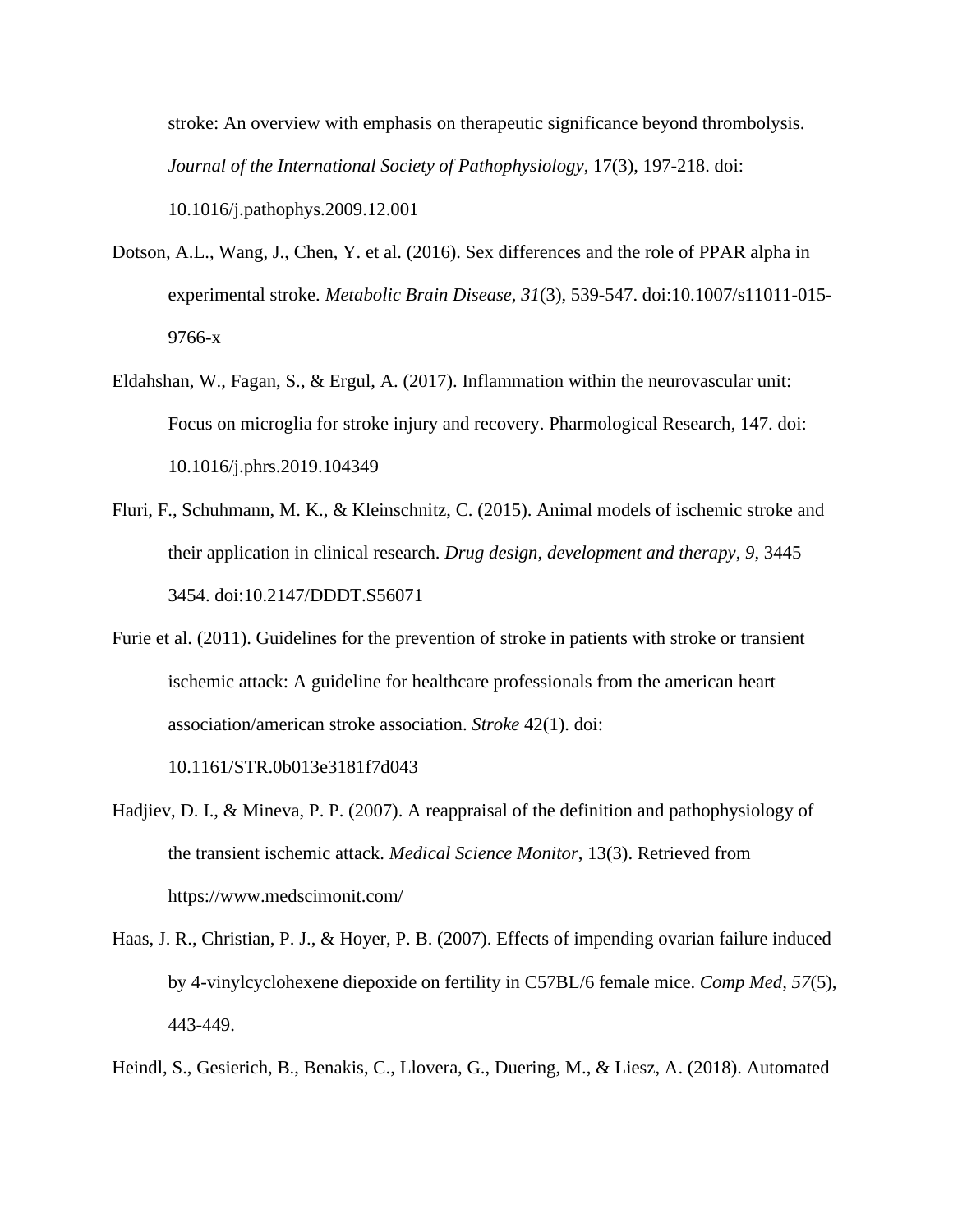morphological analysis of microglia after stroke. *Frontier Cellular Neuroscience*, 12(106). doi: 10.3389/fncel.2018.00106

- Jakel, S., & Dimou, L. (2017). Glial cells and their function in the adult brain: A journey through the history of their ablation. *Frontier Cellular Neuroscience*, 11(4). doi: [10.3389/fncel.2017.00024](https://dx.doi.org/10.3389%2Ffncel.2017.00024)
- Karperien, A. (1999-2013). FracLac for

ImageJ. <http://rsb.info.nih.gov/ij/plugins/fraclac/FLHelp/Introduction.htm> .

- Karperien, A., Ahammer, H., & Jelinek, H. F. (2013). Quantitating the subtleties of microglial morphology with fractal analysis. *Frontiers in cellular neuroscience*, *7*, 3. doi:10.3389/fncel.2013.00003
- Koellhoffer, E. C., & McCullough, L. D. (2014). The effects of estrogen in ischemic stroke. *Translational Stroke Research, 4*(4), 390-401. doi[:10.1007/s12975-012-0230-5](https://dx.doi.org/10.1007%2Fs12975-012-0230-5)
- Lalancette-Henert, M., Swarup, V., Beaulieul, J. M., Bohacek, I., Abedelhamid, E., Weng, Y. C., Sato, S., Kriz, J. (2012). Galectin-3 is required for resident microglia activation and proliferation in response to ischemic injury. *Journal of Neuroscience, 32*(30), 10383- 10395. doi: 10.1523/JNEUROSCI.1498-12.2012
- Lee SK. Sex as an important biological variable in biomedical research. *BMB Rep*. 2018;51(4):167–173. doi:10.5483/bmbrep.2018.51.4.034
- Lei, B., Mace, B., Dawson, H. N., Warner, D. S., Laskowitz, D. T., & James, M. L. (2014). Antiinflammatory effects of progesterone in lipopolysaccharide-stimulated bv-2 microglia. *PLOS One, 9*(7). doi[:10.1371/journal.pone.0103969](https://dx.doi.org/10.1371%2Fjournal.pone.0103969)
- Lisabeth, L., & Bushnell, C. (2012). Stroke risk in women: The role of menopause and hormone therapy. *The Lancet: Neurology, 11*(1), 82-91. doi[:10.1016/S1474-4422\(11\)70269-1](https://doi.org/10.1016/S1474-4422(11)70269-1)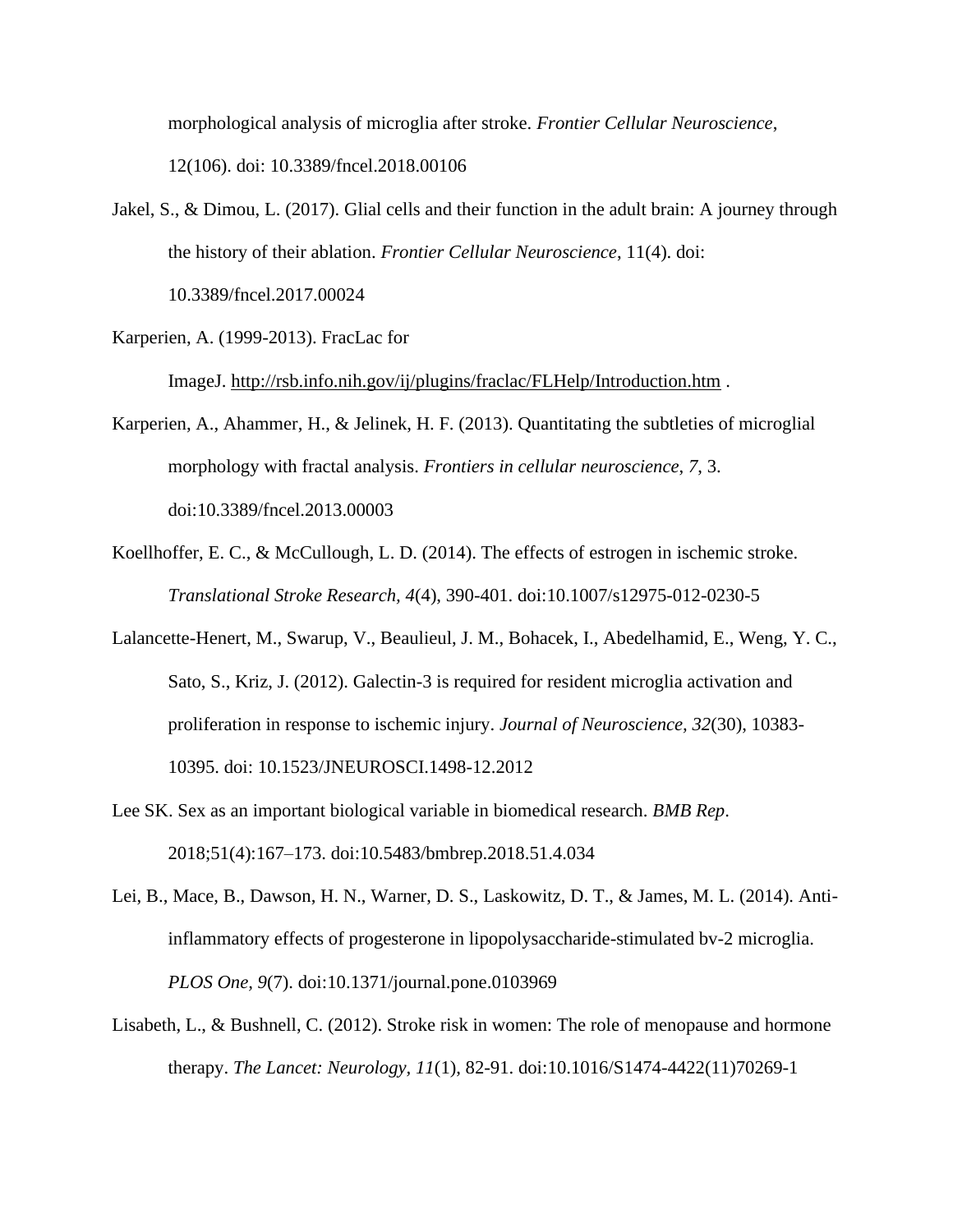- Liu et al, (2017). Role of neuroinflammation in ischemic stroke. *Journal of Neuroimmunology and Neuroinflammation, 4*. doi:1 0.20517/2347-8659.2017.09
- Loram, et al. (2012). Sex and estradiol influence glial pro-inflammatory responses to lipopolysaccharide in rats. Psychoneuroendocrinology, 37(10), 1688-1699. doi:10.1016/j.psyneuen.2012.02.018
- Matcovitch-Natan O., Winter D.R., Giladi A., Vargas Aguilar S., Spinrad A., Sarrazin S., Ben-Yehuda H., David E., Zelada González F., & Perrin, P. (2016). Microglia development follows a stepwise program to regulate brain homeostasis. *Science, 353*(6301). doi: 10.1126/science.aad8670
- Morrison, H. W., & Filosa, J. A. (2013). A quantitative spatiotemporal analysis of microglia morphology during ischemic stroke and reperfusion. *Journal of neuroinflammation*, *10*, 4. doi:10.1186/1742-2094-10-4
- Morrison, H. W., & Filosa, J. A. (2016). Sex differences in astrocyte and microglia responses immediately following middle cerebral artery occlusion in adult mice. *Neuroscience*. doi:10.1016/j.neuroscience.2016.09.047
- Mozzafarian D, Benjamin EJ, Go AS, Arnett DK, Blaha MJ, Cushman M, et al., on behalf of the American Heart Association Statistics Committee and Stroke Statistics Subcommittee. Heart disease and stroke statistics—2016 update: a report from the American Heart Association. *Circulation* 2016;*133*(4):e38–360
- Nimmerjahn, A., Kirchhoff, F., & Helmchen, F. (2005). Resting microglial cells are highly dynamic surveillants of brain parenchyma in vivo. In Science (Vol. 308, pp. 1314-1318). United States.

Patel, P. M. (2008). Cerebral ischemia. In K. A. & A. W. Gelb (Eds), *Essential of*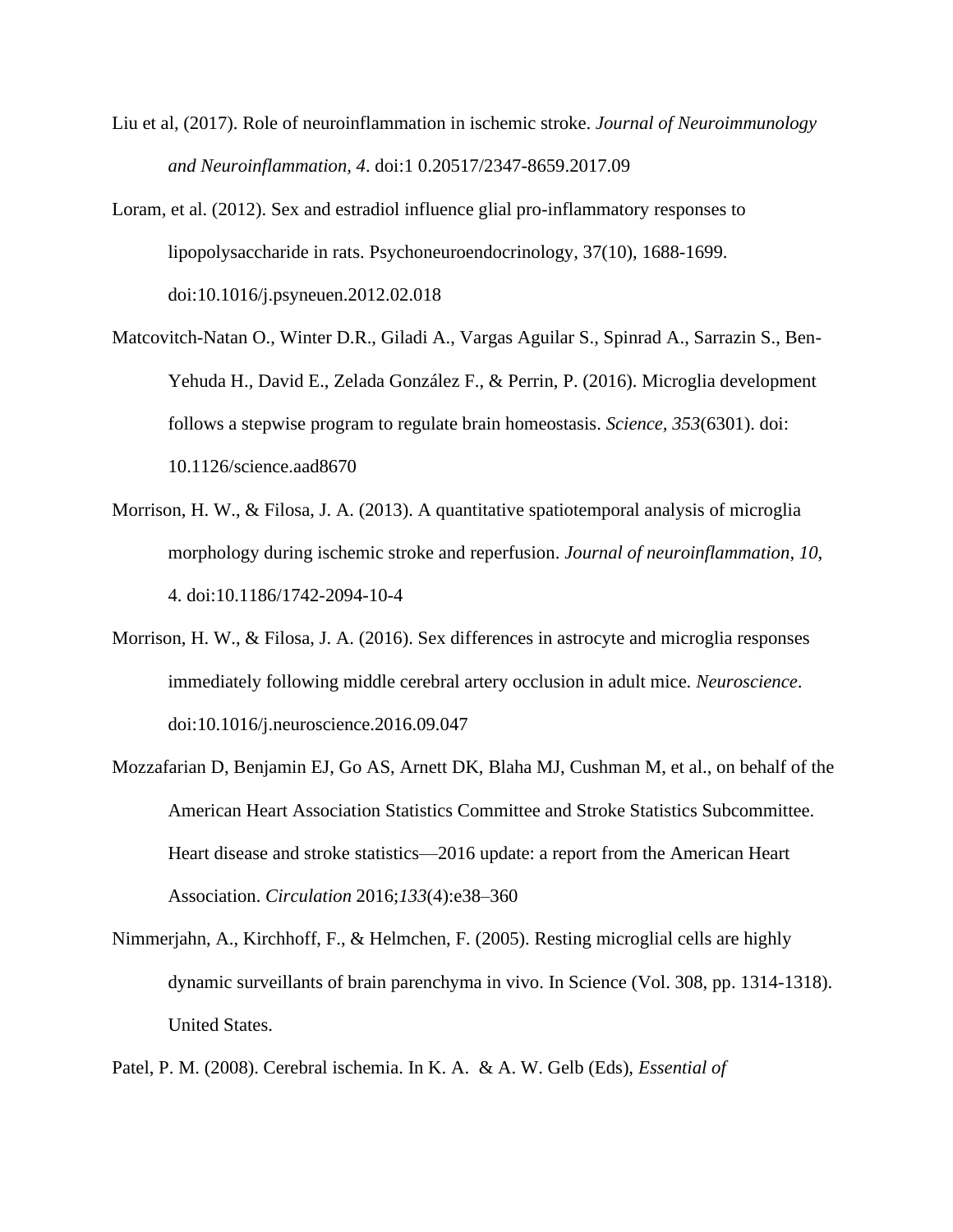*neuroanesthesia and neurointensive care* (pp 36-42). doi: [10.1016/B978-141604653-](https://doi.org/10.1016/B978-141604653-0.10006-8) [0.10006-8](https://doi.org/10.1016/B978-141604653-0.10006-8)

- Petrone, A. B., Simkins, J. W., & Barr, T. L. (2014). 17β-Estradiol and inflammation: Implications for ischemic stroke. *Aging and Disease, 5*(5), 340-345. doi: [10.14336/AD.2014.0500340](https://dx.doi.org/10.14336%2FAD.2014.0500340)
- Quillinan, N., Deng, G., Grewal, H., & Herson, P. S., (2015). Androgens and stroke: Good, bad, or indifferent? *Experimental Neurology, 259*, 10-15. doi:[10.1016/j.expneurol.2014.02.004](https://doi.org/10.1016/j.expneurol.2014.02.004)
- Rahimian, R., Cordeau, P, & Kriz, J. (2018). Brain response to injuries: When microglia go sexist. *Journal of Neuroscience*. doi:10.1016/j.neuroscience.2018.02.048
- Samai, A. A., & Martin-Schild, S. (2015). Sex differences in predictors of ischemic stroke: Current perspectives. *Vascular Health Risk Management*, 11, 427-436. doi: [10.2147/VHRM.S65886](https://dx.doi.org/10.2147%2FVHRM.S65886)
- Shahjouei, S., Cai, P. Y., Ansari, S., Sharififar, S., Azari, H., Ganji, S., & Zand, R. (2016). Middle Cerebral Artery Occlusion Model of Stroke in Rodents: A Step-by-Step Approach. *Journal of vascular and interventional neurology*, *8*(5), 1-8.
- Shi Z. (2017) Pathophysiology of Hemorrhagic Stroke. In: Lapchak P., Yang GY. (eds) Translational Research in Stroke. Translational Medicine Research. Springer, Singapore. doi:10.1007/978-981-10-5804-2\_5
- Sohrabji F, Williams M (2013) Stroke neuroprotection: estrogen and insulin-like growth factor-1 interactions and the role of microglia. *Journal of Neuroendocrinology, 25*:1173–1181. doi[:10.1111/jne.12059](https://doi.org/10.1111/jne.12059)

Sohrabji, F., Okoreeh, A., & Panta, A. (2018). Sex hormones and stroke: Beyond estrogens.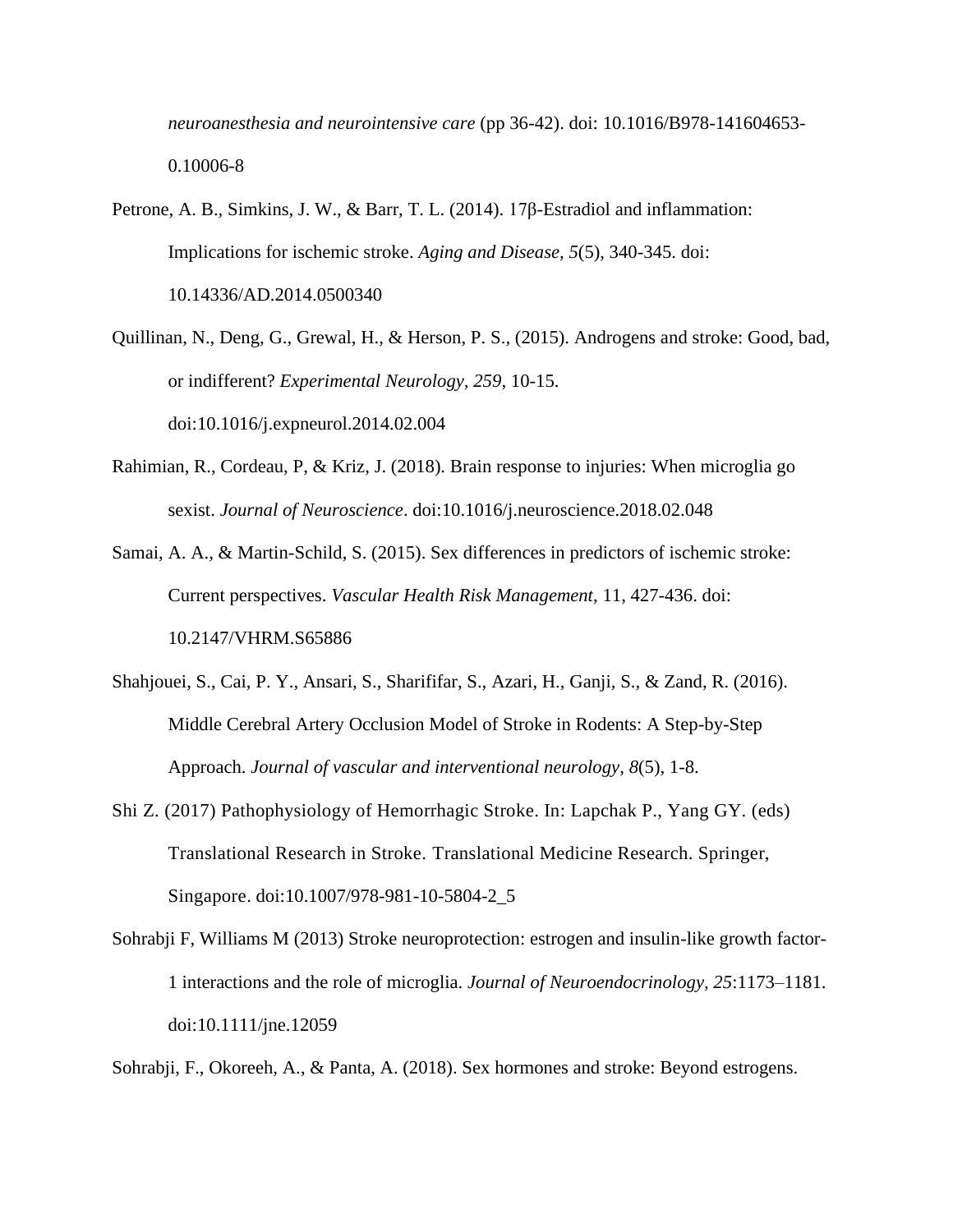*Hormones and Behavior.* doi[:10.1016/j.yhbeh.2018.10.010](https://doi.org/10.1016/j.yhbeh.2018.10.010)

- Spychala, M. S., Honarpisheh, P., & McCullough, L. D. (2017). Sex differences in neuroinflammation and neuroprotection after ischemic stroke. *Journal of Neuroscience Research, 95*(1-2), 462-471. doi[:10.1002/jnr.23962](https://dx.doi.org/10.1002%2Fjnr.23962)
- Streit, W. J., Mrak, R. E., & Griffin, W. S. T. (2004). Microglia and neuroinflammation: A pathological perspective*. Journal of Neuroinflammation, 1*(14). doi: 10.1186/1742-2094- 1-14
- Sutherland, B. A., Fordsmann, J. C., Martin, C., Neuhaus, A. A., Witgen, B. M., Piilgaard, H., … Buchan, A. M. (2016). Multi-modal assessment of neurovascular coupling during cerebral ischaemia and reperfusion using remote middle cerebral artery occlusion. *Journal of cerebral blood flow and metabolism: Official journal of the International Society of Cerebral Blood Flow and Metabolism*, *37*(7), 2494–2508. doi:10.1177/0271678X16669512
- Van Kempen, T. A., Gorecka, J., Gonzalez, A. D., Soeda, F., Milner, T. A., & Waters, E. M. (2014). Characterization of neural estrogen signaling and neurotrophic changes in the Accelerated Ovarian Failure mouse model of menopause. Endocrinology, en20141190. doi:10.1210/en.2014-1190
- Villa, A., Gelosa, P., Castiglioni, L., Cimino, M., Rizzi, N., Pepe, G., Lolli, F., Marcello, E., Sironi, L., Vegeto, E., … Maggi, A. (2018). Sex-specific features of microglia from adult mice. *Cell reports*, *23*(12), 3501-3511.
- Xiong, X., Xu, L, Wei, L., White, R. E., Ouyang, Y., & Giffard, R. G. (2015). IL-4 is required for sex differences in vulnerability to focal ischemia in mice. *Stroke*, 46. doi: 10.1161/strokeaha.115.008897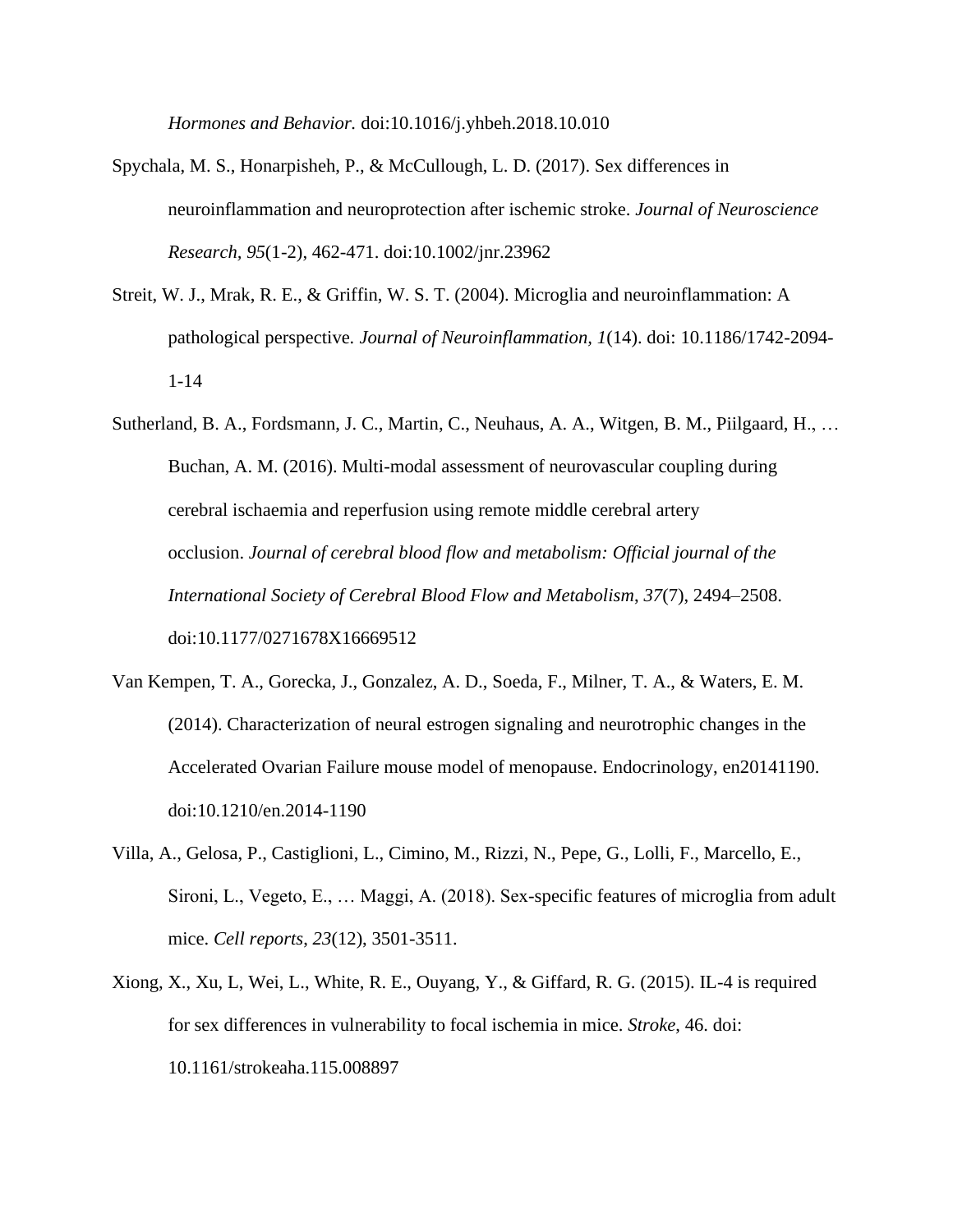- Young, K., & Morrison, H. (2018). Quantifying Microglia Morphology from Photomicrographs of Immunohistochemistry Prepared Tissue Using ImageJ. *J Vis Exp, in press*
- Zarate, S., Stevnsner, T., & Gredilla, R. (2017). Role of estrogen and other sex hormones in brain aging, neuroprotection, and DNA repair. *Frontiers in Aging Neuroscience, 9*. doi[:10.3389/fnagi.2017.00430](https://dx.doi.org/10.3389%2Ffnagi.2017.00430)
- Zhao, X., Wang, H., Sun, G., Zhang, J., Edwards, N. J., & Aronowski, J. (2015). Neuronal Interleukin-4 as a Modulator of Microglial Pathways and Ischemic Brain Damage. *The Journal of Neuroscience, 35*(32), 11281-91.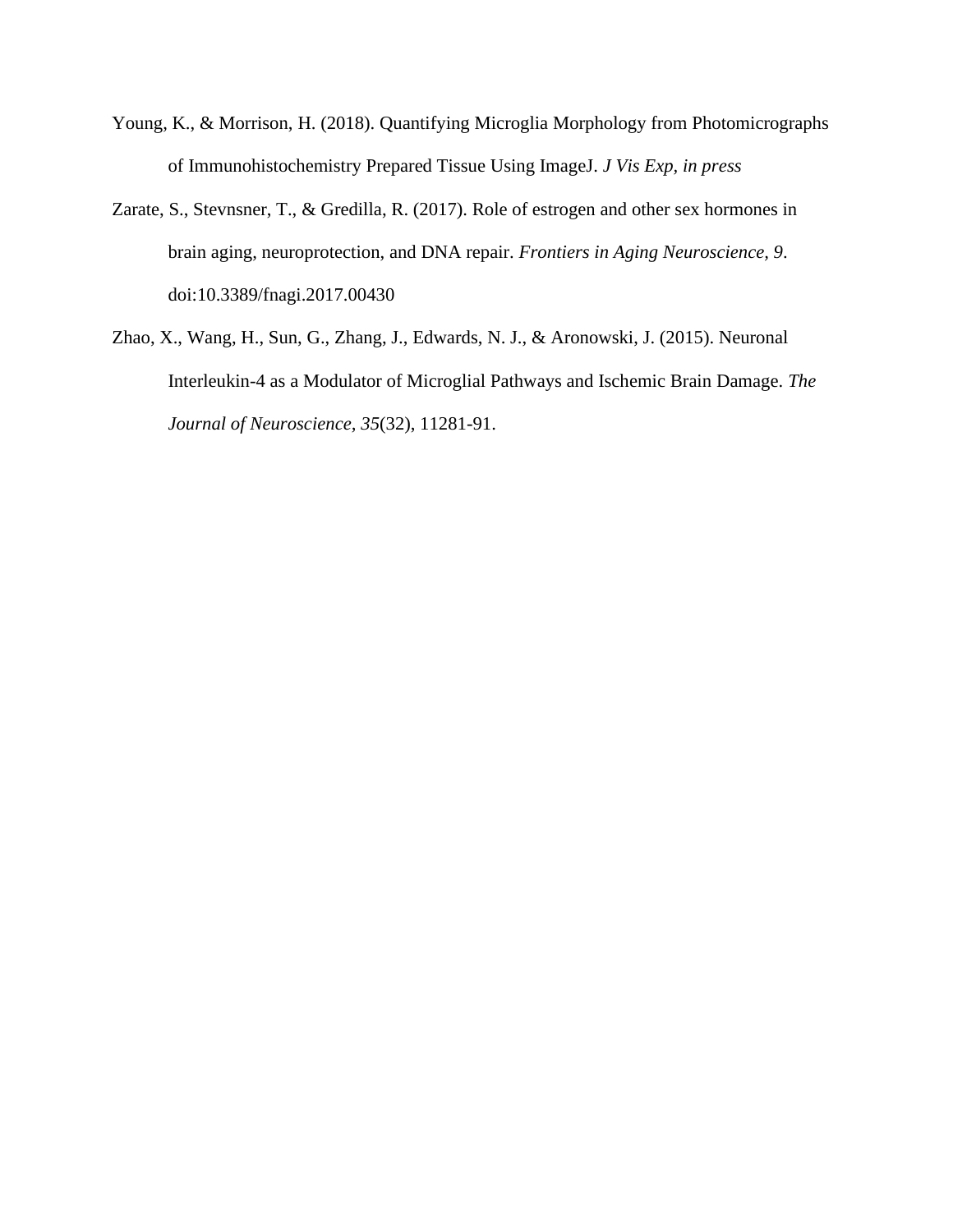# Figure 1





**Figure 1.** Typical photomicrograph of microglia immunohistochemistry (IHC; in *green*) and the skeleton analysis method to quantify microglia morphology in histological sections. Briefly, entire images were subjected to a series of ImageJ plugins to create a skeletonized model of all microglia in the frame (Young & Morrison, 2018). The cropped single cell shows the detail to visualize the analysis technique. Once skeletonized, the Analyze-Skeleton plugin tags skeleton elements, in the entire photomicrograph, as endpoints (*blue*), processes (*orange*), or junctions (*purple*)(Arganda-Carreras, Fernandez-Gonzalez, Munoz-Barrutia, & Ortiz-De-Solorzano, 2010). The number of endpoints/cell and process length/cell are summarized from data output to quantify microglia ramification.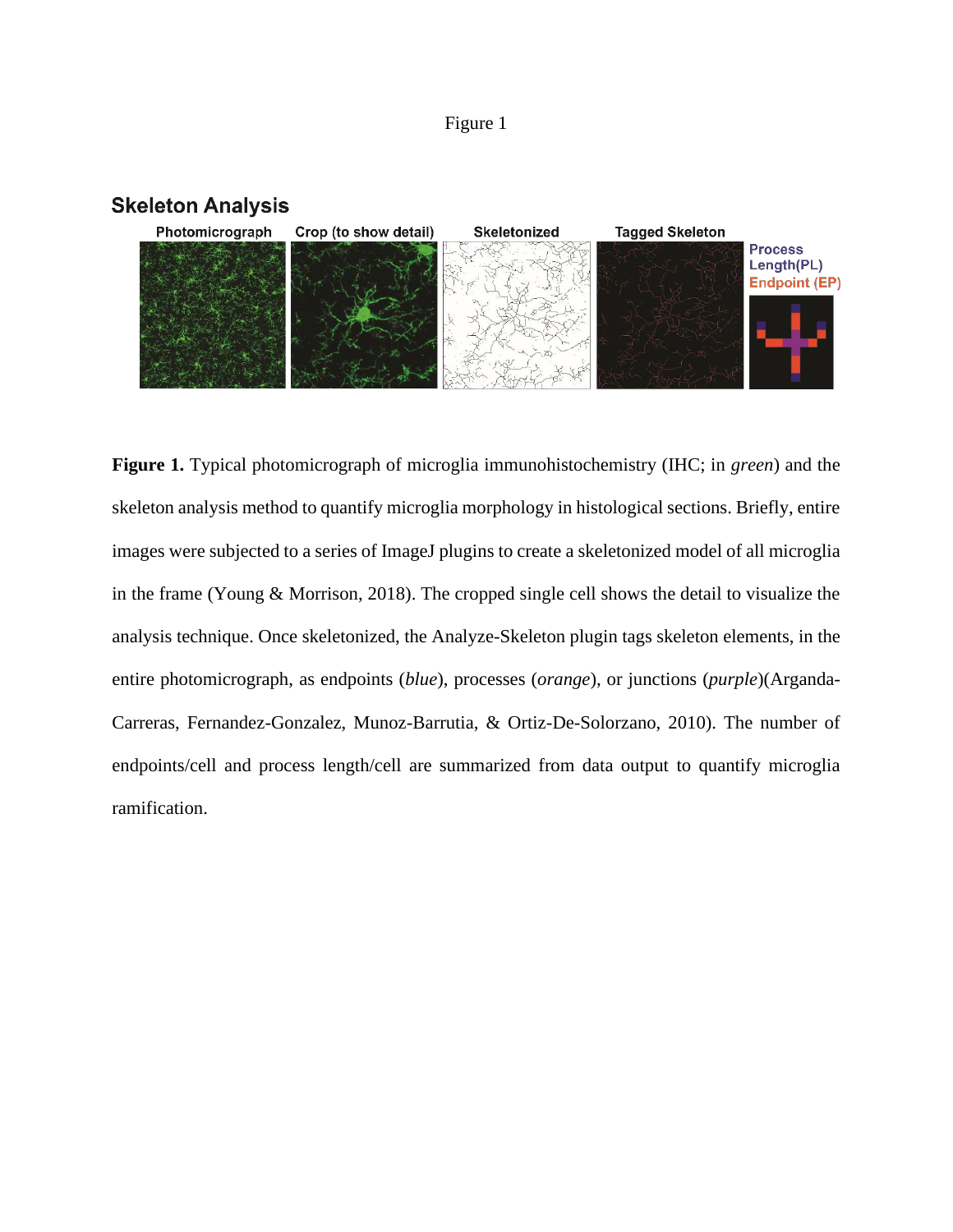# Figure 2



**Figure 2**. FracLac for ImageJ(Karperien, 1999-2013) was used to collect morphometrics such as fractal dimension, density, circularity, span ratio, and lacunarity. Single microglia are isolated from the entire photomicrograph and outlined using ImageJ plugins. Fractal dimension (**3.1**) is a measure of shape complexity and is calculated by FracLac for ImageJ algorithms using the number of boxes containing outlined pixels as the box size decreases. Larger fractal dimension values are indicative of increased shape complexity. Density (**3.2**), an indicator of cell size or solidity, is calculated by dividing the number of pixels in a cell shape by the area the cell occupies (convex hull area, blue). Circularity is an indicator of cell roundness (**3.3**), whereas span ratio is an indicator of shape elongation (**3.4**). Lacunarity (**3.5**) measures shape heterogeneity and the variability in how a cell shape occupies space. A high lacunarity value indicates that the different parts of a cell's shape are not symmetrical.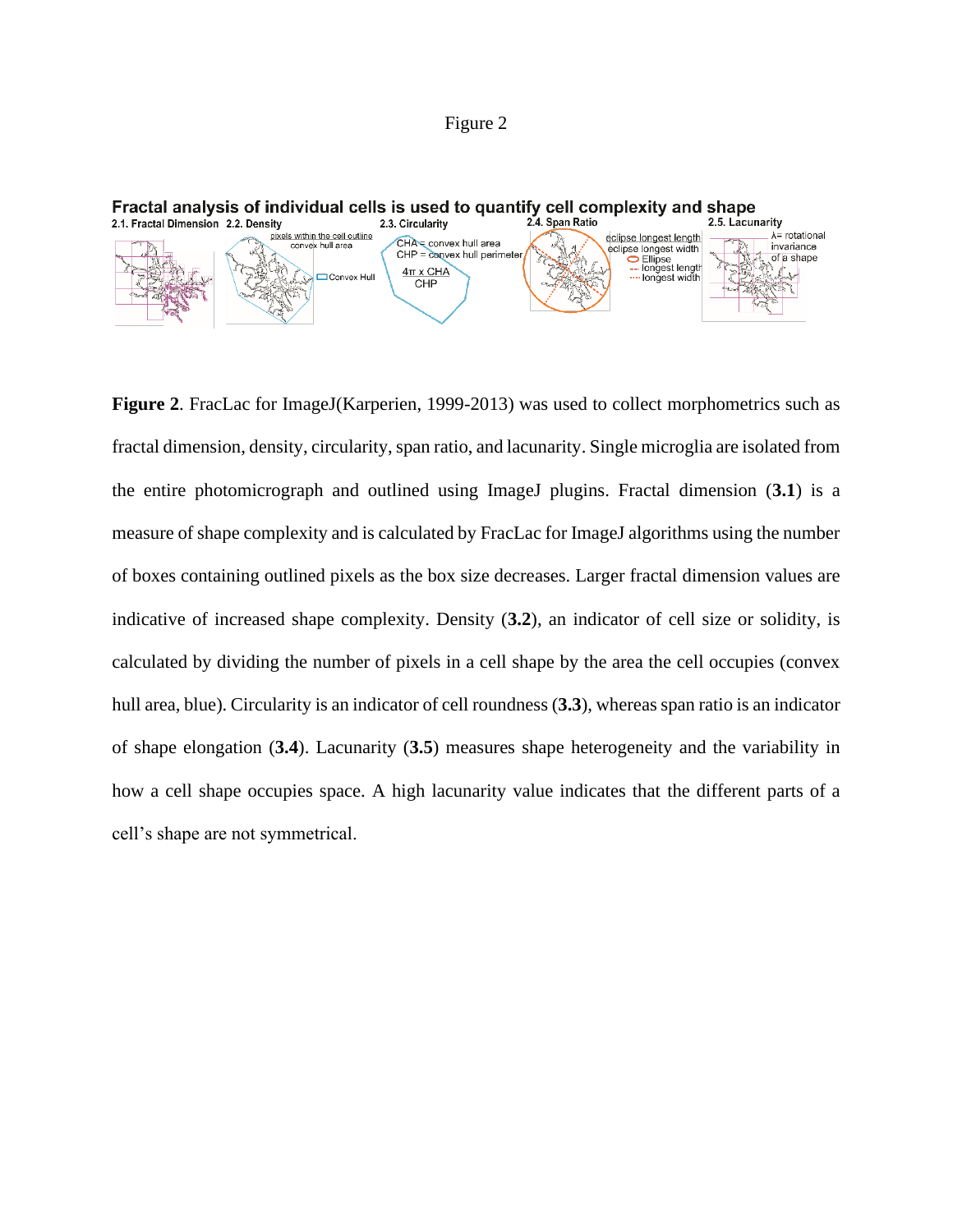

**Figure 3.** Microglia ramified morphology is decreased in proximity to brain injury after ischemic stroke in male, pre-menopause (Pre M) and post-menopause (PM) female mice. **A)** Summary data (mean and SEM) and statistical analysis (two-way ANOVA) of microglia endpoints/cell in brain regions following ischemic stroke and 8hr of recovery. The number of microglia endpoints/cell is different than the contralateral hemisphere ( $F_{(3,68)} = 20.71$ ,  $p < 0.0001$ ) with Bonferroni post-hoc comparisons reported in the figure ( $\# p < 0.05$ ). There are no differences in the number of endpoints/cell  $(F_{(2,68)} = 0.6, p < 0.55)$  among sex groups. **B**) Summary data (mean and SEM) and statistical analysis (two-way ANOVA) of microglia process length/cell in brain regions following ischemic stroke and 8hr of recovery. The microglia process length/cell is different than the contralateral hemisphere ( $F_{(3,68)} = 11.63$ ,  $p < 0.0001$ ) with Bonferroni post-hoc comparisons reported in the figure (# $p < 0.05$ ). In one region (proximal to injury), microglia process length/cell was different among sex groups ( $F_{(2,66)} = 4.65$ , p < 0.05) with Bonferroni

#### Figure 3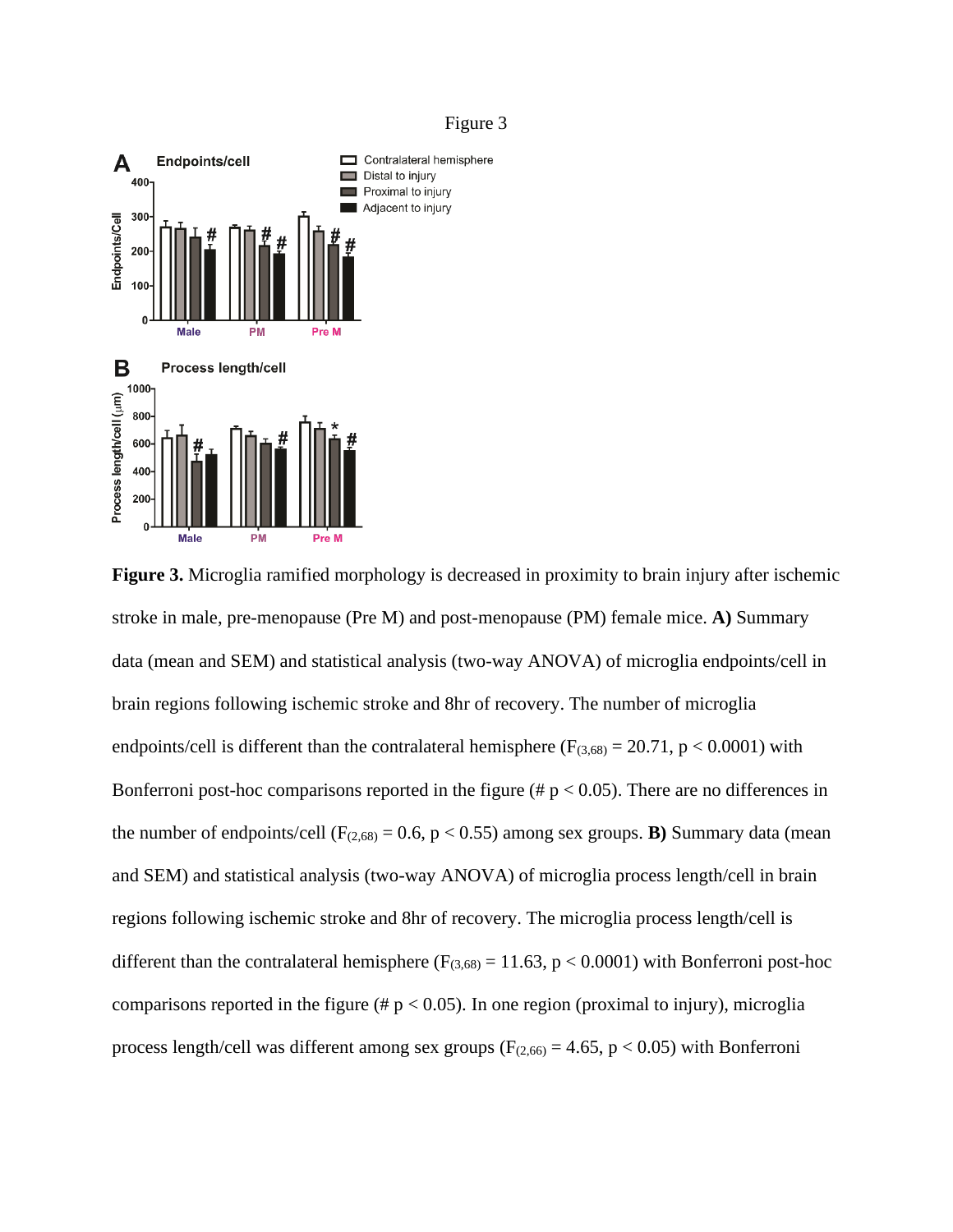post-hoc comparisons reported in the figure (\*  $p < 0.05$ ). Sample size: Male  $n = 5-6$ ; PM  $n = 8$ ; Pre M  $n = 6$ 





**Figure 4.** Microglia shapes are changed proximity to brain injury after ischemic stroke in male, pre-menopause (Pre M) and post-menopause (PM) female mice. **A)** Summary data (mean and SEM) and statistical analysis (two-way ANOVA) of microglia fractal dimension in brain regions following ischemic stroke and 8hr of recovery. Microglia fractal dimension is decreased versus the contralateral hemisphere ( $F_{(3,57)} = 36.80$ ,  $p < 0.0001$ ) with Bonferroni post-hoc comparisons